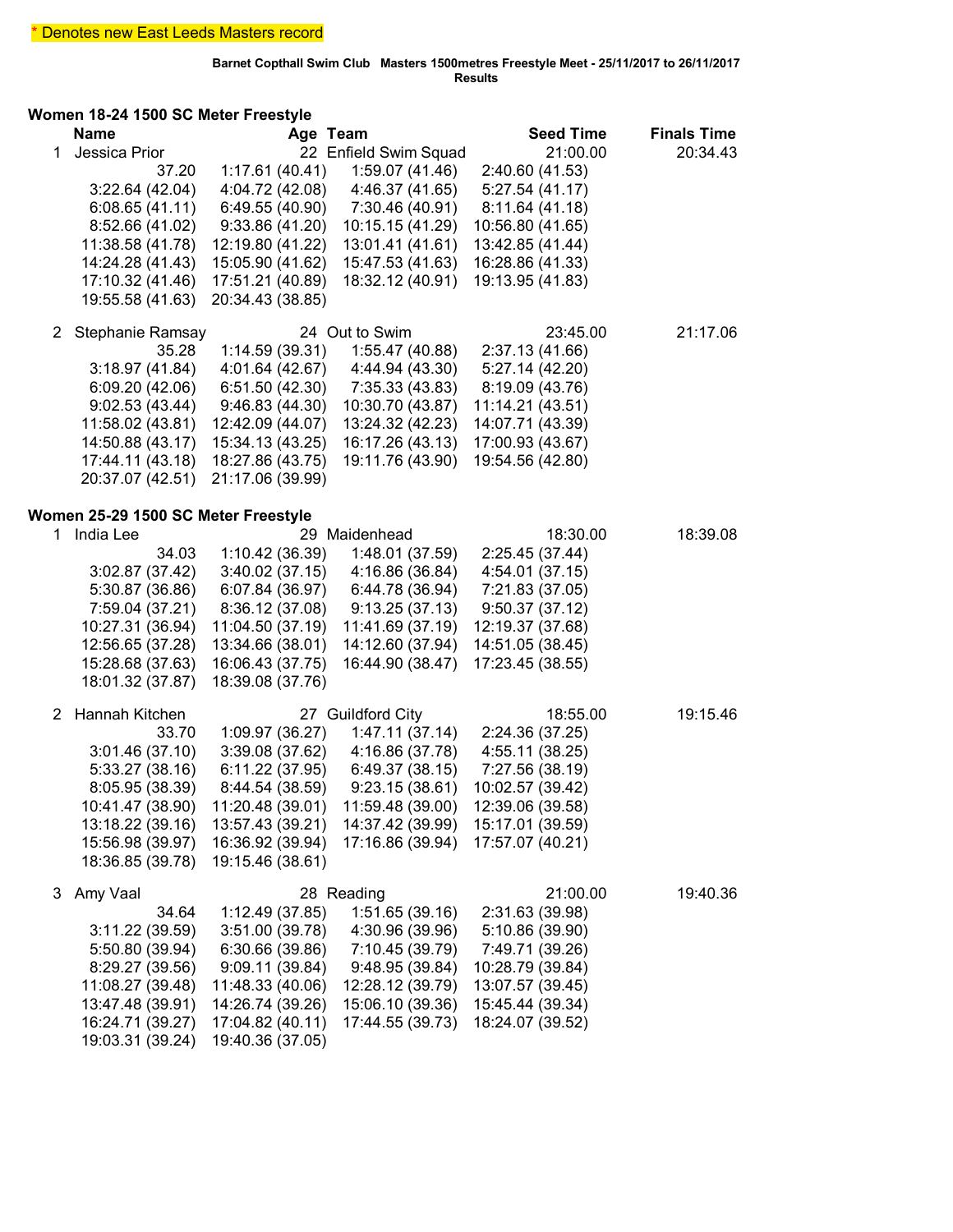| Barnet Copthall Swim Club Masters 1500metres Freestyle Meet - 25/11/2017 to 26/11/2017 |
|----------------------------------------------------------------------------------------|
|                                                                                        |

**Results**

| 4 Holly Moore<br>36.13<br>3:21.75 (42.15)<br>6:12.31(42.67)<br>9:00.60(42.02)<br>11:47.30 (41.79)<br>14:33.83 (40.93)<br>17:17.59 (40.83) | 1:16.28(40.15)<br>4:04.69 (42.94)<br>6:55.00(42.69)<br>9:42.42(41.82)<br>12:29.02 (41.72)<br>15:14.97 (41.14)<br>17:58.36 (40.77) | 28 Bracknell & Wokingham<br>1:57.74(41.46)<br>4:47.21 (42.52)<br>7:36.95 (41.95)<br>10:23.88 (41.46)<br>13:10.88 (41.86)<br>15:55.55 (40.58)<br>18:39.80 (41.44) | 20:59.55<br>2:39.60 (41.86)<br>5:29.64 (42.43)<br>8:18.58 (41.63)<br>11:05.51 (41.63)<br>13:52.90 (42.02)<br>16:36.76 (41.21)<br>19:21.16 (41.36) | 20:41.44                 |
|-------------------------------------------------------------------------------------------------------------------------------------------|-----------------------------------------------------------------------------------------------------------------------------------|------------------------------------------------------------------------------------------------------------------------------------------------------------------|---------------------------------------------------------------------------------------------------------------------------------------------------|--------------------------|
|                                                                                                                                           |                                                                                                                                   |                                                                                                                                                                  |                                                                                                                                                   |                          |
|                                                                                                                                           |                                                                                                                                   |                                                                                                                                                                  |                                                                                                                                                   |                          |
|                                                                                                                                           |                                                                                                                                   |                                                                                                                                                                  |                                                                                                                                                   |                          |
|                                                                                                                                           |                                                                                                                                   |                                                                                                                                                                  |                                                                                                                                                   |                          |
|                                                                                                                                           |                                                                                                                                   |                                                                                                                                                                  |                                                                                                                                                   |                          |
|                                                                                                                                           |                                                                                                                                   |                                                                                                                                                                  |                                                                                                                                                   |                          |
|                                                                                                                                           |                                                                                                                                   |                                                                                                                                                                  |                                                                                                                                                   |                          |
| 20:02.47 (41.31)                                                                                                                          | 20:41.44 (38.97)                                                                                                                  |                                                                                                                                                                  |                                                                                                                                                   |                          |
| Women 30-34 1500 SC Meter Freestyle                                                                                                       |                                                                                                                                   |                                                                                                                                                                  |                                                                                                                                                   |                          |
| 1 Fiona Kinsella                                                                                                                          |                                                                                                                                   | 33 Trojan (Ireland)                                                                                                                                              | 18:35.18                                                                                                                                          | 18:34.35** IRISH Records |
| 31.92                                                                                                                                     | 1:06.63 (34.71)                                                                                                                   | 1:42.20 (35.57)                                                                                                                                                  | 2:18.43 (36.23)                                                                                                                                   |                          |
| 2:55.22 (36.79)                                                                                                                           | 3:32.07(36.85)                                                                                                                    | 4:09.10 (37.03)                                                                                                                                                  | 4:46.24 $(37.14)$ **                                                                                                                              |                          |
| 5:23.43 (37.19)                                                                                                                           | 6:00.66 (37.23)                                                                                                                   | 6:38.23(37.57)                                                                                                                                                   | 7:15.86 (37.63)                                                                                                                                   |                          |
| 7:53.50 (37.64)                                                                                                                           | 8:31.09 (37.59)                                                                                                                   | 9:09.03(37.94)                                                                                                                                                   | $9:46.83(37.80)$ **                                                                                                                               |                          |
| 10:24.56 (37.73)                                                                                                                          | 11:02.19 (37.63)                                                                                                                  | 11:39.64 (37.45)                                                                                                                                                 | 12:17.22 (37.58)                                                                                                                                  |                          |
| 12:54.63 (37.41)                                                                                                                          | 13:32.11 (37.48)                                                                                                                  | 14:09.93 (37.82)                                                                                                                                                 | 14:47.69 (37.76)                                                                                                                                  |                          |
| 15:25.42 (37.73)                                                                                                                          | 16:03.41 (37.99)                                                                                                                  | 16:41.24 (37.83)                                                                                                                                                 | 17:19.23 (37.99)                                                                                                                                  |                          |
| 17:57.41 (38.18)                                                                                                                          | 18:34.35 (36.94)                                                                                                                  |                                                                                                                                                                  |                                                                                                                                                   |                          |
| 2 Kira Neal                                                                                                                               |                                                                                                                                   | 33 Romford Town                                                                                                                                                  | 19:54.95                                                                                                                                          | 19:41.78                 |
| 35.40                                                                                                                                     | 1:13.65(38.25)                                                                                                                    | 1:52.38(38.73)                                                                                                                                                   | 2:31.48 (39.10)                                                                                                                                   |                          |
| 3:10.74(39.26)                                                                                                                            | 3:50.43 (39.69)                                                                                                                   | 4:30.03 (39.60)                                                                                                                                                  | 5:09.63 (39.60)                                                                                                                                   |                          |
| 5:48.89 (39.26)                                                                                                                           | 6:28.51 (39.62)                                                                                                                   | 7:07.90 (39.39)                                                                                                                                                  | 7:47.27 (39.37)                                                                                                                                   |                          |
| 8:26.39 (39.12)                                                                                                                           | 9:05.94(39.55)                                                                                                                    | 9:45.61(39.67)                                                                                                                                                   | 10:24.97 (39.36)                                                                                                                                  |                          |
| 11:04.79 (39.82)                                                                                                                          | 11:44.63 (39.84)                                                                                                                  | 12:24.35 (39.72)                                                                                                                                                 | 13:04.25 (39.90)                                                                                                                                  |                          |
| 13:43.99 (39.74)                                                                                                                          | 14:23.68 (39.69)                                                                                                                  | 15:03.71 (40.03)                                                                                                                                                 | 15:43.70 (39.99)                                                                                                                                  |                          |
| 16:23.41 (39.71)                                                                                                                          |                                                                                                                                   |                                                                                                                                                                  |                                                                                                                                                   |                          |
|                                                                                                                                           | 17:03.51 (40.10)                                                                                                                  | 17:43.61 (40.10)                                                                                                                                                 | 18:23.25 (39.64)                                                                                                                                  |                          |
| 19:03.18 (39.93)                                                                                                                          | 19:41.78 (38.60)                                                                                                                  |                                                                                                                                                                  |                                                                                                                                                   |                          |
| 3<br>Laura Rowsome                                                                                                                        |                                                                                                                                   | 32 Out to Swim                                                                                                                                                   | 25:00.00                                                                                                                                          | 25:19.35                 |
| 40.51                                                                                                                                     | 1:26.81 (46.30)                                                                                                                   | 2:15.37 (48.56)                                                                                                                                                  | 3:04.94(49.57)                                                                                                                                    |                          |
| 3:55.33(50.39)                                                                                                                            | 4:46.58 (51.25)                                                                                                                   | 5:36.51 (49.93)                                                                                                                                                  | 6:26.53(50.02)                                                                                                                                    |                          |
| 7:16.65 (50.12)                                                                                                                           | 8:06.78 (50.13)                                                                                                                   | 8:57.23 (50.45)                                                                                                                                                  | 9:48.58(51.35)                                                                                                                                    |                          |
| 10:41.31 (52.73)                                                                                                                          | 11:31.49 (50.18)                                                                                                                  | 12:22.52 (51.03)                                                                                                                                                 | 13:13.52 (51.00)                                                                                                                                  |                          |
| 14:04.61 (51.09)                                                                                                                          | 14:56.92 (52.31)                                                                                                                  | 15:48.15 (51.23)                                                                                                                                                 | 16:40.35 (52.20)                                                                                                                                  |                          |
| 17:31.64 (51.29)                                                                                                                          | 18:23.98 (52.34)                                                                                                                  | 19:16.80 (52.82)                                                                                                                                                 | 20:09.21 (52.41)                                                                                                                                  |                          |
|                                                                                                                                           | 21:01.80 (52.59) 21:53.36 (51.56) 22:46.30 (52.94) 23:38.01 (51.71)                                                               |                                                                                                                                                                  |                                                                                                                                                   |                          |
|                                                                                                                                           | 24:29.42 (51.41) 25:19.35 (49.93)                                                                                                 |                                                                                                                                                                  |                                                                                                                                                   |                          |
| Women 35-39 1500 SC Meter Freestyle                                                                                                       |                                                                                                                                   |                                                                                                                                                                  |                                                                                                                                                   |                          |
| 1 Ceri Edwards                                                                                                                            |                                                                                                                                   | 39 Portsmouth Northsea                                                                                                                                           | 20:03.40                                                                                                                                          | 18:43.91** WELSH Records |
| 32.16                                                                                                                                     | 1:09.84 (37.68)                                                                                                                   | 1:47.78 (37.94)                                                                                                                                                  | 2:25.76 (37.98)                                                                                                                                   |                          |
| 3:03.99(38.23)                                                                                                                            | 3:42.15(38.16)                                                                                                                    | 4:19.98 (37.83)                                                                                                                                                  | $4:58.43(38.45)$ **                                                                                                                               |                          |
| 5:36.26 (37.83)                                                                                                                           | 6:14.22(37.96)                                                                                                                    | 6:51.89(37.67)                                                                                                                                                   | 7:29.71 (37.82)                                                                                                                                   |                          |
| 8:07.55 (37.84)                                                                                                                           | 8:45.22 (37.67)                                                                                                                   |                                                                                                                                                                  | 9:23.04 (37.82) 10:00.73 (37.69)**                                                                                                                |                          |
| 10:38.36 (37.63)                                                                                                                          | 11:15.94 (37.58)                                                                                                                  | 11:53.81 (37.87)                                                                                                                                                 | 12:31.32 (37.51)                                                                                                                                  |                          |
| 13:08.69 (37.37)                                                                                                                          | 13:46.18 (37.49)                                                                                                                  | 14:23.80 (37.62)                                                                                                                                                 | 15:01.05 (37.25)                                                                                                                                  |                          |
| 15:38.57 (37.52)<br>18:09.22 (37.49)                                                                                                      | 16:16.52 (37.95)<br>18:43.91 (34.69)                                                                                              | 16:54.39 (37.87)                                                                                                                                                 | 17:31.73 (37.34)                                                                                                                                  |                          |
|                                                                                                                                           |                                                                                                                                   |                                                                                                                                                                  |                                                                                                                                                   |                          |
| 2 Camilla Edwards                                                                                                                         |                                                                                                                                   | 37 City of Cambridge                                                                                                                                             | 23:49.00                                                                                                                                          | 22:59.06                 |
| 41.63                                                                                                                                     | 1:27.10(45.47)                                                                                                                    | 2:12.89 (45.79)                                                                                                                                                  | 2:59.04(46.15)                                                                                                                                    |                          |
| 3:44.84(45.80)                                                                                                                            | 4:31.00(46.16)                                                                                                                    | 5:16.27 (45.27)                                                                                                                                                  | 6:01.81 (45.54)                                                                                                                                   |                          |
| 6:47.48 (45.67)                                                                                                                           | 7:33.16 (45.68)                                                                                                                   | 8:18.76 (45.60)                                                                                                                                                  | 9:04.40(45.64)                                                                                                                                    |                          |
| 9:50.15(45.75)                                                                                                                            | 10:35.87 (45.72)                                                                                                                  | 11:22.67 (46.80)                                                                                                                                                 | 12:08.78 (46.11)                                                                                                                                  |                          |
| 12:55.35 (46.57)                                                                                                                          | 13:41.81 (46.46)                                                                                                                  | 14:29.05 (47.24)                                                                                                                                                 | 15:15.49 (46.44)                                                                                                                                  |                          |
| 16:01.85 (46.36)<br>19:06.89 (46.20)                                                                                                      | 16:48.11 (46.26)<br>19:53.76 (46.87)                                                                                              | 17:34.33 (46.22)<br>20:40.42 (46.66)                                                                                                                             | 18:20.69 (46.36)<br>21:27.46 (47.04)                                                                                                              |                          |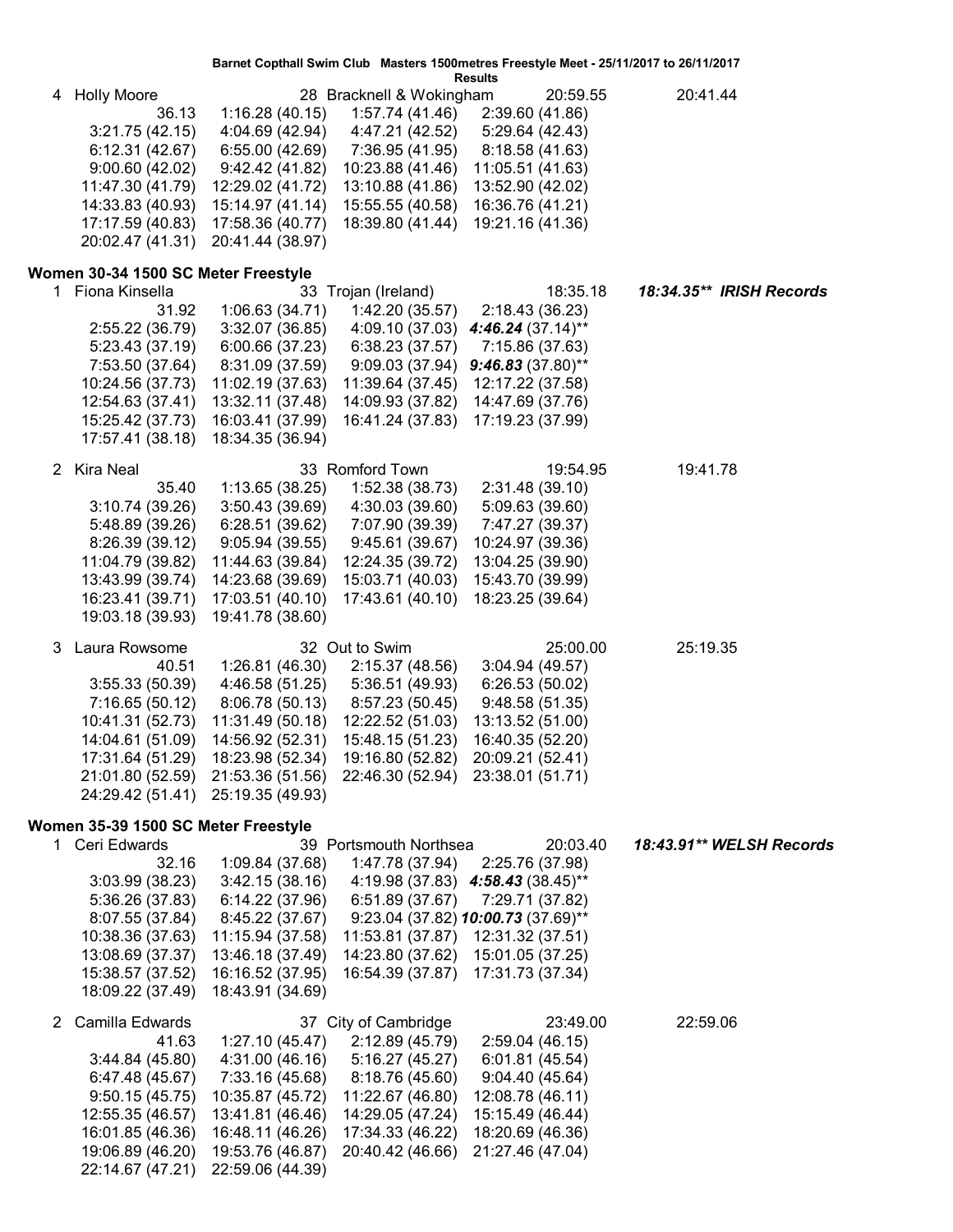|    | Women 40-44 1500 SC Meter Freestyle                                                                                                                                                                                                                                                                                                      |                                                                                                                                                           |                                                                                                                                                                    | Results                                                                                                                                           |          |
|----|------------------------------------------------------------------------------------------------------------------------------------------------------------------------------------------------------------------------------------------------------------------------------------------------------------------------------------------|-----------------------------------------------------------------------------------------------------------------------------------------------------------|--------------------------------------------------------------------------------------------------------------------------------------------------------------------|---------------------------------------------------------------------------------------------------------------------------------------------------|----------|
|    | 1 Sarah Wylie<br>38.53<br>3:23.04(41.38)<br>6:09.81 (41.68)<br>8:57.18 (41.99)<br>11:45.24 (42.14)<br>14:31.74 (41.54)<br>17:18.93 (41.78)<br>20:06.21 (41.91)                                                                                                                                                                           | 1:19.00(40.47)<br>4:04.90 (41.86)<br>6:51.55(41.74)<br>9:39.16(41.98)<br>12:26.84 (41.60)<br>15:13.33 (41.59)<br>18:00.74 (41.81)<br>20:46.87 (40.66)     | 44 Havant & Waterlooville<br>2:00.19(41.19)<br>4:46.43 (41.53)<br>7:33.43 (41.88)<br>10:21.30 (42.14)<br>13:08.41 (41.57)<br>15:55.15 (41.82)<br>18:42.38 (41.64)  | 22:10.00<br>2:41.66 (41.47)<br>5:28.13 (41.70)<br>8:15.19 (41.76)<br>11:03.10 (41.80)<br>13:50.20 (41.79)<br>16:37.15 (42.00)<br>19:24.30 (41.92) | 20:46.87 |
|    | 2 Maida Shivik<br>43.55<br>3:46.29(45.36)<br>6:46.34 (44.64)<br>9:44.84(44.35)<br>12:42.60 (43.90)<br>15:38.76 (43.62)<br>18:35.73 (44.16)<br>21:30.63 (43.45)                                                                                                                                                                           | 1:28.99(45.44)<br>4:31.78 (45.49)<br>7:31.44(45.10)<br>10:29.89 (45.05)<br>13:26.83 (44.23)<br>16:23.29 (44.53)<br>19:19.06 (43.33)<br>22:11.45 (40.82)   | 43 Camden Swiss Cottage S.C.<br>2:14.66(45.67)<br>5:16.32(44.54)<br>8:15.63(44.19)<br>11:14.02 (44.13)<br>14:10.94 (44.11)<br>17:07.71 (44.42)<br>20:03.11 (44.05) | 22:30.00<br>3:00.93(46.27)<br>6:01.70 (45.38)<br>9:00.49(44.86)<br>11:58.70 (44.68)<br>14:55.14 (44.20)<br>17:51.57 (43.86)<br>20:47.18 (44.07)   | 22:11.45 |
|    | 3 Alison Cowie<br>49.84<br>4:24.75 (54.39)<br>8:05.10 (55.20)<br>11:48.12 (56.28)<br>15:29.45 (55.81)<br>19:15.72 (57.39)<br>22:59.39 (55.22)<br>26:43.11 (55.90)                                                                                                                                                                        | 1:42.27 (52.43)<br>5:19.40 (54.65)<br>8:59.96 (54.86)<br>12:42.64 (54.52)<br>16:24.88 (55.43)<br>20:12.31 (56.59)<br>23:55.70 (56.31)<br>27:34.53 (51.42) | 44 Chelmsford City<br>2:35.83 (53.56)<br>6:14.57(55.17)<br>9:55.47(55.51)<br>13:38.27 (55.63)<br>17:21.93 (57.05)<br>21:08.31 (56.00)<br>24:51.19 (55.49)          | 27:00.00<br>3:30.36(54.53)<br>7:09.90 (55.33)<br>10:51.84 (56.37)<br>14:33.64 (55.37)<br>18:18.33 (56.40)<br>22:04.17 (55.86)<br>25:47.21 (56.02) | 27:34.53 |
|    |                                                                                                                                                                                                                                                                                                                                          |                                                                                                                                                           |                                                                                                                                                                    |                                                                                                                                                   |          |
|    | 4 Kerrin Cross<br>5:14.35 (1:05.59)<br>$9:40.74$ (<br>14:05.62 (1:06.38) 15:12.32 (1:06.70) 16:18.79 (1:06.47) 17:25.17 (1:06.38)<br>18:31.60 (1:06.43) 19:38.78 (1:07.18) 20:46.60 (1:07.82) 21:54.20 (1:07.60)<br>23:00.30 (1:06.10) 24:06.82 (1:06.52) 25:13.05 (1:06.23) 26:20.19 (1:07.14)<br>27:26.16 (1:05.97) 28:32.35 (1:06.19) | $1:57.39$ (<br>) 10:46.43 (1:05.69)<br>32:42.96 (                                                                                                         | 44 Black Lion                                                                                                                                                      | 32:00.00<br>4:08.76 (<br>12:59.24 (                                                                                                               | 32:42.96 |
| 1. | Women 45-49 1500 SC Meter Freestyle<br>Judit Szilard<br>38.71<br>3:31.99(43.98)<br>6:28.78 (44.33)<br>9:25.96(44.63)<br>12:23.14 (44.40)<br>15:21.66 (44.77)<br>18:19.99 (44.39)<br>21:17.50 (44.13)                                                                                                                                     | 1:21.02 (42.31)<br>4:16.26 (44.27)<br>7:12.89(44.11)<br>10:10.34 (44.38)<br>13:07.87 (44.73)<br>16:06.43 (44.77)<br>19:04.91 (44.92)<br>22:00.15 (42.65)  | 47 Torokbalinti(Hungary)<br>2:04.42 (43.40)<br>5:00.26 (44.00)<br>7:57.00 (44.11)<br>10:54.53 (44.19)<br>13:52.52 (44.65)<br>16:50.99 (44.56)<br>19:49.09 (44.18)  | 21:24.23<br>2:48.01 (43.59)<br>5:44.45 (44.19)<br>8:41.33 (44.33)<br>11:38.74 (44.21)<br>14:36.89 (44.37)<br>17:35.60 (44.61)<br>20:33.37 (44.28) | 22:00.15 |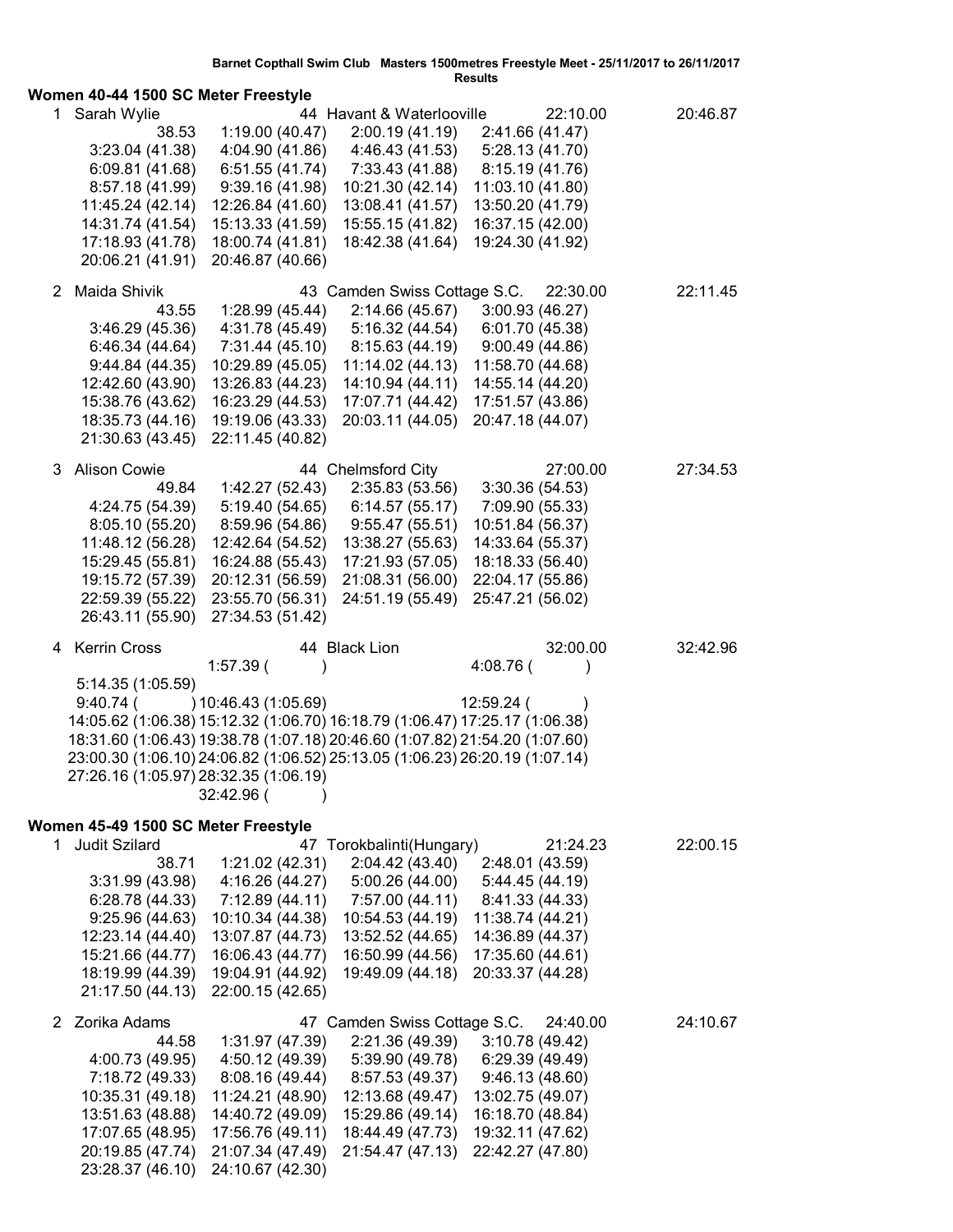| <b>Results</b><br>45 R A F Swimming<br>24:00.00<br>24:12.56<br>3<br>Lucy Roper<br>1:29.77 (46.74)<br>2:17.37 (47.60)<br>3:05.31 (47.94)<br>43.03<br>4:41.42 (48.27)<br>5:30.10(48.68)<br>6:18.56(48.46)<br>3:53.15(47.84)<br>7:06.69 (48.13)<br>7:54.64 (47.95)<br>8:42.22 (47.58)<br>9:29.78 (47.56)<br>11:05.52 (48.14)<br>10:17.38 (47.60)<br>11:53.67 (48.15)<br>12:42.93 (49.26)<br>13:31.80 (48.87)<br>14:20.67 (48.87)<br>15:10.23 (49.56)<br>15:59.29 (49.06)<br>16:48.71 (49.42)<br>17:37.95 (49.24)<br>18:27.72 (49.77)<br>19:17.32 (49.60)<br>20:07.22 (49.90)<br>20:58.34 (51.12)<br>21:48.65 (50.31)<br>22:37.42 (48.77)<br>23:25.91 (48.49)<br>24:12.56 (46.65)<br><b>Elaine Warriner</b><br>45 Seagulls S C<br>25:35.00<br>24:46.30<br>4<br>1:30.27(48.35)<br>2:19.70 (49.43)<br>3:09.87(50.17)<br>41.92<br>4:48.91 (50.05)<br>5:39.30 (50.39)<br>6:29.27 (49.97)<br>3:58.86 (48.99)<br>9:49.90 (50.38)<br>7:20.12 (50.85)<br>8:09.69 (49.57)<br>8:59.52 (49.83)<br>10:39.63 (49.73)<br>11:30.48 (50.85)<br>12:20.78 (50.30)<br>13:10.88 (50.10)<br>14:00.88 (50.00)<br>14:51.03 (50.15)<br>15:40.77 (49.74)<br>16:30.64 (49.87)<br>17:20.57 (49.93)<br>18:11.14 (50.57)<br>19:01.06 (49.92)<br>19:51.14 (50.08)<br>20:41.19 (50.05)<br>21:30.98 (49.79)<br>22:20.73 (49.75)<br>23:10.60 (49.87)<br>23:59.95 (49.35)<br>24:46.30 (46.35)<br>Eleni Manolitsaki<br>47 Chelmsford City<br>26:30.00<br>25:45.17<br>5.<br>2:27.55 (51.85)<br>45.02<br>1:35.70 (50.68)<br>3:19.49(51.94)<br>4:13.18 (53.69)<br>5:05.53(52.35)<br>5:57.90 (52.37)<br>6:49.82 (51.92)<br>10:17.93 (52.07)<br>7:41.82 (52.00)<br>8:33.76 (51.94)<br>9:25.86(52.10)<br>11:09.97 (52.04)<br>12:01.27 (51.30)<br>13:44.34 (51.58)<br>12:52.76 (51.49)<br>14:34.87 (50.53)<br>17:08.92 (51.93)<br>15:25.51 (50.64)<br>16:16.99 (51.48)<br>18:00.98 (52.06)<br>18:52.91 (51.93)<br>19:45.17 (52.26)<br>20:37.31 (52.14)<br>21:29.97 (52.66)<br>22:21.80 (51.83)<br>23:13.86 (52.06)<br>24:06.33 (52.47)<br>24:56.67 (50.34)<br>25:45.17 (48.50)<br>47 City of Cambridge<br>29:00.00<br>26:38.00<br>Shivendrini Prathalingham<br>6.<br>1:41.61 (52.49)<br>49.12<br>2:35.26 (53.65)<br>3:29.27(54.01)<br>4:22.78 (53.51)<br>5:16.73 (53.95)<br>6:10.69(53.96)<br>7:04.55 (53.86)<br>7:58.56 (54.01)<br>8:51.33 (52.77)<br>9:45.73 (54.40)<br>10:38.94 (53.21)<br>11:32.16 (53.22)<br>12:25.44 (53.28)<br>13:18.63 (53.19)<br>14:12.17 (53.54)<br>17:48.91 (54.94)<br>15:05.53 (53.36)<br>15:59.78 (54.25)<br>16:53.97 (54.19)<br>20:30.11 (52.82)<br>21:22.75 (52.64)<br>18:42.95 (54.04)<br>19:37.29 (54.34)<br>22:16.02 (53.27) 23:09.96 (53.94) 24:02.99 (53.03) 24:55.76 (52.77)<br>25:47.47 (51.71) 26:38.00 (50.53)<br>Women 50-54 1500 SC Meter Freestyle<br>52 East Leeds<br>19:29.10*<br><b>Karen Graham</b><br>20:40.00<br>1:13.50(38.05)<br>35.45<br>1:52.17(38.67)<br>2:31.45(39.28)<br>3:10.76(39.31)<br>3:50.29(39.53)<br>4:29.70 (39.41)<br>5:09.41(39.71)<br>5:48.82(39.41)<br>6:28.43(39.61)<br>7:07.94 (39.51)<br>7:47.74 (39.80)<br>8:27.51(39.77)<br>9:06.75(39.24)<br>9:45.91(39.16)<br>10:25.84 (39.93)<br>11:05.64 (39.80)<br>11:45.30 (39.66)<br>12:25.08 (39.78)<br>13:04.42 (39.34)<br>14:22.50 (38.85)<br>15:01.90 (39.40)<br>13:43.65 (39.23)<br>15:41.11 (39.21)<br>18:16.10 (38.20)<br>16:20.20 (39.09)<br>16:59.16 (38.96)<br>17:37.90 (38.74)<br>18:53.48 (37.38)<br>19:29.10 (35.62)<br>52 City of Cambridge<br>Sylvia Ferdin<br>20:25.00<br>19:32.49<br>2<br>1:13.26 (38.27)<br>1:51.81(38.55)<br>34.99<br>2:31.13 (39.32)<br>3:10.64(39.51)<br>3:49.98 (39.34)<br>4:29.33 (39.35)<br>5:08.92 (39.59)<br>6:27.78 (39.28)<br>7:07.61 (39.83)<br>7:46.96 (39.35)<br>5:48.50 (39.58)<br>8:26.32 (39.36)<br>9:05.50(39.18)<br>9:44.48 (38.98)<br>10:23.60 (39.12)<br>11:02.80 (39.20)<br>11:41.91 (39.11)<br>12:21.20 (39.29)<br>13:00.51 (39.31)<br>13:40.13 (39.62)<br>14:19.36 (39.23)<br>14:58.72 (39.36)<br>15:37.89 (39.17)<br>16:17.32 (39.43)<br>16:56.76 (39.44)<br>17:36.01 (39.25)<br>18:15.62 (39.61)<br>18:54.57 (38.95)<br>19:32.49 (37.92) |  |  | Barnet Copthall Swim Club Masters 1500 metres Freestyle Meet - 25/11/2017 to 26/11/2017 |  |
|------------------------------------------------------------------------------------------------------------------------------------------------------------------------------------------------------------------------------------------------------------------------------------------------------------------------------------------------------------------------------------------------------------------------------------------------------------------------------------------------------------------------------------------------------------------------------------------------------------------------------------------------------------------------------------------------------------------------------------------------------------------------------------------------------------------------------------------------------------------------------------------------------------------------------------------------------------------------------------------------------------------------------------------------------------------------------------------------------------------------------------------------------------------------------------------------------------------------------------------------------------------------------------------------------------------------------------------------------------------------------------------------------------------------------------------------------------------------------------------------------------------------------------------------------------------------------------------------------------------------------------------------------------------------------------------------------------------------------------------------------------------------------------------------------------------------------------------------------------------------------------------------------------------------------------------------------------------------------------------------------------------------------------------------------------------------------------------------------------------------------------------------------------------------------------------------------------------------------------------------------------------------------------------------------------------------------------------------------------------------------------------------------------------------------------------------------------------------------------------------------------------------------------------------------------------------------------------------------------------------------------------------------------------------------------------------------------------------------------------------------------------------------------------------------------------------------------------------------------------------------------------------------------------------------------------------------------------------------------------------------------------------------------------------------------------------------------------------------------------------------------------------------------------------------------------------------------------------------------------------------------------------------------------------------------------------------------------------------------------------------------------------------------------------------------------------------------------------------------------------------------------------------------------------------------------------------------------------------------------------------------------------------------------------------------------------------------------------------------------------------------------------------------------------------------------------------------------------------------------------------------------------------------------------------------------------------------------------------------------------------------------------------------------------------------------------|--|--|-----------------------------------------------------------------------------------------|--|
|                                                                                                                                                                                                                                                                                                                                                                                                                                                                                                                                                                                                                                                                                                                                                                                                                                                                                                                                                                                                                                                                                                                                                                                                                                                                                                                                                                                                                                                                                                                                                                                                                                                                                                                                                                                                                                                                                                                                                                                                                                                                                                                                                                                                                                                                                                                                                                                                                                                                                                                                                                                                                                                                                                                                                                                                                                                                                                                                                                                                                                                                                                                                                                                                                                                                                                                                                                                                                                                                                                                                                                                                                                                                                                                                                                                                                                                                                                                                                                                                                                                                        |  |  |                                                                                         |  |
|                                                                                                                                                                                                                                                                                                                                                                                                                                                                                                                                                                                                                                                                                                                                                                                                                                                                                                                                                                                                                                                                                                                                                                                                                                                                                                                                                                                                                                                                                                                                                                                                                                                                                                                                                                                                                                                                                                                                                                                                                                                                                                                                                                                                                                                                                                                                                                                                                                                                                                                                                                                                                                                                                                                                                                                                                                                                                                                                                                                                                                                                                                                                                                                                                                                                                                                                                                                                                                                                                                                                                                                                                                                                                                                                                                                                                                                                                                                                                                                                                                                                        |  |  |                                                                                         |  |
|                                                                                                                                                                                                                                                                                                                                                                                                                                                                                                                                                                                                                                                                                                                                                                                                                                                                                                                                                                                                                                                                                                                                                                                                                                                                                                                                                                                                                                                                                                                                                                                                                                                                                                                                                                                                                                                                                                                                                                                                                                                                                                                                                                                                                                                                                                                                                                                                                                                                                                                                                                                                                                                                                                                                                                                                                                                                                                                                                                                                                                                                                                                                                                                                                                                                                                                                                                                                                                                                                                                                                                                                                                                                                                                                                                                                                                                                                                                                                                                                                                                                        |  |  |                                                                                         |  |
|                                                                                                                                                                                                                                                                                                                                                                                                                                                                                                                                                                                                                                                                                                                                                                                                                                                                                                                                                                                                                                                                                                                                                                                                                                                                                                                                                                                                                                                                                                                                                                                                                                                                                                                                                                                                                                                                                                                                                                                                                                                                                                                                                                                                                                                                                                                                                                                                                                                                                                                                                                                                                                                                                                                                                                                                                                                                                                                                                                                                                                                                                                                                                                                                                                                                                                                                                                                                                                                                                                                                                                                                                                                                                                                                                                                                                                                                                                                                                                                                                                                                        |  |  |                                                                                         |  |
|                                                                                                                                                                                                                                                                                                                                                                                                                                                                                                                                                                                                                                                                                                                                                                                                                                                                                                                                                                                                                                                                                                                                                                                                                                                                                                                                                                                                                                                                                                                                                                                                                                                                                                                                                                                                                                                                                                                                                                                                                                                                                                                                                                                                                                                                                                                                                                                                                                                                                                                                                                                                                                                                                                                                                                                                                                                                                                                                                                                                                                                                                                                                                                                                                                                                                                                                                                                                                                                                                                                                                                                                                                                                                                                                                                                                                                                                                                                                                                                                                                                                        |  |  |                                                                                         |  |
|                                                                                                                                                                                                                                                                                                                                                                                                                                                                                                                                                                                                                                                                                                                                                                                                                                                                                                                                                                                                                                                                                                                                                                                                                                                                                                                                                                                                                                                                                                                                                                                                                                                                                                                                                                                                                                                                                                                                                                                                                                                                                                                                                                                                                                                                                                                                                                                                                                                                                                                                                                                                                                                                                                                                                                                                                                                                                                                                                                                                                                                                                                                                                                                                                                                                                                                                                                                                                                                                                                                                                                                                                                                                                                                                                                                                                                                                                                                                                                                                                                                                        |  |  |                                                                                         |  |
|                                                                                                                                                                                                                                                                                                                                                                                                                                                                                                                                                                                                                                                                                                                                                                                                                                                                                                                                                                                                                                                                                                                                                                                                                                                                                                                                                                                                                                                                                                                                                                                                                                                                                                                                                                                                                                                                                                                                                                                                                                                                                                                                                                                                                                                                                                                                                                                                                                                                                                                                                                                                                                                                                                                                                                                                                                                                                                                                                                                                                                                                                                                                                                                                                                                                                                                                                                                                                                                                                                                                                                                                                                                                                                                                                                                                                                                                                                                                                                                                                                                                        |  |  |                                                                                         |  |
|                                                                                                                                                                                                                                                                                                                                                                                                                                                                                                                                                                                                                                                                                                                                                                                                                                                                                                                                                                                                                                                                                                                                                                                                                                                                                                                                                                                                                                                                                                                                                                                                                                                                                                                                                                                                                                                                                                                                                                                                                                                                                                                                                                                                                                                                                                                                                                                                                                                                                                                                                                                                                                                                                                                                                                                                                                                                                                                                                                                                                                                                                                                                                                                                                                                                                                                                                                                                                                                                                                                                                                                                                                                                                                                                                                                                                                                                                                                                                                                                                                                                        |  |  |                                                                                         |  |
|                                                                                                                                                                                                                                                                                                                                                                                                                                                                                                                                                                                                                                                                                                                                                                                                                                                                                                                                                                                                                                                                                                                                                                                                                                                                                                                                                                                                                                                                                                                                                                                                                                                                                                                                                                                                                                                                                                                                                                                                                                                                                                                                                                                                                                                                                                                                                                                                                                                                                                                                                                                                                                                                                                                                                                                                                                                                                                                                                                                                                                                                                                                                                                                                                                                                                                                                                                                                                                                                                                                                                                                                                                                                                                                                                                                                                                                                                                                                                                                                                                                                        |  |  |                                                                                         |  |
|                                                                                                                                                                                                                                                                                                                                                                                                                                                                                                                                                                                                                                                                                                                                                                                                                                                                                                                                                                                                                                                                                                                                                                                                                                                                                                                                                                                                                                                                                                                                                                                                                                                                                                                                                                                                                                                                                                                                                                                                                                                                                                                                                                                                                                                                                                                                                                                                                                                                                                                                                                                                                                                                                                                                                                                                                                                                                                                                                                                                                                                                                                                                                                                                                                                                                                                                                                                                                                                                                                                                                                                                                                                                                                                                                                                                                                                                                                                                                                                                                                                                        |  |  |                                                                                         |  |
|                                                                                                                                                                                                                                                                                                                                                                                                                                                                                                                                                                                                                                                                                                                                                                                                                                                                                                                                                                                                                                                                                                                                                                                                                                                                                                                                                                                                                                                                                                                                                                                                                                                                                                                                                                                                                                                                                                                                                                                                                                                                                                                                                                                                                                                                                                                                                                                                                                                                                                                                                                                                                                                                                                                                                                                                                                                                                                                                                                                                                                                                                                                                                                                                                                                                                                                                                                                                                                                                                                                                                                                                                                                                                                                                                                                                                                                                                                                                                                                                                                                                        |  |  |                                                                                         |  |
|                                                                                                                                                                                                                                                                                                                                                                                                                                                                                                                                                                                                                                                                                                                                                                                                                                                                                                                                                                                                                                                                                                                                                                                                                                                                                                                                                                                                                                                                                                                                                                                                                                                                                                                                                                                                                                                                                                                                                                                                                                                                                                                                                                                                                                                                                                                                                                                                                                                                                                                                                                                                                                                                                                                                                                                                                                                                                                                                                                                                                                                                                                                                                                                                                                                                                                                                                                                                                                                                                                                                                                                                                                                                                                                                                                                                                                                                                                                                                                                                                                                                        |  |  |                                                                                         |  |
|                                                                                                                                                                                                                                                                                                                                                                                                                                                                                                                                                                                                                                                                                                                                                                                                                                                                                                                                                                                                                                                                                                                                                                                                                                                                                                                                                                                                                                                                                                                                                                                                                                                                                                                                                                                                                                                                                                                                                                                                                                                                                                                                                                                                                                                                                                                                                                                                                                                                                                                                                                                                                                                                                                                                                                                                                                                                                                                                                                                                                                                                                                                                                                                                                                                                                                                                                                                                                                                                                                                                                                                                                                                                                                                                                                                                                                                                                                                                                                                                                                                                        |  |  |                                                                                         |  |
|                                                                                                                                                                                                                                                                                                                                                                                                                                                                                                                                                                                                                                                                                                                                                                                                                                                                                                                                                                                                                                                                                                                                                                                                                                                                                                                                                                                                                                                                                                                                                                                                                                                                                                                                                                                                                                                                                                                                                                                                                                                                                                                                                                                                                                                                                                                                                                                                                                                                                                                                                                                                                                                                                                                                                                                                                                                                                                                                                                                                                                                                                                                                                                                                                                                                                                                                                                                                                                                                                                                                                                                                                                                                                                                                                                                                                                                                                                                                                                                                                                                                        |  |  |                                                                                         |  |
|                                                                                                                                                                                                                                                                                                                                                                                                                                                                                                                                                                                                                                                                                                                                                                                                                                                                                                                                                                                                                                                                                                                                                                                                                                                                                                                                                                                                                                                                                                                                                                                                                                                                                                                                                                                                                                                                                                                                                                                                                                                                                                                                                                                                                                                                                                                                                                                                                                                                                                                                                                                                                                                                                                                                                                                                                                                                                                                                                                                                                                                                                                                                                                                                                                                                                                                                                                                                                                                                                                                                                                                                                                                                                                                                                                                                                                                                                                                                                                                                                                                                        |  |  |                                                                                         |  |
|                                                                                                                                                                                                                                                                                                                                                                                                                                                                                                                                                                                                                                                                                                                                                                                                                                                                                                                                                                                                                                                                                                                                                                                                                                                                                                                                                                                                                                                                                                                                                                                                                                                                                                                                                                                                                                                                                                                                                                                                                                                                                                                                                                                                                                                                                                                                                                                                                                                                                                                                                                                                                                                                                                                                                                                                                                                                                                                                                                                                                                                                                                                                                                                                                                                                                                                                                                                                                                                                                                                                                                                                                                                                                                                                                                                                                                                                                                                                                                                                                                                                        |  |  |                                                                                         |  |
|                                                                                                                                                                                                                                                                                                                                                                                                                                                                                                                                                                                                                                                                                                                                                                                                                                                                                                                                                                                                                                                                                                                                                                                                                                                                                                                                                                                                                                                                                                                                                                                                                                                                                                                                                                                                                                                                                                                                                                                                                                                                                                                                                                                                                                                                                                                                                                                                                                                                                                                                                                                                                                                                                                                                                                                                                                                                                                                                                                                                                                                                                                                                                                                                                                                                                                                                                                                                                                                                                                                                                                                                                                                                                                                                                                                                                                                                                                                                                                                                                                                                        |  |  |                                                                                         |  |
|                                                                                                                                                                                                                                                                                                                                                                                                                                                                                                                                                                                                                                                                                                                                                                                                                                                                                                                                                                                                                                                                                                                                                                                                                                                                                                                                                                                                                                                                                                                                                                                                                                                                                                                                                                                                                                                                                                                                                                                                                                                                                                                                                                                                                                                                                                                                                                                                                                                                                                                                                                                                                                                                                                                                                                                                                                                                                                                                                                                                                                                                                                                                                                                                                                                                                                                                                                                                                                                                                                                                                                                                                                                                                                                                                                                                                                                                                                                                                                                                                                                                        |  |  |                                                                                         |  |
|                                                                                                                                                                                                                                                                                                                                                                                                                                                                                                                                                                                                                                                                                                                                                                                                                                                                                                                                                                                                                                                                                                                                                                                                                                                                                                                                                                                                                                                                                                                                                                                                                                                                                                                                                                                                                                                                                                                                                                                                                                                                                                                                                                                                                                                                                                                                                                                                                                                                                                                                                                                                                                                                                                                                                                                                                                                                                                                                                                                                                                                                                                                                                                                                                                                                                                                                                                                                                                                                                                                                                                                                                                                                                                                                                                                                                                                                                                                                                                                                                                                                        |  |  |                                                                                         |  |
|                                                                                                                                                                                                                                                                                                                                                                                                                                                                                                                                                                                                                                                                                                                                                                                                                                                                                                                                                                                                                                                                                                                                                                                                                                                                                                                                                                                                                                                                                                                                                                                                                                                                                                                                                                                                                                                                                                                                                                                                                                                                                                                                                                                                                                                                                                                                                                                                                                                                                                                                                                                                                                                                                                                                                                                                                                                                                                                                                                                                                                                                                                                                                                                                                                                                                                                                                                                                                                                                                                                                                                                                                                                                                                                                                                                                                                                                                                                                                                                                                                                                        |  |  |                                                                                         |  |
|                                                                                                                                                                                                                                                                                                                                                                                                                                                                                                                                                                                                                                                                                                                                                                                                                                                                                                                                                                                                                                                                                                                                                                                                                                                                                                                                                                                                                                                                                                                                                                                                                                                                                                                                                                                                                                                                                                                                                                                                                                                                                                                                                                                                                                                                                                                                                                                                                                                                                                                                                                                                                                                                                                                                                                                                                                                                                                                                                                                                                                                                                                                                                                                                                                                                                                                                                                                                                                                                                                                                                                                                                                                                                                                                                                                                                                                                                                                                                                                                                                                                        |  |  |                                                                                         |  |
|                                                                                                                                                                                                                                                                                                                                                                                                                                                                                                                                                                                                                                                                                                                                                                                                                                                                                                                                                                                                                                                                                                                                                                                                                                                                                                                                                                                                                                                                                                                                                                                                                                                                                                                                                                                                                                                                                                                                                                                                                                                                                                                                                                                                                                                                                                                                                                                                                                                                                                                                                                                                                                                                                                                                                                                                                                                                                                                                                                                                                                                                                                                                                                                                                                                                                                                                                                                                                                                                                                                                                                                                                                                                                                                                                                                                                                                                                                                                                                                                                                                                        |  |  |                                                                                         |  |
|                                                                                                                                                                                                                                                                                                                                                                                                                                                                                                                                                                                                                                                                                                                                                                                                                                                                                                                                                                                                                                                                                                                                                                                                                                                                                                                                                                                                                                                                                                                                                                                                                                                                                                                                                                                                                                                                                                                                                                                                                                                                                                                                                                                                                                                                                                                                                                                                                                                                                                                                                                                                                                                                                                                                                                                                                                                                                                                                                                                                                                                                                                                                                                                                                                                                                                                                                                                                                                                                                                                                                                                                                                                                                                                                                                                                                                                                                                                                                                                                                                                                        |  |  |                                                                                         |  |
|                                                                                                                                                                                                                                                                                                                                                                                                                                                                                                                                                                                                                                                                                                                                                                                                                                                                                                                                                                                                                                                                                                                                                                                                                                                                                                                                                                                                                                                                                                                                                                                                                                                                                                                                                                                                                                                                                                                                                                                                                                                                                                                                                                                                                                                                                                                                                                                                                                                                                                                                                                                                                                                                                                                                                                                                                                                                                                                                                                                                                                                                                                                                                                                                                                                                                                                                                                                                                                                                                                                                                                                                                                                                                                                                                                                                                                                                                                                                                                                                                                                                        |  |  |                                                                                         |  |
|                                                                                                                                                                                                                                                                                                                                                                                                                                                                                                                                                                                                                                                                                                                                                                                                                                                                                                                                                                                                                                                                                                                                                                                                                                                                                                                                                                                                                                                                                                                                                                                                                                                                                                                                                                                                                                                                                                                                                                                                                                                                                                                                                                                                                                                                                                                                                                                                                                                                                                                                                                                                                                                                                                                                                                                                                                                                                                                                                                                                                                                                                                                                                                                                                                                                                                                                                                                                                                                                                                                                                                                                                                                                                                                                                                                                                                                                                                                                                                                                                                                                        |  |  |                                                                                         |  |
|                                                                                                                                                                                                                                                                                                                                                                                                                                                                                                                                                                                                                                                                                                                                                                                                                                                                                                                                                                                                                                                                                                                                                                                                                                                                                                                                                                                                                                                                                                                                                                                                                                                                                                                                                                                                                                                                                                                                                                                                                                                                                                                                                                                                                                                                                                                                                                                                                                                                                                                                                                                                                                                                                                                                                                                                                                                                                                                                                                                                                                                                                                                                                                                                                                                                                                                                                                                                                                                                                                                                                                                                                                                                                                                                                                                                                                                                                                                                                                                                                                                                        |  |  |                                                                                         |  |
|                                                                                                                                                                                                                                                                                                                                                                                                                                                                                                                                                                                                                                                                                                                                                                                                                                                                                                                                                                                                                                                                                                                                                                                                                                                                                                                                                                                                                                                                                                                                                                                                                                                                                                                                                                                                                                                                                                                                                                                                                                                                                                                                                                                                                                                                                                                                                                                                                                                                                                                                                                                                                                                                                                                                                                                                                                                                                                                                                                                                                                                                                                                                                                                                                                                                                                                                                                                                                                                                                                                                                                                                                                                                                                                                                                                                                                                                                                                                                                                                                                                                        |  |  |                                                                                         |  |
|                                                                                                                                                                                                                                                                                                                                                                                                                                                                                                                                                                                                                                                                                                                                                                                                                                                                                                                                                                                                                                                                                                                                                                                                                                                                                                                                                                                                                                                                                                                                                                                                                                                                                                                                                                                                                                                                                                                                                                                                                                                                                                                                                                                                                                                                                                                                                                                                                                                                                                                                                                                                                                                                                                                                                                                                                                                                                                                                                                                                                                                                                                                                                                                                                                                                                                                                                                                                                                                                                                                                                                                                                                                                                                                                                                                                                                                                                                                                                                                                                                                                        |  |  |                                                                                         |  |
|                                                                                                                                                                                                                                                                                                                                                                                                                                                                                                                                                                                                                                                                                                                                                                                                                                                                                                                                                                                                                                                                                                                                                                                                                                                                                                                                                                                                                                                                                                                                                                                                                                                                                                                                                                                                                                                                                                                                                                                                                                                                                                                                                                                                                                                                                                                                                                                                                                                                                                                                                                                                                                                                                                                                                                                                                                                                                                                                                                                                                                                                                                                                                                                                                                                                                                                                                                                                                                                                                                                                                                                                                                                                                                                                                                                                                                                                                                                                                                                                                                                                        |  |  |                                                                                         |  |
|                                                                                                                                                                                                                                                                                                                                                                                                                                                                                                                                                                                                                                                                                                                                                                                                                                                                                                                                                                                                                                                                                                                                                                                                                                                                                                                                                                                                                                                                                                                                                                                                                                                                                                                                                                                                                                                                                                                                                                                                                                                                                                                                                                                                                                                                                                                                                                                                                                                                                                                                                                                                                                                                                                                                                                                                                                                                                                                                                                                                                                                                                                                                                                                                                                                                                                                                                                                                                                                                                                                                                                                                                                                                                                                                                                                                                                                                                                                                                                                                                                                                        |  |  |                                                                                         |  |
|                                                                                                                                                                                                                                                                                                                                                                                                                                                                                                                                                                                                                                                                                                                                                                                                                                                                                                                                                                                                                                                                                                                                                                                                                                                                                                                                                                                                                                                                                                                                                                                                                                                                                                                                                                                                                                                                                                                                                                                                                                                                                                                                                                                                                                                                                                                                                                                                                                                                                                                                                                                                                                                                                                                                                                                                                                                                                                                                                                                                                                                                                                                                                                                                                                                                                                                                                                                                                                                                                                                                                                                                                                                                                                                                                                                                                                                                                                                                                                                                                                                                        |  |  |                                                                                         |  |
|                                                                                                                                                                                                                                                                                                                                                                                                                                                                                                                                                                                                                                                                                                                                                                                                                                                                                                                                                                                                                                                                                                                                                                                                                                                                                                                                                                                                                                                                                                                                                                                                                                                                                                                                                                                                                                                                                                                                                                                                                                                                                                                                                                                                                                                                                                                                                                                                                                                                                                                                                                                                                                                                                                                                                                                                                                                                                                                                                                                                                                                                                                                                                                                                                                                                                                                                                                                                                                                                                                                                                                                                                                                                                                                                                                                                                                                                                                                                                                                                                                                                        |  |  |                                                                                         |  |
|                                                                                                                                                                                                                                                                                                                                                                                                                                                                                                                                                                                                                                                                                                                                                                                                                                                                                                                                                                                                                                                                                                                                                                                                                                                                                                                                                                                                                                                                                                                                                                                                                                                                                                                                                                                                                                                                                                                                                                                                                                                                                                                                                                                                                                                                                                                                                                                                                                                                                                                                                                                                                                                                                                                                                                                                                                                                                                                                                                                                                                                                                                                                                                                                                                                                                                                                                                                                                                                                                                                                                                                                                                                                                                                                                                                                                                                                                                                                                                                                                                                                        |  |  |                                                                                         |  |
|                                                                                                                                                                                                                                                                                                                                                                                                                                                                                                                                                                                                                                                                                                                                                                                                                                                                                                                                                                                                                                                                                                                                                                                                                                                                                                                                                                                                                                                                                                                                                                                                                                                                                                                                                                                                                                                                                                                                                                                                                                                                                                                                                                                                                                                                                                                                                                                                                                                                                                                                                                                                                                                                                                                                                                                                                                                                                                                                                                                                                                                                                                                                                                                                                                                                                                                                                                                                                                                                                                                                                                                                                                                                                                                                                                                                                                                                                                                                                                                                                                                                        |  |  |                                                                                         |  |
|                                                                                                                                                                                                                                                                                                                                                                                                                                                                                                                                                                                                                                                                                                                                                                                                                                                                                                                                                                                                                                                                                                                                                                                                                                                                                                                                                                                                                                                                                                                                                                                                                                                                                                                                                                                                                                                                                                                                                                                                                                                                                                                                                                                                                                                                                                                                                                                                                                                                                                                                                                                                                                                                                                                                                                                                                                                                                                                                                                                                                                                                                                                                                                                                                                                                                                                                                                                                                                                                                                                                                                                                                                                                                                                                                                                                                                                                                                                                                                                                                                                                        |  |  |                                                                                         |  |
|                                                                                                                                                                                                                                                                                                                                                                                                                                                                                                                                                                                                                                                                                                                                                                                                                                                                                                                                                                                                                                                                                                                                                                                                                                                                                                                                                                                                                                                                                                                                                                                                                                                                                                                                                                                                                                                                                                                                                                                                                                                                                                                                                                                                                                                                                                                                                                                                                                                                                                                                                                                                                                                                                                                                                                                                                                                                                                                                                                                                                                                                                                                                                                                                                                                                                                                                                                                                                                                                                                                                                                                                                                                                                                                                                                                                                                                                                                                                                                                                                                                                        |  |  |                                                                                         |  |
|                                                                                                                                                                                                                                                                                                                                                                                                                                                                                                                                                                                                                                                                                                                                                                                                                                                                                                                                                                                                                                                                                                                                                                                                                                                                                                                                                                                                                                                                                                                                                                                                                                                                                                                                                                                                                                                                                                                                                                                                                                                                                                                                                                                                                                                                                                                                                                                                                                                                                                                                                                                                                                                                                                                                                                                                                                                                                                                                                                                                                                                                                                                                                                                                                                                                                                                                                                                                                                                                                                                                                                                                                                                                                                                                                                                                                                                                                                                                                                                                                                                                        |  |  |                                                                                         |  |
|                                                                                                                                                                                                                                                                                                                                                                                                                                                                                                                                                                                                                                                                                                                                                                                                                                                                                                                                                                                                                                                                                                                                                                                                                                                                                                                                                                                                                                                                                                                                                                                                                                                                                                                                                                                                                                                                                                                                                                                                                                                                                                                                                                                                                                                                                                                                                                                                                                                                                                                                                                                                                                                                                                                                                                                                                                                                                                                                                                                                                                                                                                                                                                                                                                                                                                                                                                                                                                                                                                                                                                                                                                                                                                                                                                                                                                                                                                                                                                                                                                                                        |  |  |                                                                                         |  |
|                                                                                                                                                                                                                                                                                                                                                                                                                                                                                                                                                                                                                                                                                                                                                                                                                                                                                                                                                                                                                                                                                                                                                                                                                                                                                                                                                                                                                                                                                                                                                                                                                                                                                                                                                                                                                                                                                                                                                                                                                                                                                                                                                                                                                                                                                                                                                                                                                                                                                                                                                                                                                                                                                                                                                                                                                                                                                                                                                                                                                                                                                                                                                                                                                                                                                                                                                                                                                                                                                                                                                                                                                                                                                                                                                                                                                                                                                                                                                                                                                                                                        |  |  |                                                                                         |  |
|                                                                                                                                                                                                                                                                                                                                                                                                                                                                                                                                                                                                                                                                                                                                                                                                                                                                                                                                                                                                                                                                                                                                                                                                                                                                                                                                                                                                                                                                                                                                                                                                                                                                                                                                                                                                                                                                                                                                                                                                                                                                                                                                                                                                                                                                                                                                                                                                                                                                                                                                                                                                                                                                                                                                                                                                                                                                                                                                                                                                                                                                                                                                                                                                                                                                                                                                                                                                                                                                                                                                                                                                                                                                                                                                                                                                                                                                                                                                                                                                                                                                        |  |  |                                                                                         |  |
|                                                                                                                                                                                                                                                                                                                                                                                                                                                                                                                                                                                                                                                                                                                                                                                                                                                                                                                                                                                                                                                                                                                                                                                                                                                                                                                                                                                                                                                                                                                                                                                                                                                                                                                                                                                                                                                                                                                                                                                                                                                                                                                                                                                                                                                                                                                                                                                                                                                                                                                                                                                                                                                                                                                                                                                                                                                                                                                                                                                                                                                                                                                                                                                                                                                                                                                                                                                                                                                                                                                                                                                                                                                                                                                                                                                                                                                                                                                                                                                                                                                                        |  |  |                                                                                         |  |
|                                                                                                                                                                                                                                                                                                                                                                                                                                                                                                                                                                                                                                                                                                                                                                                                                                                                                                                                                                                                                                                                                                                                                                                                                                                                                                                                                                                                                                                                                                                                                                                                                                                                                                                                                                                                                                                                                                                                                                                                                                                                                                                                                                                                                                                                                                                                                                                                                                                                                                                                                                                                                                                                                                                                                                                                                                                                                                                                                                                                                                                                                                                                                                                                                                                                                                                                                                                                                                                                                                                                                                                                                                                                                                                                                                                                                                                                                                                                                                                                                                                                        |  |  |                                                                                         |  |
|                                                                                                                                                                                                                                                                                                                                                                                                                                                                                                                                                                                                                                                                                                                                                                                                                                                                                                                                                                                                                                                                                                                                                                                                                                                                                                                                                                                                                                                                                                                                                                                                                                                                                                                                                                                                                                                                                                                                                                                                                                                                                                                                                                                                                                                                                                                                                                                                                                                                                                                                                                                                                                                                                                                                                                                                                                                                                                                                                                                                                                                                                                                                                                                                                                                                                                                                                                                                                                                                                                                                                                                                                                                                                                                                                                                                                                                                                                                                                                                                                                                                        |  |  |                                                                                         |  |
|                                                                                                                                                                                                                                                                                                                                                                                                                                                                                                                                                                                                                                                                                                                                                                                                                                                                                                                                                                                                                                                                                                                                                                                                                                                                                                                                                                                                                                                                                                                                                                                                                                                                                                                                                                                                                                                                                                                                                                                                                                                                                                                                                                                                                                                                                                                                                                                                                                                                                                                                                                                                                                                                                                                                                                                                                                                                                                                                                                                                                                                                                                                                                                                                                                                                                                                                                                                                                                                                                                                                                                                                                                                                                                                                                                                                                                                                                                                                                                                                                                                                        |  |  |                                                                                         |  |
|                                                                                                                                                                                                                                                                                                                                                                                                                                                                                                                                                                                                                                                                                                                                                                                                                                                                                                                                                                                                                                                                                                                                                                                                                                                                                                                                                                                                                                                                                                                                                                                                                                                                                                                                                                                                                                                                                                                                                                                                                                                                                                                                                                                                                                                                                                                                                                                                                                                                                                                                                                                                                                                                                                                                                                                                                                                                                                                                                                                                                                                                                                                                                                                                                                                                                                                                                                                                                                                                                                                                                                                                                                                                                                                                                                                                                                                                                                                                                                                                                                                                        |  |  |                                                                                         |  |
|                                                                                                                                                                                                                                                                                                                                                                                                                                                                                                                                                                                                                                                                                                                                                                                                                                                                                                                                                                                                                                                                                                                                                                                                                                                                                                                                                                                                                                                                                                                                                                                                                                                                                                                                                                                                                                                                                                                                                                                                                                                                                                                                                                                                                                                                                                                                                                                                                                                                                                                                                                                                                                                                                                                                                                                                                                                                                                                                                                                                                                                                                                                                                                                                                                                                                                                                                                                                                                                                                                                                                                                                                                                                                                                                                                                                                                                                                                                                                                                                                                                                        |  |  |                                                                                         |  |
|                                                                                                                                                                                                                                                                                                                                                                                                                                                                                                                                                                                                                                                                                                                                                                                                                                                                                                                                                                                                                                                                                                                                                                                                                                                                                                                                                                                                                                                                                                                                                                                                                                                                                                                                                                                                                                                                                                                                                                                                                                                                                                                                                                                                                                                                                                                                                                                                                                                                                                                                                                                                                                                                                                                                                                                                                                                                                                                                                                                                                                                                                                                                                                                                                                                                                                                                                                                                                                                                                                                                                                                                                                                                                                                                                                                                                                                                                                                                                                                                                                                                        |  |  |                                                                                         |  |
|                                                                                                                                                                                                                                                                                                                                                                                                                                                                                                                                                                                                                                                                                                                                                                                                                                                                                                                                                                                                                                                                                                                                                                                                                                                                                                                                                                                                                                                                                                                                                                                                                                                                                                                                                                                                                                                                                                                                                                                                                                                                                                                                                                                                                                                                                                                                                                                                                                                                                                                                                                                                                                                                                                                                                                                                                                                                                                                                                                                                                                                                                                                                                                                                                                                                                                                                                                                                                                                                                                                                                                                                                                                                                                                                                                                                                                                                                                                                                                                                                                                                        |  |  |                                                                                         |  |
|                                                                                                                                                                                                                                                                                                                                                                                                                                                                                                                                                                                                                                                                                                                                                                                                                                                                                                                                                                                                                                                                                                                                                                                                                                                                                                                                                                                                                                                                                                                                                                                                                                                                                                                                                                                                                                                                                                                                                                                                                                                                                                                                                                                                                                                                                                                                                                                                                                                                                                                                                                                                                                                                                                                                                                                                                                                                                                                                                                                                                                                                                                                                                                                                                                                                                                                                                                                                                                                                                                                                                                                                                                                                                                                                                                                                                                                                                                                                                                                                                                                                        |  |  |                                                                                         |  |
|                                                                                                                                                                                                                                                                                                                                                                                                                                                                                                                                                                                                                                                                                                                                                                                                                                                                                                                                                                                                                                                                                                                                                                                                                                                                                                                                                                                                                                                                                                                                                                                                                                                                                                                                                                                                                                                                                                                                                                                                                                                                                                                                                                                                                                                                                                                                                                                                                                                                                                                                                                                                                                                                                                                                                                                                                                                                                                                                                                                                                                                                                                                                                                                                                                                                                                                                                                                                                                                                                                                                                                                                                                                                                                                                                                                                                                                                                                                                                                                                                                                                        |  |  |                                                                                         |  |
|                                                                                                                                                                                                                                                                                                                                                                                                                                                                                                                                                                                                                                                                                                                                                                                                                                                                                                                                                                                                                                                                                                                                                                                                                                                                                                                                                                                                                                                                                                                                                                                                                                                                                                                                                                                                                                                                                                                                                                                                                                                                                                                                                                                                                                                                                                                                                                                                                                                                                                                                                                                                                                                                                                                                                                                                                                                                                                                                                                                                                                                                                                                                                                                                                                                                                                                                                                                                                                                                                                                                                                                                                                                                                                                                                                                                                                                                                                                                                                                                                                                                        |  |  |                                                                                         |  |
|                                                                                                                                                                                                                                                                                                                                                                                                                                                                                                                                                                                                                                                                                                                                                                                                                                                                                                                                                                                                                                                                                                                                                                                                                                                                                                                                                                                                                                                                                                                                                                                                                                                                                                                                                                                                                                                                                                                                                                                                                                                                                                                                                                                                                                                                                                                                                                                                                                                                                                                                                                                                                                                                                                                                                                                                                                                                                                                                                                                                                                                                                                                                                                                                                                                                                                                                                                                                                                                                                                                                                                                                                                                                                                                                                                                                                                                                                                                                                                                                                                                                        |  |  |                                                                                         |  |
|                                                                                                                                                                                                                                                                                                                                                                                                                                                                                                                                                                                                                                                                                                                                                                                                                                                                                                                                                                                                                                                                                                                                                                                                                                                                                                                                                                                                                                                                                                                                                                                                                                                                                                                                                                                                                                                                                                                                                                                                                                                                                                                                                                                                                                                                                                                                                                                                                                                                                                                                                                                                                                                                                                                                                                                                                                                                                                                                                                                                                                                                                                                                                                                                                                                                                                                                                                                                                                                                                                                                                                                                                                                                                                                                                                                                                                                                                                                                                                                                                                                                        |  |  |                                                                                         |  |
|                                                                                                                                                                                                                                                                                                                                                                                                                                                                                                                                                                                                                                                                                                                                                                                                                                                                                                                                                                                                                                                                                                                                                                                                                                                                                                                                                                                                                                                                                                                                                                                                                                                                                                                                                                                                                                                                                                                                                                                                                                                                                                                                                                                                                                                                                                                                                                                                                                                                                                                                                                                                                                                                                                                                                                                                                                                                                                                                                                                                                                                                                                                                                                                                                                                                                                                                                                                                                                                                                                                                                                                                                                                                                                                                                                                                                                                                                                                                                                                                                                                                        |  |  |                                                                                         |  |
|                                                                                                                                                                                                                                                                                                                                                                                                                                                                                                                                                                                                                                                                                                                                                                                                                                                                                                                                                                                                                                                                                                                                                                                                                                                                                                                                                                                                                                                                                                                                                                                                                                                                                                                                                                                                                                                                                                                                                                                                                                                                                                                                                                                                                                                                                                                                                                                                                                                                                                                                                                                                                                                                                                                                                                                                                                                                                                                                                                                                                                                                                                                                                                                                                                                                                                                                                                                                                                                                                                                                                                                                                                                                                                                                                                                                                                                                                                                                                                                                                                                                        |  |  |                                                                                         |  |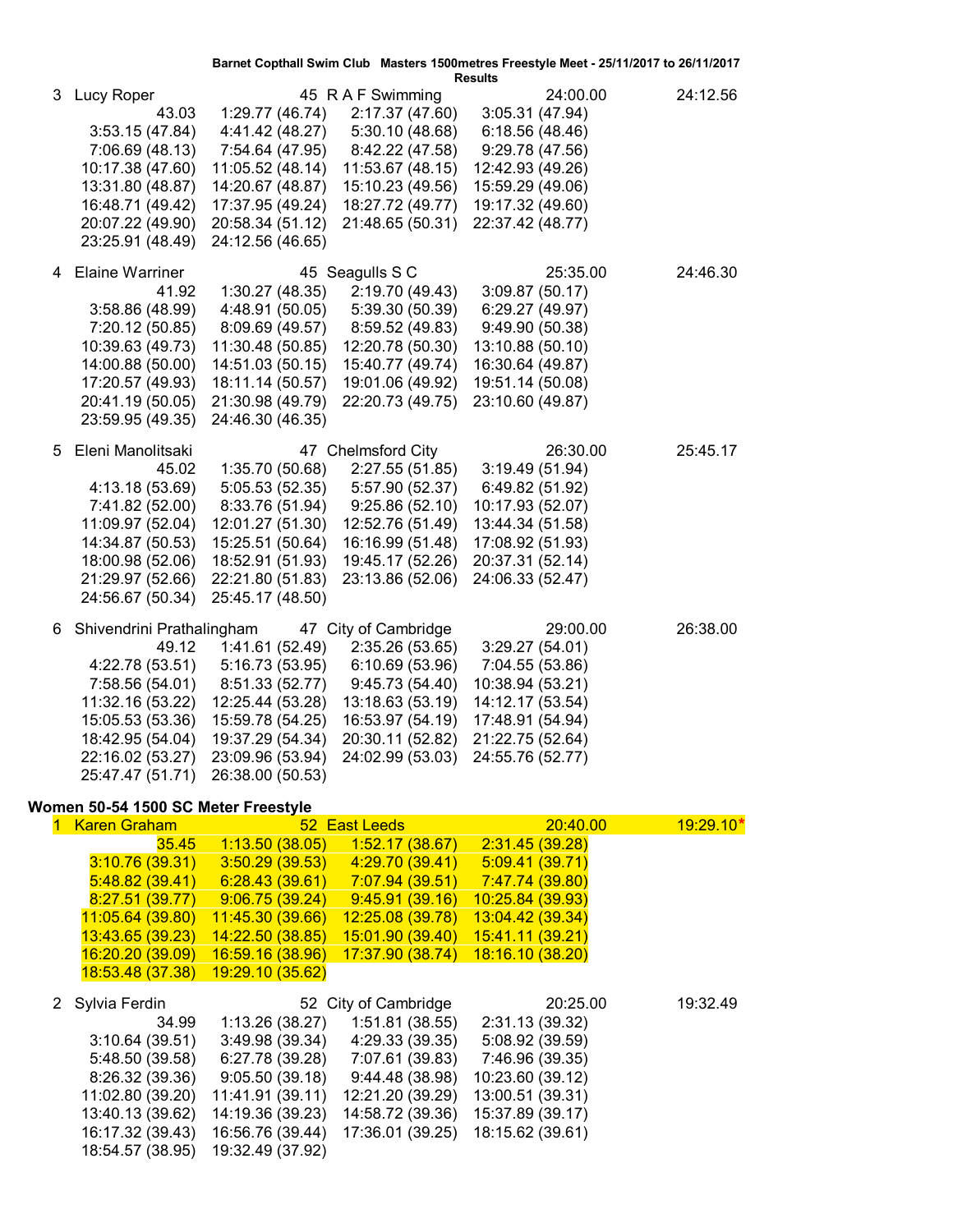|   |                                                                                                                                                                    |                                                                                                                                                           |                                                                                                                                                                   | Barnet Copthall Swim Club Masters 1500metres Freestyle Meet - 25/11/2017 to 26/11/2017<br><b>Results</b>                                                           |          |
|---|--------------------------------------------------------------------------------------------------------------------------------------------------------------------|-----------------------------------------------------------------------------------------------------------------------------------------------------------|-------------------------------------------------------------------------------------------------------------------------------------------------------------------|--------------------------------------------------------------------------------------------------------------------------------------------------------------------|----------|
| 3 | Melissa Cannon<br>36.16<br>3:16.99(40.53)<br>5:59.50 (40.57)<br>8:40.69 (40.29)<br>11:21.60 (40.17)<br>14:03.19 (40.63)<br>16:45.16 (40.42)<br>19:27.77 (40.58)    | 1:15.41(39.25)<br>3:57.44(40.45)<br>6:40.00 (40.50)<br>9:20.77(40.08)<br>12:01.77 (40.17)<br>14:43.73 (40.54)<br>17:25.99 (40.83)<br>20:06.22 (38.45)     | 52 Barnet Copthall<br>1:55.98(40.57)<br>4:38.31 (40.87)<br>7:20.32 (40.32)<br>10:01.30 (40.53)<br>12:42.15 (40.38)<br>15:24.31 (40.58)<br>18:06.60 (40.61)        | 21:10.00<br>2:36.46 (40.48)<br>5:18.93 (40.62)<br>8:00.40 (40.08)<br>10:41.43 (40.13)<br>13:22.56 (40.41)<br>16:04.74 (40.43)<br>18:47.19 (40.59)                  | 20:06.22 |
|   | 4 Hannah Ueckermann<br>39.76<br>3:30.44(42.38)<br>6:21.66(43.16)<br>9:15.56(43.54)<br>12:09.58 (43.80)<br>15:05.06 (43.92)<br>18:02.42 (44.57)<br>20:58.44 (43.87) | 1:23.07(43.31)<br>4:12.84 (42.40)<br>7:05.14 (43.48)<br>9:58.43(42.87)<br>12:53.22 (43.64)<br>15:49.19 (44.13)<br>18:46.13 (43.71)<br>21:39.57 (41.13)    | 54 Witham Dolphins<br>2:05.79 (42.72)<br>4:55.51 (42.67)<br>7:48.75 (43.61)<br>10:41.90 (43.47)<br>13:37.21 (43.99)<br>16:33.87 (44.68)<br>19:31.00 (44.87)       | 23:40.00<br>2:48.06 (42.27)<br>5:38.50 (42.99)<br>8:32.02 (43.27)<br>11:25.78 (43.88)<br>14:21.14 (43.93)<br>17:17.85 (43.98)<br>20:14.57 (43.57)                  | 21:39.57 |
| 5 | Judith Charman<br>39.13<br>3:35.43(45.03)<br>6:34.27(44.65)<br>9:33.07(44.65)<br>12:29.08 (43.53)<br>15:26.99 (44.01)<br>18:21.38 (43.38)<br>21:16.51 (43.66)      | 1:22.14(43.01)<br>4:19.87 (44.44)<br>7:18.70 (44.43)<br>10:17.24 (44.17)<br>13:13.80 (44.72)<br>16:10.56 (43.57)<br>19:04.63 (43.25)<br>21:55.68 (39.17)  | 50 Ruislip & Northwood<br>2:06.03 (43.89)<br>5:04.48(44.61)<br>8:03.51(44.81)<br>11:01.25 (44.01)<br>13:58.27 (44.47)<br>16:54.28 (43.72)<br>19:49.21 (44.58)     | 22:00.00<br>2:50.40 (44.37)<br>5:49.62 (45.14)<br>8:48.42 (44.91)<br>11:45.55 (44.30)<br>14:42.98 (44.71)<br>17:38.00 (43.72)<br>20:32.85 (43.64)                  | 21:55.68 |
| 6 | Natalie Bateson<br>38.95<br>3:33.48(43.78)<br>6:29.69(44.15)<br>9:26.41(44.15)<br>12:24.24 (44.72)<br>15:22.43 (44.42)<br>18:22.71 (45.02)<br>21:24.49 (45.43)     | 1:21.66(42.71)<br>4:17.18 (43.70)<br>7:14.06 (44.37)<br>10:10.65 (44.24)<br>13:08.80 (44.56)<br>16:07.24 (44.81)<br>19:07.96 (45.25)<br>22:08.84 (44.35)  | 51 Barnet Copthall<br>2:05.66 (44.00)<br>5:01.49(44.31)<br>7:58.07 (44.01)<br>10:55.14 (44.49)<br>13:53.39 (44.59)<br>16:52.48 (45.24)                            | 23:00.00<br>2:49.70 (44.04)<br>5:45.54 (44.05)<br>8:42.26 (44.19)<br>11:39.52 (44.38)<br>14:38.01 (44.62)<br>17:37.69 (45.21)<br>19:53.59 (45.63) 20:39.06 (45.47) | 22:08.84 |
| 7 | Liz Torode<br>40.07<br>3:39.74(45.26)<br>6:44.47 (46.56)<br>9:52.35(46.96)<br>13:00.49 (47.03)<br>16:09.76 (46.98)<br>19:17.32 (47.12)<br>22:25.09 (46.65)         | 1:24.33(44.26)<br>4:25.54 (45.80)<br>7:31.21 (46.74)<br>10:39.42 (47.07)<br>13:47.90 (47.41)<br>16:56.79 (47.03)<br>20:04.40 (47.08)<br>23:08.90 (43.81)  | 54 Teddington<br>2:09.09 (44.76)<br>5:11.64(46.10)<br>8:18.45 (47.24)<br>11:26.60 (47.18)<br>14:35.09 (47.19)<br>17:43.65 (46.86)<br>20:50.93 (46.53)             | 23:15.00<br>2:54.48 (45.39)<br>5:57.91 (46.27)<br>9:05.39(46.94)<br>12:13.46 (46.86)<br>15:22.78 (47.69)<br>18:30.20 (46.55)<br>21:38.44 (47.51)                   | 23:08.90 |
| 8 | Clair Baynton<br>41.69<br>3:50.32(47.34)<br>7:01.95 (47.94)<br>10:14.77 (48.41)<br>13:28.52 (48.64)<br>16:43.19 (48.64)<br>19:59.70 (49.55)<br>23:18.04 (49.26)    | 1:28.22 (46.53)<br>4:38.16 (47.84)<br>7:50.09 (48.14)<br>11:03.06 (48.29)<br>14:16.80 (48.28)<br>17:31.93 (48.74)<br>20:49.20 (49.50)<br>24:06.70 (48.66) | 52 Bracknell & Wokingham<br>2:15.61 (47.39)<br>5:26.25 (48.09)<br>8:38.07 (47.98)<br>11:51.73 (48.67)<br>15:05.29 (48.49)<br>18:21.08 (49.15)<br>21:39.01 (49.81) | 23:30.00<br>3:02.98(47.37)<br>6:14.01 (47.76)<br>9:26.36(48.29)<br>12:39.88 (48.15)<br>15:54.55 (49.26)<br>19:10.15 (49.07)<br>22:28.78 (49.77)                    | 24:06.70 |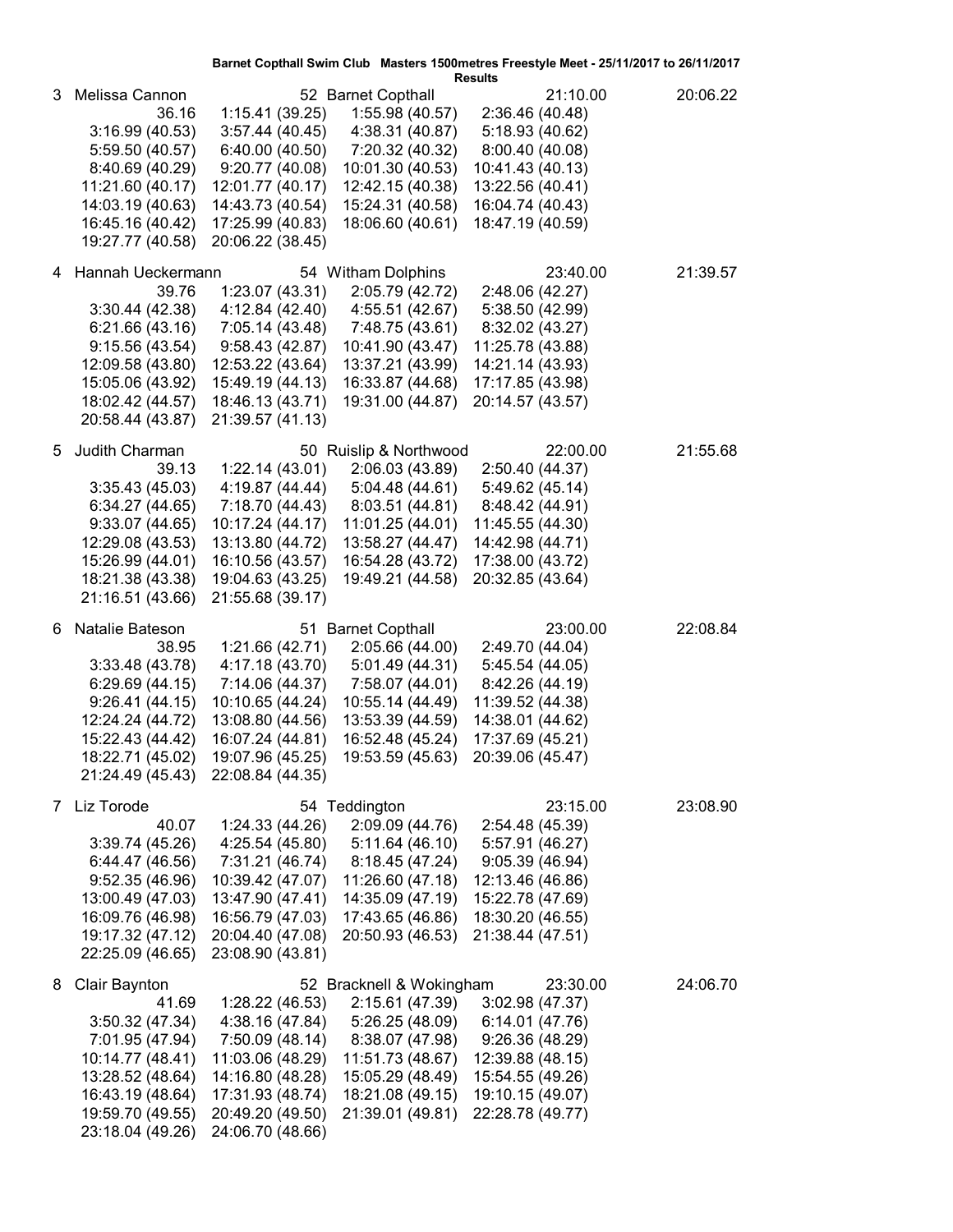|  |  | Rosulte |  |  |  |
|--|--|---------|--|--|--|

|    |                                     |                                                          |                                       | <b>Results</b>                                      |          |
|----|-------------------------------------|----------------------------------------------------------|---------------------------------------|-----------------------------------------------------|----------|
| 9  | Margaret Anthony<br>51.61           | 1:48.51 (56.90)                                          | 54 Barnet Copthall<br>2:46.48 (57.97) | 28:34.00<br>3:45.71(59.23)                          | 29:43.79 |
|    |                                     | 4:45.96 (1:00.25) 5:45.97 (1:00.01)                      | 6:45.62 (59.65)                       | 7:45.70 (1:00.08)                                   |          |
|    | 8:44.63 (58.93)                     |                                                          |                                       | 9:44.35 (59.72) 10:43.84 (59.49) 11:45.22 (1:01.38) |          |
|    |                                     | 12:44.39 (59.17) 13:43.95 (59.56) 14:44.89 (1:00.94)     |                                       | 15:44.31 (59.42)                                    |          |
|    |                                     | 16:44.85 (1:00.54) 17:46.61 (1:01.76) 18:46.74 (1:00.13) |                                       | 19:45.65 (58.91)                                    |          |
|    |                                     | 20:45.64 (59.99) 21:47.34 (1:01.70) 22:48.33 (1:00.99)   |                                       | 23:47.53 (59.20)                                    |          |
|    |                                     | 24:46.32 (58.79) 25:45.54 (59.22) 26:47.01 (1:01.47)     |                                       |                                                     |          |
|    |                                     | 29:43.79 (                                               |                                       |                                                     |          |
|    |                                     |                                                          |                                       |                                                     |          |
|    | Women 55-59 1500 SC Meter Freestyle |                                                          |                                       |                                                     |          |
| 1. | <b>Elizabeth Knowles</b>            |                                                          | 57 Camden Swiss Cottage S.C.          | 25:00.00                                            | 24:50.34 |
|    | 45.47                               | 1:33.99 (48.52)                                          | 2:24.59 (50.60)                       | 3:16.14(51.55)                                      |          |
|    | 4:06.52 (50.38)                     | 4:56.96 (50.44)                                          | 5:47.17 (50.21)                       | 6:37.67 (50.50)                                     |          |
|    | 7:27.95 (50.28)                     | 8:17.89 (49.94)                                          | 9:07.66 (49.77)                       | 9:57.38(49.72)                                      |          |
|    | 10:46.89 (49.51)                    | 11:36.93 (50.04)                                         | 12:26.62 (49.69)                      | 13:16.17 (49.55)                                    |          |
|    | 14:05.21 (49.04)                    | 14:54.71 (49.50)                                         | 15:44.31 (49.60)                      | 16:34.39 (50.08)                                    |          |
|    | 17:24.07 (49.68)                    | 18:13.42 (49.35)                                         | 19:03.05 (49.63)                      | 19:53.25 (50.20)                                    |          |
|    | 20:43.32 (50.07)                    | 21:33.18 (49.86)                                         | 22:22.81 (49.63)                      | 23:12.46 (49.65)                                    |          |
|    | 24:02.14 (49.68)                    | 24:50.34 (48.20)                                         |                                       |                                                     |          |
|    | Women 60-64 1500 SC Meter Freestyle |                                                          |                                       |                                                     |          |
| 1. | Anne Bourne                         |                                                          | 63 Camphill Edwardians                | 23:00.00                                            | 22:00.72 |
|    | 39.52                               | 1:22.76 (43.24)                                          | 2:06.69 (43.93)                       | 2:50.29 (43.60)                                     |          |
|    | 3:33.79(43.50)                      | 4:17.19 (43.40)                                          | 5:00.98 (43.79)                       | 5:44.59 (43.61)                                     |          |
|    | 6:28.15(43.56)                      | 7:11.80 (43.65)                                          | 7:55.41 (43.61)                       | 8:39.29 (43.88)                                     |          |
|    | 9:23.47(44.18)                      | 10:08.02 (44.55)                                         | 10:52.27 (44.25)                      | 11:36.54 (44.27)                                    |          |
|    | 12:21.39 (44.85)                    | 13:05.82 (44.43)                                         | 13:50.53 (44.71)                      | 14:34.95 (44.42)                                    |          |
|    | 15:19.15 (44.20)                    | 16:04.21 (45.06)                                         | 16:49.16 (44.95)                      | 17:33.85 (44.69)                                    |          |
|    | 18:18.66 (44.81)                    | 19:03.64 (44.98)                                         | 19:48.54 (44.90)                      | 20:33.36 (44.82)                                    |          |
|    | 21:18.00 (44.64)                    | 22:00.72 (42.72)                                         |                                       |                                                     |          |
|    |                                     |                                                          | 63 Gloucester Masters                 | 23:30.00                                            | 23:08.15 |
|    | 2 Jayne Ball<br>42.33               |                                                          | 2:13.97 (46.29)                       | 3:00.20(46.23)                                      |          |
|    | 3:46.89 (46.69)                     | 1:27.68(45.35)<br>4:33.70 (46.81)                        | 5:20.69 (46.99)                       | 6:07.64 (46.95)                                     |          |
|    | 6:54.56 (46.92)                     | 7:40.95 (46.39)                                          | 8:27.37 (46.42)                       | 9:13.98(46.61)                                      |          |
|    | 10:00.61 (46.63)                    | 10:47.06 (46.45)                                         | 11:33.59 (46.53)                      | 12:20.12 (46.53)                                    |          |
|    | 13:06.70 (46.58)                    | 13:53.07 (46.37)                                         | 14:39.40 (46.33)                      | 15:25.92 (46.52)                                    |          |
|    | 16:12.83 (46.91)                    | 16:59.39 (46.56)                                         | 17:45.77 (46.38)                      | 18:32.18 (46.41)                                    |          |
|    | 19:18.47 (46.29)                    | 20:04.49 (46.02)                                         | 20:50.57 (46.08)                      | 21:36.85 (46.28)                                    |          |
|    | 22:23.28 (46.43)                    | 23:08.15 (44.87)                                         |                                       |                                                     |          |
|    |                                     |                                                          |                                       |                                                     |          |
| 3  | Sara Perry                          |                                                          | 60 Cally Masters Islington            | 23:30.00                                            | 23:11.22 |
|    | 39.89                               | 1:25.31 (45.42)                                          | 2:11.45(46.14)                        | 2:58.11 (46.66)                                     |          |
|    | 3:44.66(46.55)                      | 4:31.58 (46.92)                                          | 5:17.71 (46.13)                       | 6:04.82(47.11)                                      |          |
|    | 6:51.36 (46.54)                     | 7:38.16 (46.80)                                          | 8:25.01 (46.85)                       | 9:11.48(46.47)                                      |          |
|    | 9:58.25(46.77)                      | 10:45.26 (47.01)                                         | 11:31.96 (46.70)                      | 12:19.20 (47.24)                                    |          |
|    | 13:05.88 (46.68)                    | 13:52.91 (47.03)                                         | 14:40.43 (47.52)                      | 15:26.90 (46.47)                                    |          |
|    | 16:13.53 (46.63)                    | 17:00.47 (46.94)                                         | 17:47.50 (47.03)                      | 18:34.05 (46.55)                                    |          |
|    | 19:21.14 (47.09)                    | 20:08.07 (46.93)                                         | 20:54.27 (46.20)                      | 21:41.11 (46.84)                                    |          |
|    | 22:27.69 (46.58)                    | 23:11.22 (43.53)                                         |                                       |                                                     |          |
| 4  | Amanda Doyle                        |                                                          | 61 Kings Cormorants                   | 23:35.00                                            | 23:18.74 |
|    | 42.20                               | 1:28.32(46.12)                                           | 2:15.43(47.11)                        | 3:02.95(47.52)                                      |          |
|    | 3:50.08(47.13)                      | 4:37.24 (47.16)                                          | 5:24.52 (47.28)                       | 6:11.50 (46.98)                                     |          |
|    | 6:58.79 (47.29)                     | 7:45.87 (47.08)                                          | 8:32.92 (47.05)                       | 9:19.56(46.64)                                      |          |
|    | 10:06.30 (46.74)                    | 10:53.19 (46.89)                                         | 11:40.05 (46.86)                      | 12:26.62 (46.57)                                    |          |
|    | 13:13.25 (46.63)                    | 13:59.92 (46.67)                                         | 14:46.69 (46.77)                      | 15:33.66 (46.97)                                    |          |
|    | 16:20.27 (46.61)                    | 17:06.90 (46.63)                                         | 17:53.67 (46.77)                      | 18:40.52 (46.85)                                    |          |
|    | 19:27.22 (46.70)                    | 20:14.53 (47.31)                                         | 21:02.04 (47.51)                      | 21:48.70 (46.66)                                    |          |
|    | 22:35.65 (46.95)                    | 23:18.74 (43.09)                                         |                                       |                                                     |          |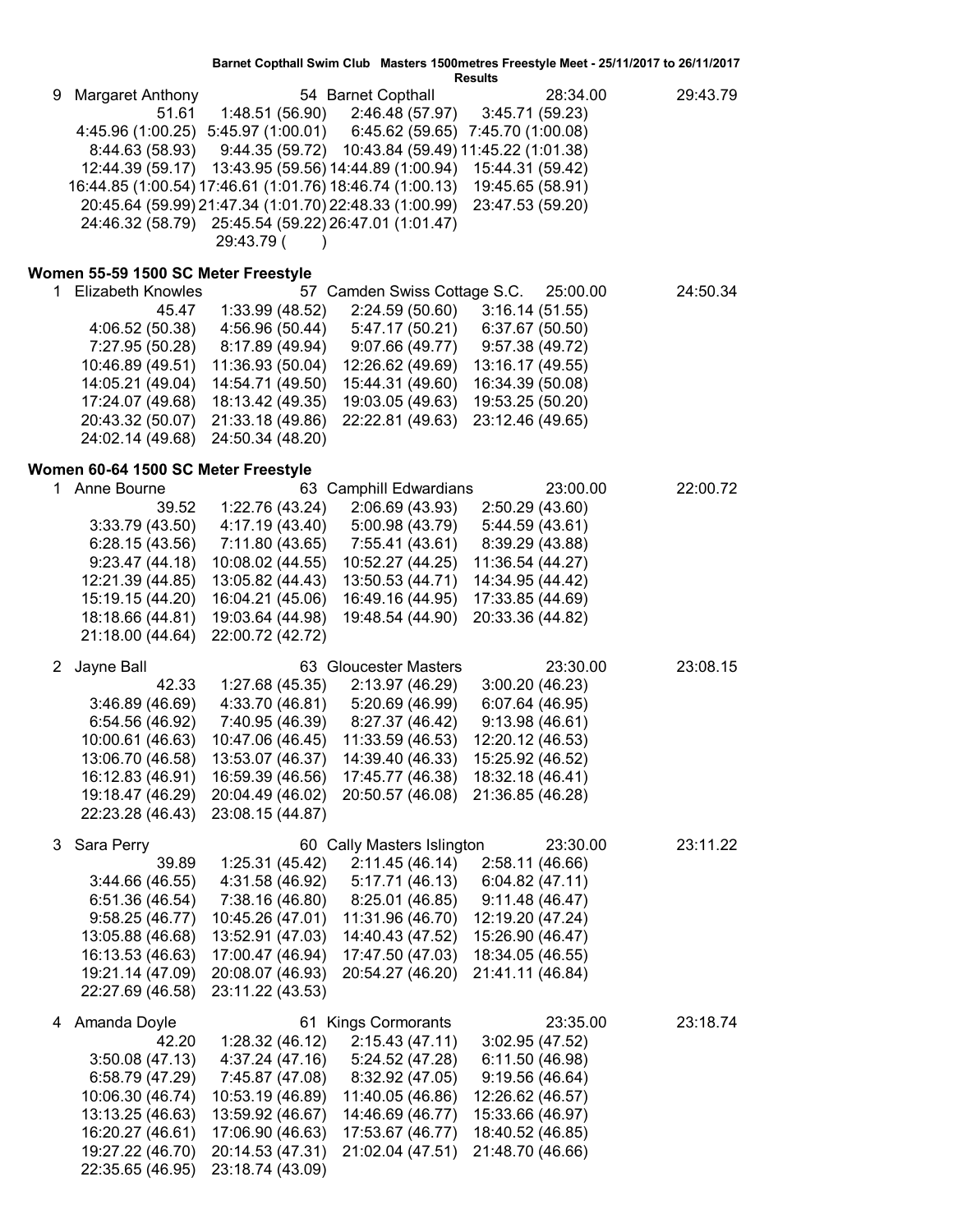|    |                                       |                                                                             |                                    | Barnet Copthall Swim Club Masters 1500metres Freestyle Meet - 25/11/2017 to 26/11/2017<br><b>Results</b> |          |
|----|---------------------------------------|-----------------------------------------------------------------------------|------------------------------------|----------------------------------------------------------------------------------------------------------|----------|
| 5  | <b>Christine Ayers</b>                |                                                                             | 64 South Beds Masters              | 24:00.00                                                                                                 | 24:28.66 |
|    | 42.66                                 | 1:30.74(48.08)                                                              | 2:19.38 (48.64)                    | 3:08.03(48.65)                                                                                           |          |
|    | 3:57.11(49.08)                        | 4:46.06 (48.95)                                                             | 5:35.42 (49.36)                    | 6:25.00 (49.58)                                                                                          |          |
|    | 7:14.70 (49.70)                       | 8:04.23 (49.53)                                                             | 8:53.57 (49.34)                    | 9:43.01(49.44)                                                                                           |          |
|    | 10:32.30 (49.29)                      | 11:21.75 (49.45)                                                            | 12:11.91 (50.16)                   | 13:01.33 (49.42)                                                                                         |          |
|    | 13:51.41 (50.08)                      | 14:40.45 (49.04)                                                            | 15:30.01 (49.56)                   | 16:18.88 (48.87)                                                                                         |          |
|    | 17:08.87 (49.99)                      | 17:58.27 (49.40)                                                            | 18:47.21 (48.94)                   | 19:36.63 (49.42)                                                                                         |          |
|    | 20:25.84 (49.21)                      | 21:15.24 (49.40)                                                            | 22:04.49 (49.25)                   | 22:53.26 (48.77)                                                                                         |          |
|    | 23:41.88 (48.62)                      | 24:28.66 (46.78)                                                            |                                    |                                                                                                          |          |
| 6. | Sue Procter                           |                                                                             | 61 Barnet Copthall                 | 25:30.00                                                                                                 | 25:44.02 |
|    | 43.04                                 | 1:32.97 (49.93)                                                             | 2:22.75 (49.78)                    | 3:13.11(50.36)                                                                                           |          |
|    | 4:03.76 (50.65)                       | 4:54.76 (51.00)                                                             | 5:45.97 (51.21)                    | 6:38.01 (52.04)                                                                                          |          |
|    | 7:29.61 (51.60)                       | 8:20.58 (50.97)                                                             | 9:12.03(51.45)                     | 10:04.11 (52.08)                                                                                         |          |
|    | 10:55.70 (51.59)                      | 11:47.87 (52.17)                                                            | 12:39.29 (51.42)                   | 13:31.33 (52.04)                                                                                         |          |
|    | 14:23.50 (52.17)                      | 15:15.29 (51.79)                                                            | 16:07.81 (52.52)                   | 16:59.71 (51.90)                                                                                         |          |
|    | 17:52.20 (52.49)                      | 18:44.09 (51.89)                                                            | 19:36.72 (52.63)                   | 20:29.70 (52.98)                                                                                         |          |
|    | 21:21.57 (51.87)                      | 22:13.51 (51.94)                                                            | 23:07.82 (54.31)                   | 24:00.69 (52.87)                                                                                         |          |
|    | 24:53.28 (52.59)                      | 25:44.02 (50.74)                                                            |                                    |                                                                                                          |          |
|    |                                       |                                                                             |                                    |                                                                                                          |          |
| 7  | Julia Buchanan                        |                                                                             | 60 Caldicot                        | 27:00.00                                                                                                 | 25:51.32 |
|    | 45.60                                 | 1:35.76(50.16)<br>5:02.56 (52.00)                                           | 2:27.04 (51.28)                    | 3:18.95(51.91)                                                                                           |          |
|    | 4:10.56 (51.61)                       | 8:31.23 (51.98)                                                             | 5:54.79 (52.23)<br>9:22.20(50.97)  | 6:46.53 (51.74)<br>10:13.97 (51.77)                                                                      |          |
|    | 7:39.25 (52.72)<br>11:06.16 (52.19)   | 11:58.20 (52.04)                                                            | 12:49.93 (51.73)                   | 13:42.51 (52.58)                                                                                         |          |
|    | 14:35.54 (53.03)                      | 15:28.08 (52.54)                                                            | 16:20.64 (52.56)                   | 17:12.65 (52.01)                                                                                         |          |
|    | 18:04.40 (51.75)                      | 18:56.36 (51.96)                                                            | 19:49.29 (52.93)                   | 20:41.28 (51.99)                                                                                         |          |
|    | 21:34.40 (53.12)                      | 22:26.82 (52.42)                                                            | 23:19.21 (52.39)                   | 24:11.14 (51.93)                                                                                         |          |
|    | 25:01.77 (50.63)                      | 25:51.32 (49.55)                                                            |                                    |                                                                                                          |          |
|    |                                       |                                                                             |                                    |                                                                                                          |          |
| 8  | Patricia Teale                        |                                                                             | 60 Bexley                          | 26:19.78                                                                                                 | 26:00.31 |
|    | 46.81<br>4:14.39 (52.11)              | 1:38.34(51.53)<br>5:06.75 (52.36)                                           | 2:30.43 (52.09)<br>5:58.51 (51.76) | 3:22.28(51.85)<br>6:50.42(51.91)                                                                         |          |
|    | 7:41.96 (51.54)                       | 8:34.31 (52.35)                                                             | 9:25.96(51.65)                     | 10:18.35 (52.39)                                                                                         |          |
|    | 11:10.65 (52.30)                      | 12:03.88 (53.23)                                                            | 12:56.49 (52.61)                   | 13:48.60 (52.11)                                                                                         |          |
|    | 14:41.09 (52.49)                      | 15:33.42 (52.33)                                                            | 16:26.31 (52.89)                   | 17:18.38 (52.07)                                                                                         |          |
|    | 18:11.18 (52.80)                      | 19:03.63 (52.45)                                                            |                                    | 20:48.20 (                                                                                               |          |
|    | 21:40.16 (51.96)                      |                                                                             |                                    | 22:32.33 (52.17) 23:25.57 (53.24) 24:18.30 (52.73)                                                       |          |
|    | 25:10.13 (51.83)                      | 26:00.31 (50.18)                                                            |                                    |                                                                                                          |          |
|    |                                       |                                                                             |                                    | 33:43.90                                                                                                 |          |
| 9  | Lorraine Crook                        | 57.94 2:02.63 (1:04.69) 3:06.62 (1:03.99) 4:11.60 (1:04.98)                 | 63 Caldicot                        |                                                                                                          | 33:18.14 |
|    |                                       | 5:17.19 (1:05.59) 6:23.26 (1:06.07) 7:30.02 (1:06.76) 8:35.86 (1:05.84)     |                                    |                                                                                                          |          |
|    |                                       | 9:41.75 (1:05.89) 10:48.25 (1:06.50) 11:54.65 (1:06.40) 13:02.69 (1:08.04)  |                                    |                                                                                                          |          |
|    |                                       | 14:09.91 (1:07.22) 15:17.25 (1:07.34) 16:25.19 (1:07.94) 17:33.41 (1:08.22) |                                    |                                                                                                          |          |
|    |                                       | 18:41.74 (1:08.33) 19:49.32 (1:07.58) 20:57.04 (1:07.72) 22:05.51 (1:08.47) |                                    |                                                                                                          |          |
|    |                                       | 23:12.99 (1:07.48) 24:20.00 (1:07.01) 25:27.07 (1:07.07) 26:34.72 (1:07.65) |                                    |                                                                                                          |          |
|    |                                       | 27:41.04 (1:06.32) 28:49.63 (1:08.59) 29:58.58 (1:08.95) 31:06.80 (1:08.22) |                                    |                                                                                                          |          |
|    | 32:14.16 (1:07.36) 33:18.14 (1:03.98) |                                                                             |                                    |                                                                                                          |          |
|    |                                       |                                                                             |                                    |                                                                                                          |          |
|    | Women 65-69 1500 SC Meter Freestyle   |                                                                             |                                    |                                                                                                          |          |
|    | 1 Sandra Vincent                      |                                                                             | 67 Black Lion                      | 25:27.13                                                                                                 | 25:42.33 |
|    | 44.16                                 | 1:33.65 (49.49)                                                             | 2:24.22 (50.57)                    | 3:15.87(51.65)                                                                                           |          |
|    | 4:08.54 (52.67)<br>7:36.70 (51.77)    | 5:01.31 (52.77)<br>8:28.47 (51.77)                                          | 5:53.18 (51.87)<br>9:20.41(51.94)  | 6:44.93 (51.75)<br>10:12.24 (51.83)                                                                      |          |
|    | 11:04.07 (51.83)                      | 11:55.42 (51.35)                                                            | 12:47.07 (51.65)                   | 13:38.66 (51.59)                                                                                         |          |
|    | 14:29.90 (51.24)                      | 15:21.35 (51.45)                                                            | 16:12.75 (51.40)                   | 17:04.07 (51.32)                                                                                         |          |
|    | 17:55.59 (51.52)                      | 18:47.54 (51.95)                                                            | 19:39.71 (52.17)                   | 20:32.00 (52.29)                                                                                         |          |
|    | 21:25.65 (53.65)                      | 22:18.14 (52.49)                                                            | 23:10.42 (52.28)                   | 24:01.95 (51.53)                                                                                         |          |
|    | 24:53.57 (51.62)                      | 25:42.33 (48.76)                                                            |                                    |                                                                                                          |          |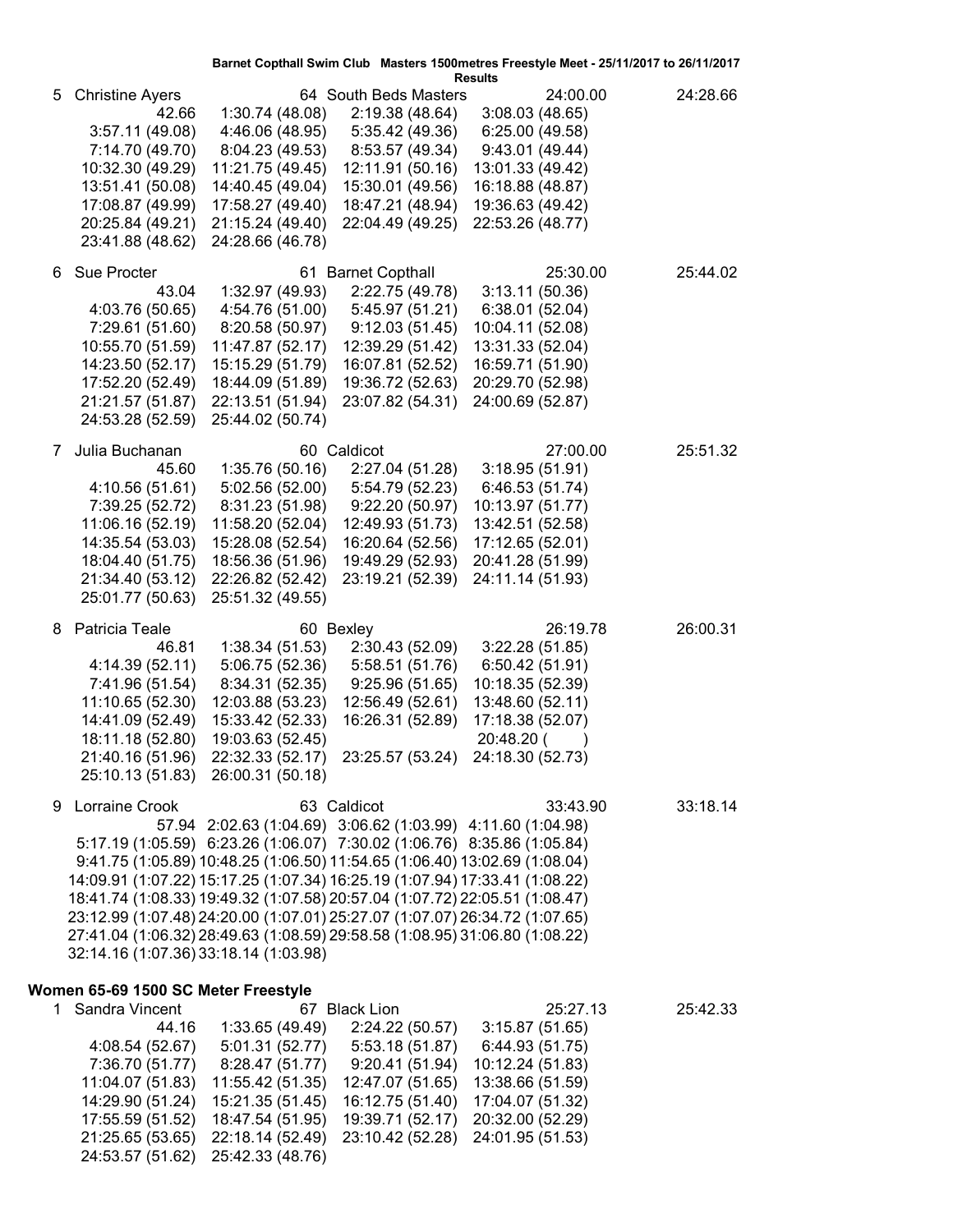| Result. |  |
|---------|--|
|---------|--|

| 2 Andrea Minor   |                  | 69 South Beds Masters                              | 28:45.00         | 28:38.06 |
|------------------|------------------|----------------------------------------------------|------------------|----------|
| 47.30            | 1:41.25(53.95)   | 2:37.79 (56.54)                                    | 3:34.57 (56.78)  |          |
| 4:32.40 (57.83)  | 5:29.92 (57.52)  | 6:26.62 (56.70)                                    | 7:23.69 (57.07)  |          |
| 8:21.05 (57.36)  |                  | $9:18.17(57.12)$ 10:15.26 (57.09)                  | 11:12.42 (57.16) |          |
| 12:09.73 (57.31) | 13:07.46 (57.73) | 14:04.74 (57.28)                                   | 15:02.23 (57.49) |          |
| 16:00.06 (57.83) |                  | 16:57.67 (57.61) 17:55.70 (58.03)                  | 18:53.96 (58.26) |          |
| 19:52.55 (58.59) |                  | 20:51.45 (58.90) 21:50.00 (58.55) 22:48.90 (58.90) |                  |          |
| 23:47.22 (58.32) |                  | 24:46.04 (58.82) 25:43.81 (57.77)                  |                  |          |
|                  | 28:38.06 (       |                                                    |                  |          |

#### **Women 70-74 1500 SC Meter Freestyle**

1 Margaret Weare 73 Caldicot 35:00.00 37:33.55 1:03.38 2:13.07 (1:09.69) 3:26.41 (1:13.34) 4:41.76 (1:15.35) 5:59.70 (1:17.94) 7:16.79 (1:17.09) 8:34.34 (1:17.55) 9:50.83 (1:16.49) 11:05.97 (1:15.14) 12:23.19 (1:17.22) 13:40.38 (1:17.19) 14:56.12 (1:15.74) 16:11.72 (1:15.60) 17:27.22 (1:15.50) 18:42.56 (1:15.34) 19:57.01 (1:14.45) 21:12.69 (1:15.68) 22:27.60 (1:14.91) 23:42.67 (1:15.07) 24:58.66 (1:15.99) 26:14.30 (1:15.64) 27:30.22 (1:15.92) 28:46.73 (1:16.51) 30:01.29 (1:14.56) 31:18.32 (1:17.03) 32:34.52 (1:16.20) 33:50.45 (1:15.93) 35:06.93 (1:16.48) 36:22.24 (1:15.31) 37:33.55 (1:11.31)

#### **Women 85-89 1500 SC Meter Freestyle**

| Jane Asher                            |                 | 86 Kings Cormorants                                                         | 30:00.00        | 31:04.32 |
|---------------------------------------|-----------------|-----------------------------------------------------------------------------|-----------------|----------|
| 50.45                                 | 1:45.87 (55.42) | 2:42.85 (56.98)                                                             | 3:40.18(57.33)  |          |
| 4:38.27 (58.09)                       | 5:35.49 (57.22) | 6:32.05 (56.56)                                                             | 7:28.51 (56.46) |          |
| 8:25.51(57.00)                        |                 | $9:22.52(57.01)$ 10:20.69 (58.17) 11:18.19 (57.50)                          |                 |          |
|                                       |                 | 12:16.58 (58.39) 13:14.28 (57.70) 14:11.97 (57.69) 15:16.67 (1:04.70)       |                 |          |
|                                       |                 | 16:25.62 (1:08.95) 17:36.58 (1:10.96) 18:48.26 (1:11.68) 19:59.33 (1:11.07) |                 |          |
| 21:09.87 (1:10.54) 22:20.52 (1:10.65) |                 |                                                                             | 24:35.04 (      |          |
| 25:41.02 (1:05.98) 26:53.02 (1:12.00) |                 |                                                                             |                 |          |
|                                       | $31:04.32$ (    |                                                                             |                 |          |
|                                       |                 |                                                                             |                 |          |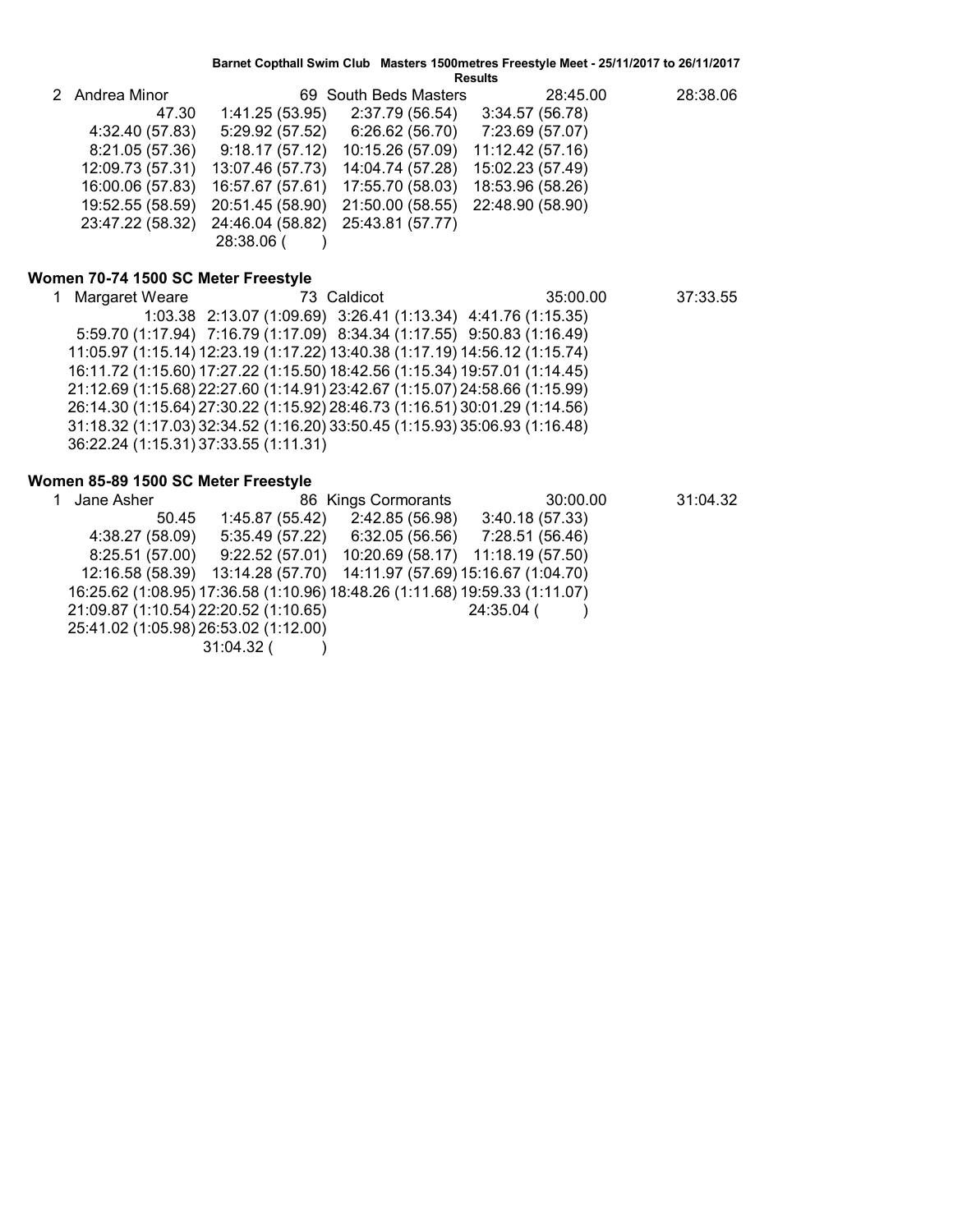| Results<br>Men 18-24 1500 SC Meter Freestyle |                                      |                                      |                                      |                                      |          |
|----------------------------------------------|--------------------------------------|--------------------------------------|--------------------------------------|--------------------------------------|----------|
|                                              | 1 Tom Miller                         |                                      | 23 Barnes                            | 22:30.00                             | 22:43.22 |
|                                              | 40.78                                | 1:23.99(43.21)                       | 2:08.12 (44.13)                      | 2:53.07 (44.95)                      |          |
|                                              | 3:37.51(44.44)                       | 4:22.62 (45.11)                      | 5:08.09 (45.47)                      | 5:53.72 (45.63)                      |          |
|                                              | 6:39.07 (45.35)                      | 7:24.61 (45.54)                      | 8:09.63 (45.02)                      | 8:55.82 (46.19)                      |          |
|                                              | 9:41.73(45.91)                       | 10:27.13 (45.40)                     | 11:12.85 (45.72)                     | 11:58.52 (45.67)                     |          |
|                                              | 12:44.34 (45.82)                     | 13:30.13 (45.79)                     | 14:16.08 (45.95)                     | 15:01.92 (45.84)                     |          |
|                                              | 15:48.44 (46.52)                     | 16:35.70 (47.26)                     | 17:22.42 (46.72)                     | 18:09.10 (46.68)                     |          |
|                                              | 18:56.13 (47.03)                     | 19:42.54 (46.41)                     | 20:29.03 (46.49)                     | 21:14.59 (45.56)                     |          |
|                                              | 21:59.99 (45.40)                     | 22:43.22 (43.23)                     |                                      |                                      |          |
|                                              |                                      |                                      |                                      |                                      |          |
|                                              | 2 Leo Johnson *                      |                                      | 24 Out to Swim                       | 35:00.00                             | 23:48.15 |
|                                              | 41.02                                | 1:27.39 (46.37)                      | 2:14.96 (47.57)                      | 3:01.76 (46.80)                      |          |
|                                              | 3:48.81 (47.05)                      | 4:37.10 (48.29)                      | 5:25.77 (48.67)                      | 6:15.60 (49.83)                      |          |
|                                              | 7:03.09 (47.49)                      | 7:51.04 (47.95)                      | 8:39.49 (48.45)                      | 9:26.71(47.22)                       |          |
|                                              | 10:14.54 (47.83)                     | 11:02.73 (48.19)                     | 11:51.48 (48.75)                     | 12:39.79 (48.31)                     |          |
|                                              | 13:27.43 (47.64)                     | 14:15.25 (47.82)                     | 15:03.69 (48.44)                     | 15:51.27 (47.58)                     |          |
|                                              | 16:39.23 (47.96)                     | 17:26.69 (47.46)                     | 18:15.83 (49.14)                     | 19:03.95 (48.12)                     |          |
|                                              | 19:52.70 (48.75)                     | 20:41.54 (48.84)                     | 21:30.09 (48.55)                     | 22:18.24 (48.15)                     |          |
|                                              | 23:04.42 (46.18)                     | 23:48.15 (43.73)                     |                                      |                                      |          |
| 3                                            | James Miller                         |                                      | 23 Barnes                            | 22:30.00                             | 24:16.50 |
|                                              | 39.17                                | 1:23.74 (44.57)                      | 2:09.45 (45.71)                      | 2:55.70 (46.25)                      |          |
|                                              | 3:42.55 (46.85)                      | 4:29.40 (46.85)                      | 5:18.05 (48.65)                      | 6:06.61(48.56)                       |          |
|                                              | 6:55.78(49.17)                       | 7:44.84 (49.06)                      | 8:33.75 (48.91)                      | 9:22.12(48.37)                       |          |
|                                              | 10:12.35 (50.23)                     | 11:02.77 (50.42)                     | 11:52.11 (49.34)                     | 12:41.77 (49.66)                     |          |
|                                              | 13:31.99 (50.22)                     | 14:22.63 (50.64)                     | 15:12.75 (50.12)                     | 16:03.35 (50.60)                     |          |
|                                              | 16:52.42 (49.07)                     | 17:41.13 (48.71)                     | 18:31.52 (50.39)                     | 19:21.47 (49.95)                     |          |
|                                              | 20:11.06 (49.59)                     | 21:00.25 (49.19)                     | 21:49.43 (49.18)                     | 22:40.91 (51.48)                     |          |
|                                              | 23:30.17 (49.26)                     | 24:16.50 (46.33)                     |                                      |                                      |          |
|                                              | Men 25-29 1500 SC Meter Freestyle    |                                      |                                      |                                      |          |
| 1                                            | <b>Enrique Ruiz</b>                  | 26 Otter                             |                                      | 17:31.30                             | 17:08.39 |
|                                              | 31.55                                | 1:05.10(33.55)                       | 1:39.16 (34.06)                      | 2:13.27 (34.11)                      |          |
|                                              | 2:47.57 (34.30)                      | 3:21.89 (34.32)                      | 3:56.32(34.43)                       | 4:30.70 (34.38)                      |          |
|                                              | 5:05.14(34.44)                       | 5:39.84 (34.70)                      | 6:14.24 (34.40)                      | 6:48.81 (34.57)                      |          |
|                                              | 7:23.17 (34.36)                      | 7:57.72 (34.55)                      | 8:32.88 (35.16)                      | 9:07.44 (34.56)                      |          |
|                                              | 9:41.76 (34.32)                      | 10:16.17 (34.41)                     | 10:50.66 (34.49)                     | 11:25.55 (34.89)                     |          |
|                                              | 12:00.04 (34.49)                     | 12:34.53 (34.49)                     | 13:09.05 (34.52)                     | 13:43.45 (34.40)                     |          |
|                                              | 14:17.81 (34.36)                     | 14:52.49 (34.68)                     | 15:27.08 (34.59)                     | 16:01.55 (34.47)                     |          |
|                                              | 16:35.54 (33.99)                     | 17:08.39 (32.85)                     |                                      |                                      |          |
|                                              |                                      |                                      |                                      |                                      |          |
|                                              | 2 Lorenzo Caciagli                   |                                      | 29 Cally Masters Islington           | 18:00.00                             | 18:00.97 |
|                                              | 33.30                                | 1:07.98 (34.68)                      | 1:43.60 (35.62)                      | 2:19.51 (35.91)                      |          |
|                                              | 2:55.41 (35.90)                      | 3:31.37(35.96)                       | 4:07.14 (35.77)                      | 4:43.16 (36.02)                      |          |
|                                              | 5:18.95 (35.79)                      | 5:54.67 (35.72)                      | 6:30.85(36.18)                       | 7:06.98 (36.13)                      |          |
|                                              | 7:43.59 (36.61)                      | 8:19.68 (36.09)                      | 8:55.97 (36.29)                      | 9:32.16(36.19)                       |          |
|                                              | 10:08.48 (36.32)                     | 10:44.78 (36.30)                     | 11:21.01 (36.23)                     | 11:57.42 (36.41)<br>14:23.43 (36.46) |          |
|                                              | 12:34.01 (36.59)<br>14:59.71 (36.28) | 13:10.58 (36.57)<br>15:36.01 (36.30) | 13:46.97 (36.39)<br>16:12.51 (36.50) | 16:49.62 (37.11)                     |          |
|                                              | 17:26.07 (36.45)                     | 18:00.97 (34.90)                     |                                      |                                      |          |
|                                              |                                      |                                      |                                      |                                      |          |
| 3                                            | <b>Etienne Cambier</b>               | 27 Otter                             |                                      | 18:40.00                             | 18:28.50 |
|                                              | 34.25                                | 1:10.30(36.05)                       | 1:46.84 (36.54)                      | 2:23.76 (36.92)                      |          |
|                                              | 3:00.64(36.88)                       | 3:37.71 (37.07)                      | 4:14.40 (36.69)                      | 4:51.10 (36.70)                      |          |
|                                              | 5:27.53 (36.43)                      | 6:03.82 (36.29)                      | 6:40.16 (36.34)                      | 7:16.72 (36.56)                      |          |
|                                              | 7:53.31 (36.59)                      | 8:29.63 (36.32)                      | 9:06.17(36.54)                       | 9:42.55(36.38)                       |          |
|                                              | 10:19.32 (36.77)                     | 10:56.21 (36.89)                     | 11:34.00 (37.79)                     | 12:11.23 (37.23)                     |          |
|                                              |                                      |                                      |                                      |                                      |          |
|                                              | 12:48.78 (37.55)                     | 13:25.93 (37.15)                     | 14:03.32 (37.39)                     | 14:40.99 (37.67)                     |          |
|                                              | 15:18.89 (37.90)<br>17:51.06 (38.04) | 15:56.73 (37.84)<br>18:28.50 (37.44) | 16:34.80 (38.07)                     | 17:13.02 (38.22)                     |          |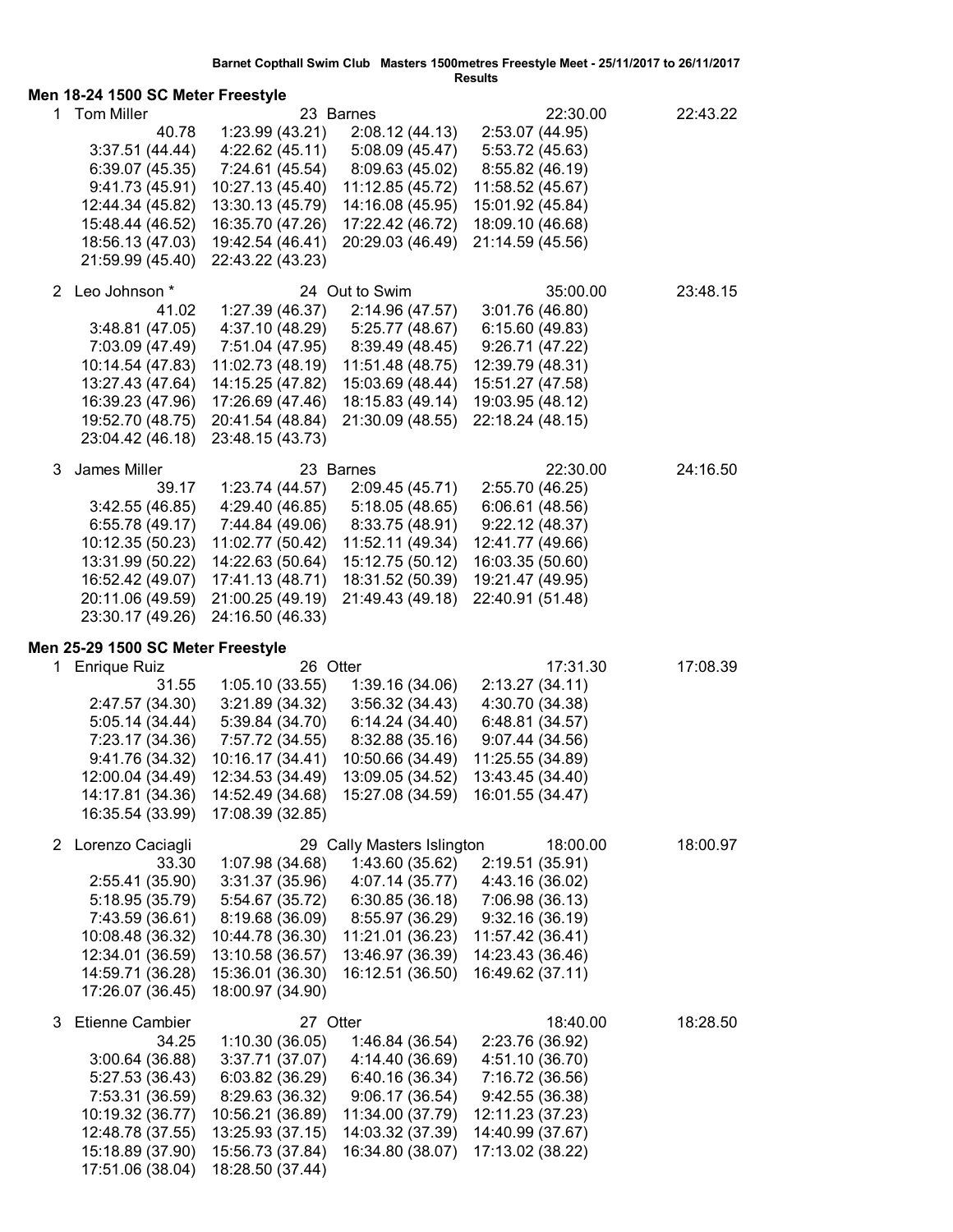|              |                                      |                                    |                                      | Barnet Copthall Swim Club Masters 1500 metres Freestyle Meet - 25/11/2017 to 26/11/2017<br><b>Results</b> |          |
|--------------|--------------------------------------|------------------------------------|--------------------------------------|-----------------------------------------------------------------------------------------------------------|----------|
| 4            | lan Lang                             |                                    |                                      | 29 Exmouth Swimming & Lifesaving20:54.67                                                                  | 19:56.16 |
|              | 35.29                                | 1:12.72 (37.43)                    | 1:50.85(38.13)                       | 2:30.20 (39.35)                                                                                           |          |
|              | 3:09.58(39.38)                       | 3:49.02 (39.44)                    | 4:28.61 (39.59)                      | 5:08.82 (40.21)                                                                                           |          |
|              | 5:48.63 (39.81)                      | 6:28.44(39.81)                     | 7:08.32 (39.88)                      | 7:48.73 (40.41)                                                                                           |          |
|              | 8:29.17 (40.44)                      | 9:10.35(41.18)                     | 9:50.99(40.64)                       | 10:31.93 (40.94)                                                                                          |          |
|              | 11:12.53 (40.60)                     | 11:53.41 (40.88)                   | 12:34.52 (41.11)                     | 13:15.15 (40.63)                                                                                          |          |
|              | 13:56.44 (41.29)                     | 14:37.06 (40.62)                   | 15:17.84 (40.78)                     | 15:58.98 (41.14)                                                                                          |          |
|              | 16:39.85 (40.87)                     | 17:20.30 (40.45)                   | 18:00.48 (40.18)                     | 18:40.46 (39.98)                                                                                          |          |
|              | 19:19.44 (38.98)                     | 19:56.16 (36.72)                   |                                      |                                                                                                           |          |
| 5            | <b>Christopher May</b>               |                                    | 25 Ealing                            | 22:00.00                                                                                                  | 20:55.16 |
|              | 36.18                                | 1:16.38(40.20)                     | 1:57.57 (41.19)                      | 2:38.71 (41.14)                                                                                           |          |
|              | 3:20.66 (41.95)                      | 4:02.64 (41.98)                    | 4:44.92 (42.28)                      | 5:26.25 (41.33)                                                                                           |          |
|              | 6:07.99 (41.74)<br>8:56.08(42.18)    | 6:49.85 (41.86)<br>9:37.69(41.61)  | 7:31.66 (41.81)                      | 8:13.90 (42.24)                                                                                           |          |
|              | 11:44.14 (42.04)                     | 12:26.22 (42.08)                   | 10:19.65 (41.96)<br>13:08.21 (41.99) | 11:02.10 (42.45)<br>13:49.56 (41.35)                                                                      |          |
|              | 14:32.27 (42.71)                     | 15:14.28 (42.01)                   | 15:55.61 (41.33)                     | 16:38.68 (43.07)                                                                                          |          |
|              | 17:20.35 (41.67)                     | 18:03.07 (42.72)                   | 18:46.66 (43.59)                     | 19:30.71 (44.05)                                                                                          |          |
|              | 20:14.45 (43.74)                     | 20:55.16 (40.71)                   |                                      |                                                                                                           |          |
|              |                                      |                                    |                                      |                                                                                                           |          |
| 6            | <b>Oliver Smith</b>                  |                                    | 27 Ealing                            | 20:00.00                                                                                                  | 22:55.58 |
|              | 36.70                                | 1:17.40(40.70)                     | 2:00.25 (42.85)                      | 2:44.20 (43.95)                                                                                           |          |
|              | 3:29.65(45.45)                       | 4:15.36 (45.71)                    | 5:01.98 (46.62)                      | 5:48.35 (46.37)                                                                                           |          |
|              | 6:33.75(45.40)                       | 7:20.35 (46.60)                    | 8:07.32 (46.97)                      | 8:54.16 (46.84)                                                                                           |          |
|              | 9:41.91(47.75)                       | 10:28.75 (46.84)                   | 11:14.47 (45.72)                     | 12:01.65 (47.18)                                                                                          |          |
|              | 12:49.19 (47.54)                     | 13:36.50 (47.31)                   | 14:23.71 (47.21)                     | 15:11.29 (47.58)                                                                                          |          |
|              | 15:58.17 (46.88)                     | 16:45.44 (47.27)                   | 17:32.61 (47.17)                     | 18:20.25 (47.64)                                                                                          |          |
|              | 19:08.13 (47.88)<br>22:13.22 (46.35) | 19:54.98 (46.85)                   | 20:41.00 (46.02)                     | 21:26.87 (45.87)                                                                                          |          |
|              |                                      | 22:55.58 (42.36)                   |                                      |                                                                                                           |          |
|              |                                      |                                    |                                      |                                                                                                           |          |
|              | Men 30-34 1500 SC Meter Freestyle    |                                    |                                      |                                                                                                           |          |
| 1.           | Darryl Vokes                         |                                    | 32 Northampton                       | 19:49.76                                                                                                  | 19:24.10 |
|              | 33.47                                | 1:11.70 (38.23)                    | 1:50.47 (38.77)                      | 2:29.20 (38.73)                                                                                           |          |
|              | 3:08.55(39.35)                       | 3:47.64 (39.09)                    | 4:26.87 (39.23)                      | 5:06.23 (39.36)                                                                                           |          |
|              | 5:45.79 (39.56)                      | 6:25.09 (39.30)                    | 7:03.83 (38.74)                      | 7:43.41 (39.58)                                                                                           |          |
|              | 8:22.33 (38.92)                      | 9:01.91(39.58)                     | 9:40.87 (38.96)                      | 10:19.55 (38.68)                                                                                          |          |
|              | 10:59.06 (39.51)                     | 11:38.40 (39.34)                   | 12:17.71 (39.31)                     | 12:57.20 (39.49)                                                                                          |          |
|              | 13:35.98 (38.78)                     | 14:14.87 (38.89)                   | 14:53.78 (38.91)                     | 15:32.64 (38.86)                                                                                          |          |
|              | 16:11.26 (38.62)                     | 16:50.09 (38.83)                   | 17:28.73 (38.64) 18:07.51 (38.78)    |                                                                                                           |          |
|              | 18:45.79 (38.28)                     | 19:24.10 (38.31)                   |                                      |                                                                                                           |          |
| 2            |                                      |                                    |                                      |                                                                                                           |          |
|              | Chris Grey<br>34.05                  | 31 Otter                           | 1:50.17 (38.40)                      | 19:45.00<br>2:29.34 (39.17)                                                                               | 20:13.24 |
|              | 3:09.11(39.77)                       | 1:11.77 (37.72)<br>3:49.63 (40.52) | 4:29.95 (40.32)                      | 5:10.55(40.60)                                                                                            |          |
|              | 5:51.07 (40.52)                      | 6:31.93 (40.86)                    | 7:11.64 (39.71)                      | 7:52.20 (40.56)                                                                                           |          |
|              | 8:33.39 (41.19)                      | 9:14.27(40.88)                     | 9:55.39(41.12)                       | 10:36.55 (41.16)                                                                                          |          |
|              | 11:16.63 (40.08)                     | 11:57.61 (40.98)                   | 12:39.13 (41.52)                     | 13:20.68 (41.55)                                                                                          |          |
|              | 14:02.05 (41.37)                     | 14:43.93 (41.88)                   | 15:25.93 (42.00)                     | 16:07.49 (41.56)                                                                                          |          |
|              | 16:49.81 (42.32)                     | 17:32.34 (42.53)                   | 18:13.56 (41.22)                     | 18:54.79 (41.23)                                                                                          |          |
|              | 19:35.36 (40.57)                     | 20:13.24 (37.88)                   |                                      |                                                                                                           |          |
|              |                                      |                                    |                                      |                                                                                                           |          |
| $\mathbf{2}$ | James Mackay                         |                                    | 32 Wyre Forest                       | 20:00.78                                                                                                  | 20:50.34 |
|              | 34.91                                | 1:14.63 (39.72)                    | 1:54.78(40.15)                       | 2:35.32 (40.54)                                                                                           |          |
|              | 3:16.12(40.80)                       | 3:57.00 (40.88)                    | 4:38.43 (41.43)                      | 5:19.78 (41.35)                                                                                           |          |
|              | 6:01.60 (41.82)<br>8:50.78 (43.35)   | 6:43.34 (41.74)<br>9:33.27(42.49)  | 7:25.82 (42.48)<br>10:15.40 (42.13)  | 8:07.43 (41.61)<br>10:56.78 (41.38)                                                                       |          |
|              | 11:39.72 (42.94)                     | 12:22.14 (42.42)                   | 13:04.93 (42.79)                     | 13:47.08 (42.15)                                                                                          |          |
|              | 14:30.06 (42.98)                     | 15:13.30 (43.24)                   | 15:54.58 (41.28)                     | 16:37.60 (43.02)                                                                                          |          |
|              | 17:20.53 (42.93)                     | 18:03.26 (42.73)                   | 18:44.69 (41.43)                     | 19:27.49 (42.80)                                                                                          |          |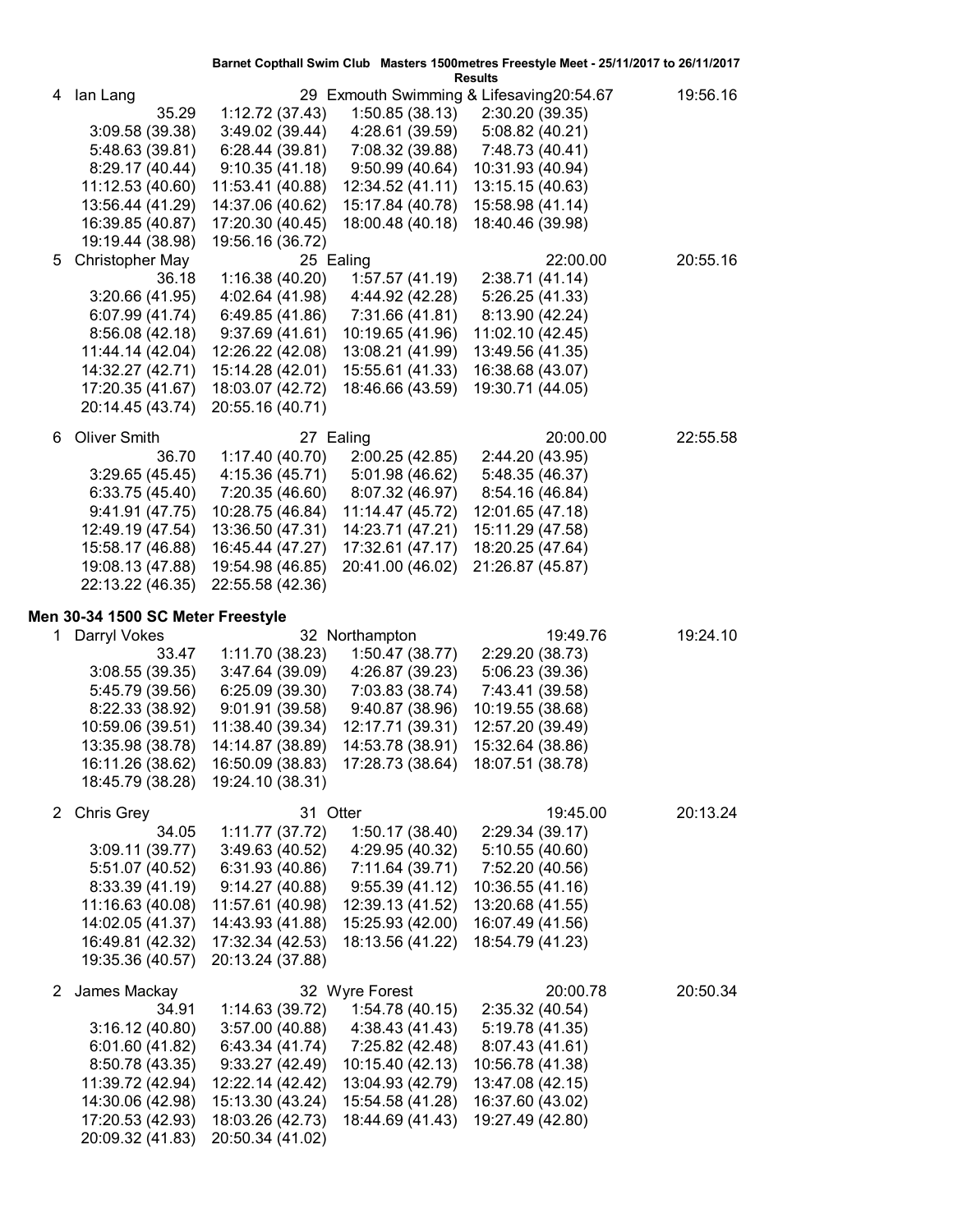|             |                                                                                                                                                                                                             |                                                                                                                                                           |                                                                                                                                                                  | Barnet Copthall Swim Club Masters 1500metres Freestyle Meet - 25/11/2017 to 26/11/2017<br><b>Results</b>                                                           |          |
|-------------|-------------------------------------------------------------------------------------------------------------------------------------------------------------------------------------------------------------|-----------------------------------------------------------------------------------------------------------------------------------------------------------|------------------------------------------------------------------------------------------------------------------------------------------------------------------|--------------------------------------------------------------------------------------------------------------------------------------------------------------------|----------|
| 3           | <b>Christophe Donot</b><br>35.05<br>3:18.57(42.61)<br>6:11.18(43.70)<br>9:05.49(43.43)<br>11:59.55 (43.48)<br>14:53.61 (43.47)<br>17:48.59 (43.93)<br>20:43.88 (43.85)                                      | 1:13.94 (38.89)<br>4:00.88 (42.31)<br>6:55.03(43.85)<br>9:48.74(43.25)<br>12:43.08 (43.53)<br>15:37.36 (43.75)<br>18:32.21 (43.62)<br>21:25.58 (41.70)    | 31 Out to Swim<br>1:54.66 (40.72)<br>4:44.04 (43.16)<br>7:38.39 (43.36)<br>10:32.69 (43.95)<br>13:26.65 (43.57)<br>16:21.29 (43.93)<br>19:16.02 (43.81)          | 23:00.00<br>2:35.96 (41.30)<br>5:27.48 (43.44)<br>8:22.06 (43.67)<br>11:16.07 (43.38)<br>14:10.14 (43.49)<br>17:04.66 (43.37)<br>20:00.03 (44.01)                  | 21:25.58 |
| 4           | Leigh Wright<br>40.32<br>3:40.22(46.46)<br>6:46.55 (46.28)<br>9:51.83(46.13)<br>12:58.42 (46.51)<br>16:05.65 (46.53)<br>19:13.77 (47.17)<br>22:19.62 (46.72)                                                | 1:23.32 (43.00)<br>4:26.79 (46.57)<br>7:33.12 (46.57)<br>10:38.21 (46.38)<br>13:45.33 (46.91)<br>16:52.42 (46.77)<br>20:00.70 (46.93)<br>23:03.89 (44.27) | 30 Bletchley & District<br>2:07.64 (44.32)<br>5:13.91(47.12)<br>8:19.33 (46.21)<br>11:25.10 (46.89)<br>14:32.53 (47.20)<br>17:40.13 (47.71)<br>20:46.97 (46.27)  | 23:45.69<br>2:53.76 (46.12)<br>6:00.27 (46.36)<br>9:05.70 (46.37)<br>12:11.91 (46.81)<br>15:19.12 (46.59)<br>18:26.60 (46.47)<br>21:32.90 (45.93)                  | 23:03.89 |
| 5           | Ian Mc Guiness<br>36.22<br>3:30.49(44.72)<br>6:33.76 (45.94)<br>9:46.18(48.29)<br>13:02.08 (48.87)<br>16:26.79 (52.29)<br>19:48.38 (50.78)<br>23:07.59 (48.78)                                              | 1:17.54(41.32)<br>4:15.44 (44.95)<br>7:20.94 (47.18)<br>10:35.57 (49.39)<br>13:51.86 (49.78)<br>17:15.64 (48.85)<br>20:38.96 (50.58)<br>23:51.53 (43.94)  | 34 Westminster Tiberones<br>2:01.02 (43.48)<br>5:01.02 (45.58)<br>8:09.11(48.17)<br>11:24.10 (48.53)<br>14:43.27 (51.41)<br>18:06.74 (51.10)<br>21:28.09 (49.13) | 26:00.00<br>2:45.77 (44.75)<br>5:47.82 (46.80)<br>8:57.89 (48.78)<br>12:13.21 (49.11)<br>15:34.50 (51.23)<br>18:57.60 (50.86)<br>22:18.81 (50.72)                  | 23:51.53 |
| 6           | <b>Miguel Flores</b><br>39.64<br>3:59.42(52.26)<br>7:26.87 (52.46)<br>10:53.66 (51.51)<br>14:25.23 (53.08)<br>18:00.27 (55.12)<br>21:31.32 (50.19)<br>24:59.88 (53.02)<br>Men 35-39 1500 SC Meter Freestyle | 1:26.69 (47.05)<br>4:51.11 (51.69)<br>8:18.15(51.28)<br>11:46.62 (52.96)<br>15:17.36 (52.13)<br>18:53.23 (52.96)<br>22:22.88 (51.56)<br>25:47.84 (47.96)  | 32 Camden Swiss Cottage S.C.<br>2:16.35(49.66)<br>5:43.29(52.18)<br>9:10.10(51.95)<br>12:39.48 (52.86)<br>16:11.24 (53.88)<br>19:46.78 (53.55)                   | 26:25.00<br>3:07.16(50.81)<br>6:34.41 (51.12)<br>10:02.15 (52.05)<br>13:32.15 (52.67)<br>17:05.15 (53.91)<br>20:41.13 (54.35)<br>23:15.34 (52.46) 24:06.86 (51.52) | 25:47.84 |
| 1.          | <b>Chris Short</b><br>33.49<br>3:08.37 (39.34)<br>5:46.01 (39.53)<br>8:23.40 (39.09)<br>11:00.40 (39.81)<br>13:39.64 (39.87)<br>16:20.33 (40.07)<br>18:59.94 (39.72)                                        | 1:10.82 (37.33)<br>3:47.86 (39.49)<br>6:25.45(39.44)<br>9:02.61 (39.21)<br>11:39.99 (39.59)<br>14:20.31 (40.67)<br>17:00.32 (39.99)<br>19:36.80 (36.86)   | 35 Brentwood<br>1:49.75 (38.93)<br>4:27.12 (39.26)<br>7:04.86 (39.41)<br>9:41.62(39.01)<br>12:20.07 (40.08)<br>15:00.15 (39.84)<br>17:40.50 (40.18)              | 19:50.00<br>2:29.03 (39.28)<br>5:06.48 (39.36)<br>7:44.31 (39.45)<br>10:20.59 (38.97)<br>12:59.77 (39.70)<br>15:40.26 (40.11)<br>18:20.22 (39.72)                  | 19:36.80 |
| $2^{\circ}$ | <b>Guy Armstrong</b><br>34.82<br>3:13.52(40.71)<br>5:57.87 (41.75)<br>8:47.97 (43.20)<br>11:39.46 (42.96)<br>14:32.51 (43.21)<br>17:25.24 (43.01)<br>20:16.76 (42.88)                                       | 1:12.99 (38.17)<br>3:54.09 (40.57)<br>6:40.27 (42.40)<br>9:31.02(43.05)<br>12:22.84 (43.38)<br>15:15.65 (43.14)<br>18:08.24 (43.00)<br>20:57.65 (40.89)   | 35 Black Lion<br>1:52.46 (39.47)<br>4:35.05 (40.96)<br>7:22.42 (42.15)<br>10:13.37 (42.35)<br>13:05.91 (43.07)<br>15:58.97 (43.32)<br>18:51.09 (42.85)           | 21:00.00<br>2:32.81 (40.35)<br>5:16.12 (41.07)<br>8:04.77 (42.35)<br>10:56.50 (43.13)<br>13:49.30 (43.39)<br>16:42.23 (43.26)<br>19:33.88 (42.79)                  | 20:57.65 |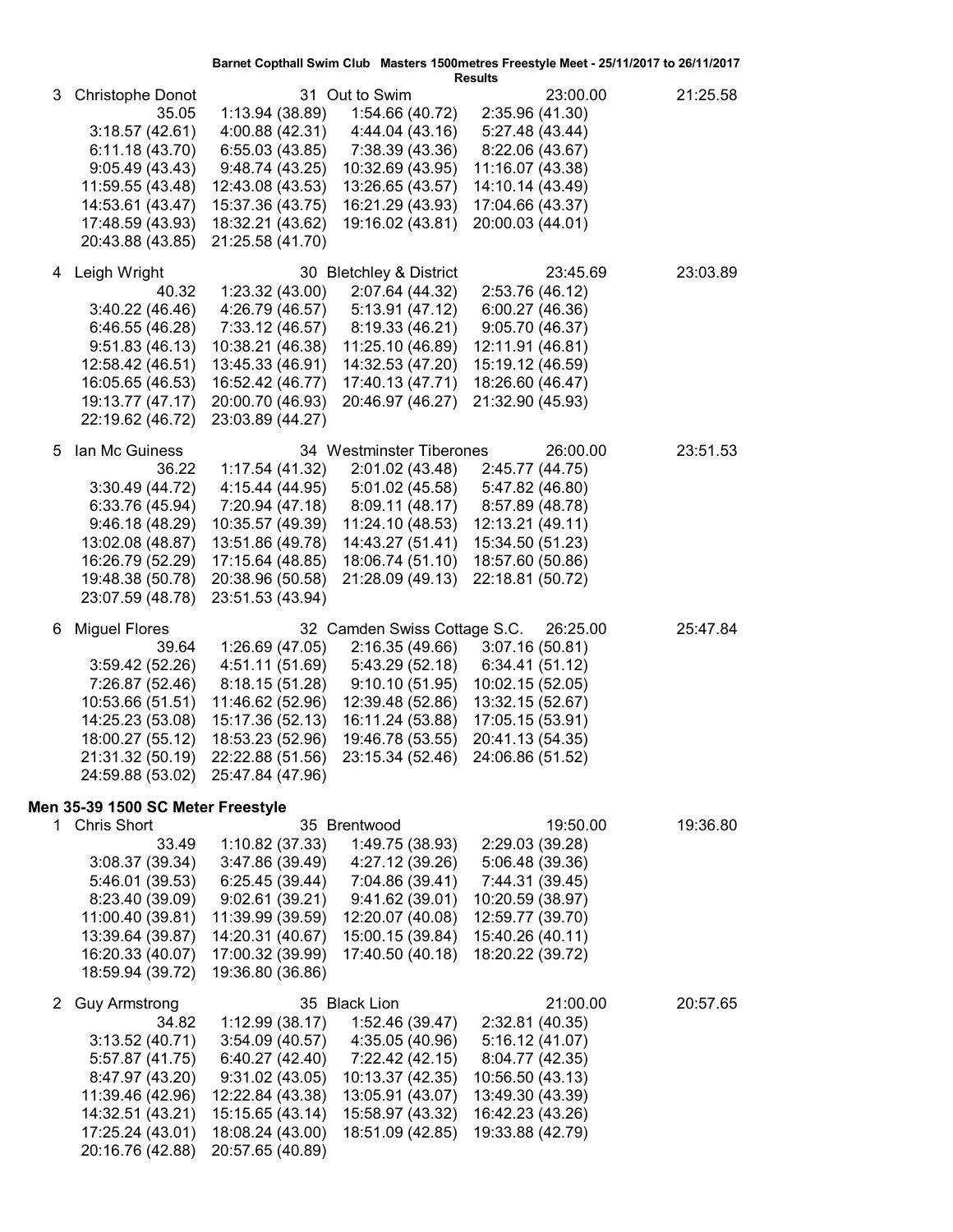**Results**

| 3  | James Tringham<br>45.13<br>4:21.91 (56.68)<br>12:29.71 (1:02.06) 13:30.74 (1:01.03) 14:33.53 (1:02.79) 15:33.78 (1:00.25)<br>16:36.51 (1:02.73) 17:41.25 (1:04.74) 18:43.25 (1:02.00) 19:46.22 (1:02.97)<br>20:48.18 (1:01.96) 21:49.99 (1:01.81) 22:51.31 (1:01.32) 23:52.32 (1:01.01)<br>24:54.78 (1:02.46) 25:54.25 (59.47) 26:56.59 (1:02.34) 27:57.20 (1:00.61)<br>29:00.07 (1:02.87) 29:58.60 (58.53) | 1:34.28(49.15)<br>8:24.26 (1:00.40) 9:25.97 (1:01.71) 10:26.47 (1:00.50) 11:27.65 (1:01.18) | 35 Westminster Tiberones<br>2:30.36 (56.08)<br>5:21.10 (59.19) 6:21.44 (1:00.34) 7:23.86 (1:02.42) | 26:00.00<br>3:25.23(54.87)           | 29:58.60 |
|----|-------------------------------------------------------------------------------------------------------------------------------------------------------------------------------------------------------------------------------------------------------------------------------------------------------------------------------------------------------------------------------------------------------------|---------------------------------------------------------------------------------------------|----------------------------------------------------------------------------------------------------|--------------------------------------|----------|
|    | Men 40-44 1500 SC Meter Freestyle                                                                                                                                                                                                                                                                                                                                                                           |                                                                                             |                                                                                                    |                                      |          |
| 1. | Simon Marsden                                                                                                                                                                                                                                                                                                                                                                                               |                                                                                             | 43 Barnet Copthall                                                                                 | 19:40.00                             | 19:55.92 |
|    | 35.34                                                                                                                                                                                                                                                                                                                                                                                                       | 1:13.52(38.18)                                                                              | 1:52.40 (38.88)                                                                                    | 2:31.51(39.11)                       |          |
|    | 3:11.01(39.50)                                                                                                                                                                                                                                                                                                                                                                                              | 3:50.91(39.90)                                                                              | 4:30.64 (39.73)                                                                                    | 5:10.68 (40.04)                      |          |
|    | 5:50.62 (39.94)                                                                                                                                                                                                                                                                                                                                                                                             | 6:30.48 (39.86)                                                                             | 7:10.51 (40.03)                                                                                    | 7:50.64 (40.13)                      |          |
|    | 8:30.76 (40.12)<br>11:11.44 (40.31)                                                                                                                                                                                                                                                                                                                                                                         | 9:10.87 (40.11)                                                                             | 9:50.94 (40.07)                                                                                    | 10:31.13 (40.19)                     |          |
|    | 13:53.59 (40.53)                                                                                                                                                                                                                                                                                                                                                                                            | 11:52.04 (40.60)<br>14:34.35 (40.76)                                                        | 12:32.45 (40.41)<br>15:15.28 (40.93)                                                               | 13:13.06 (40.61)<br>15:55.83 (40.55) |          |
|    | 16:36.64 (40.81)                                                                                                                                                                                                                                                                                                                                                                                            | 17:17.32 (40.68)                                                                            | 17:57.70 (40.38)                                                                                   | 18:38.07 (40.37)                     |          |
|    | 19:17.87 (39.80)                                                                                                                                                                                                                                                                                                                                                                                            | 19:55.92 (38.05)                                                                            |                                                                                                    |                                      |          |
|    |                                                                                                                                                                                                                                                                                                                                                                                                             |                                                                                             |                                                                                                    |                                      |          |
|    | 2 Nicola Carniato                                                                                                                                                                                                                                                                                                                                                                                           |                                                                                             | 41 Camden Swiss Cottage S.C.                                                                       | 21:00.00                             | 21:13.02 |
|    | 36.80                                                                                                                                                                                                                                                                                                                                                                                                       | 1:17.33(40.53)                                                                              |                                                                                                    | 1:58.89 (41.56) 2:40.87 (41.98)      |          |
|    | 3:23.15(42.28)                                                                                                                                                                                                                                                                                                                                                                                              | 4:05.37 (42.22)                                                                             | 4:47.68 (42.31)                                                                                    | 5:29.93(42.25)                       |          |
|    | 6:12.30(42.37)                                                                                                                                                                                                                                                                                                                                                                                              | 6:54.91(42.61)                                                                              | 7:37.61 (42.70)                                                                                    | 8:20.16 (42.55)                      |          |
|    | 9:02.80(42.64)                                                                                                                                                                                                                                                                                                                                                                                              | 9:45.54(42.74)                                                                              | 10:28.51 (42.97)                                                                                   | 11:11.41 (42.90)                     |          |
|    | 11:54.38 (42.97)                                                                                                                                                                                                                                                                                                                                                                                            | 12:37.10 (42.72)                                                                            | 13:19.93 (42.83)                                                                                   | 14:03.06 (43.13)                     |          |
|    | 14:46.52 (43.46)                                                                                                                                                                                                                                                                                                                                                                                            | 15:29.87 (43.35)                                                                            | 16:13.03 (43.16)                                                                                   | 16:56.21 (43.18)                     |          |
|    | 17:39.66 (43.45)<br>20:32.30 (42.87)                                                                                                                                                                                                                                                                                                                                                                        | 18:22.97 (43.31)<br>21:13.02 (40.72)                                                        | 19:06.17 (43.20)                                                                                   | 19:49.43 (43.26)                     |          |
|    |                                                                                                                                                                                                                                                                                                                                                                                                             |                                                                                             |                                                                                                    |                                      |          |
|    | 3 Daniel Souza                                                                                                                                                                                                                                                                                                                                                                                              |                                                                                             | 41 Camden Swiss Cottage S.C.                                                                       | 21:00.00                             | 23:12.21 |
|    | 41.40                                                                                                                                                                                                                                                                                                                                                                                                       | 1:25.83(44.43)                                                                              | 2:12.31(46.48)                                                                                     | 2:59.48 (47.17)                      |          |
|    | 3:46.82(47.34)                                                                                                                                                                                                                                                                                                                                                                                              | 4:33.45 (46.63)                                                                             | 5:21.25 (47.80)                                                                                    | 6:09.42(48.17)                       |          |
|    | 6:56.91 (47.49)                                                                                                                                                                                                                                                                                                                                                                                             | 7:44.69 (47.78)                                                                             | 8:32.69 (48.00)                                                                                    | 9:20.40(47.71)                       |          |
|    | 10:07.73 (47.33)                                                                                                                                                                                                                                                                                                                                                                                            | 10:54.96 (47.23)                                                                            | 11:42.09 (47.13)                                                                                   | 12:28.32 (46.23)                     |          |
|    | 13:13.87 (45.55)                                                                                                                                                                                                                                                                                                                                                                                            | 13:58.66 (44.79)                                                                            | 14:44.98 (46.32)                                                                                   | 15:30.92 (45.94)                     |          |
|    | 16:16.62 (45.70)                                                                                                                                                                                                                                                                                                                                                                                            | 17:02.84 (46.22)                                                                            | 17:48.50 (45.66)                                                                                   | 18:34.79 (46.29)                     |          |
|    | 19:21.47 (46.68)                                                                                                                                                                                                                                                                                                                                                                                            | 20:07.86 (46.39)                                                                            | 20:53.80 (45.94)                                                                                   | 21:40.31 (46.51)                     |          |
|    |                                                                                                                                                                                                                                                                                                                                                                                                             | 22:26.91 (46.60) 23:12.21 (45.30)                                                           |                                                                                                    |                                      |          |
| 4  | Tomasz Ostrowski                                                                                                                                                                                                                                                                                                                                                                                            |                                                                                             | 41 Camden Swiss Cottage S.C.                                                                       | 29:00.00                             | 24:39.04 |
|    | 42.26                                                                                                                                                                                                                                                                                                                                                                                                       | 1:29.38(47.12)                                                                              | 2:18.71 (49.33)                                                                                    | 3:09.28 (50.57)                      |          |
|    | 3:59.69(50.41)                                                                                                                                                                                                                                                                                                                                                                                              | 4:50.44 (50.75)                                                                             | 5:40.97 (50.53)                                                                                    | 6:31.52(50.55)                       |          |
|    | 7:22.42 (50.90)                                                                                                                                                                                                                                                                                                                                                                                             | 8:12.22 (49.80)                                                                             | 9:02.20(49.98)                                                                                     | 9:52.36(50.16)                       |          |
|    | 10:42.10 (49.74)                                                                                                                                                                                                                                                                                                                                                                                            | 11:32.34 (50.24)                                                                            | 12:22.55 (50.21)                                                                                   | 13:12.34 (49.79)                     |          |
|    | 14:01.63 (49.29)                                                                                                                                                                                                                                                                                                                                                                                            | 14:51.63 (50.00)                                                                            | 15:41.53 (49.90)                                                                                   | 16:31.07 (49.54)                     |          |
|    | 17:20.86 (49.79)                                                                                                                                                                                                                                                                                                                                                                                            | 18:09.93 (49.07)                                                                            | 18:59.34 (49.41)                                                                                   | 19:48.82 (49.48)                     |          |
|    | 20:38.53 (49.71)                                                                                                                                                                                                                                                                                                                                                                                            | 21:27.72 (49.19)<br>24:39.04 (                                                              | 22:16.62 (48.90)                                                                                   |                                      |          |
|    |                                                                                                                                                                                                                                                                                                                                                                                                             |                                                                                             |                                                                                                    |                                      |          |
|    | Men 45-49 1500 SC Meter Freestyle                                                                                                                                                                                                                                                                                                                                                                           |                                                                                             |                                                                                                    |                                      |          |
|    | 1 Glen Hall                                                                                                                                                                                                                                                                                                                                                                                                 |                                                                                             | 46 Reading                                                                                         | 17:53.00                             | 17:58.98 |
|    | 32.52                                                                                                                                                                                                                                                                                                                                                                                                       | 1:07.28 (34.76)                                                                             | 1:42.41(35.13)                                                                                     | 2:17.78 (35.37)                      |          |
|    | 2:53.37 (35.59)                                                                                                                                                                                                                                                                                                                                                                                             | 3:28.96 (35.59)                                                                             | 4:04.43 (35.47)                                                                                    | 4:40.07 (35.64)                      |          |
|    | 5:16.08(36.01)                                                                                                                                                                                                                                                                                                                                                                                              | 5:52.06 (35.98)                                                                             | 6:27.81 (35.75)                                                                                    | 7:03.84 (36.03)                      |          |
|    | 7:40.05 (36.21)                                                                                                                                                                                                                                                                                                                                                                                             | 8:15.92 (35.87)                                                                             | 8:51.99 (36.07)                                                                                    | 9:27.93 (35.94)                      |          |
|    | 10:03.82 (35.89)                                                                                                                                                                                                                                                                                                                                                                                            | 10:39.78 (35.96)                                                                            | 11:15.84 (36.06)                                                                                   | 11:52.03 (36.19)                     |          |
|    | 12:28.34 (36.31)<br>14:54.47 (37.30)                                                                                                                                                                                                                                                                                                                                                                        | 13:04.46 (36.12)                                                                            | 13:40.59 (36.13)                                                                                   | 14:17.17 (36.58)<br>16:45.87 (37.25) |          |
|    |                                                                                                                                                                                                                                                                                                                                                                                                             | 15:31.35 (36.88)                                                                            | 16:08.62 (37.27)                                                                                   |                                      |          |

17:23.01 (37.14) 17:58.98 (35.97)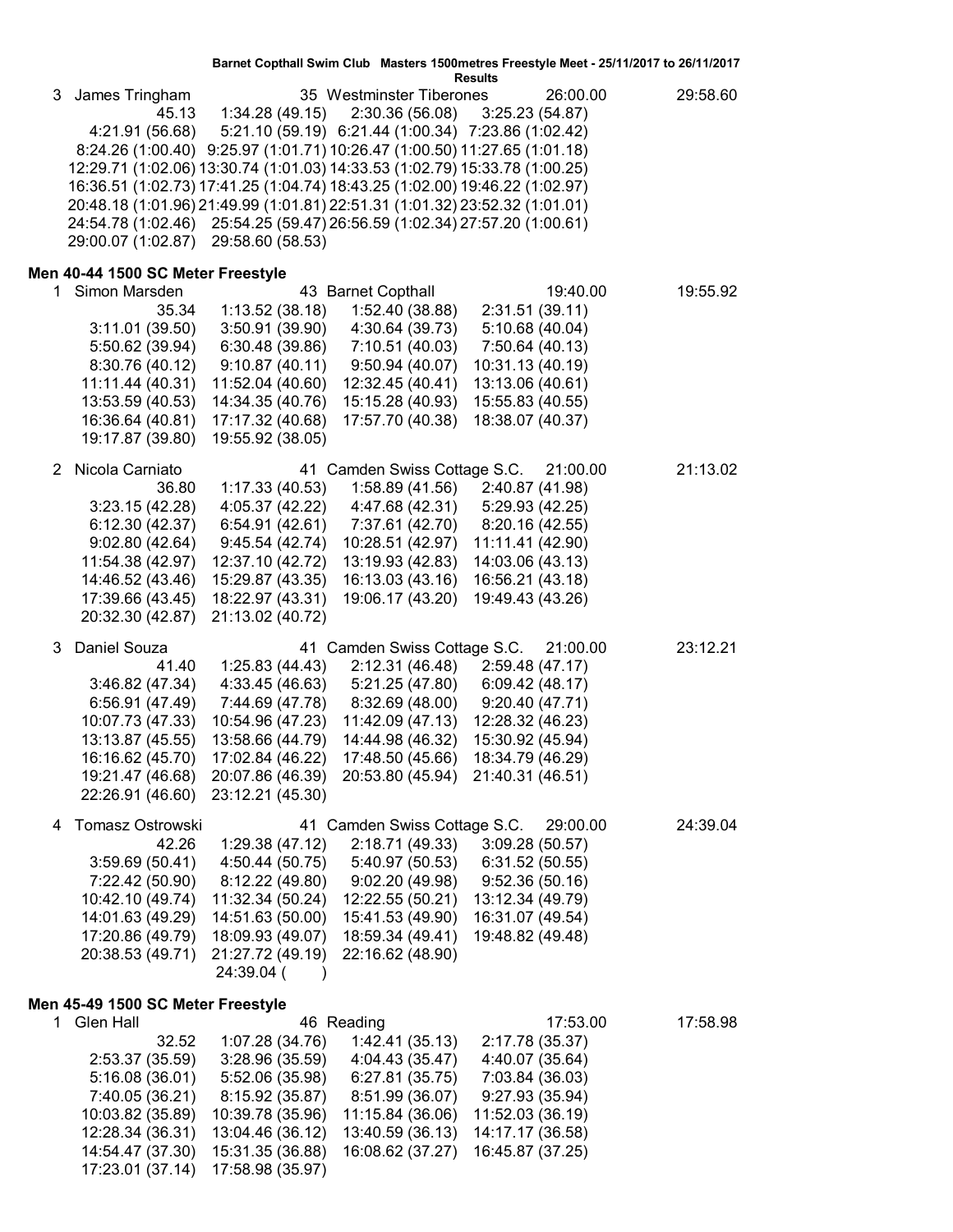|    |                      |                  |                                                                     | Barnet Copthall Swim Club Masters 1500 metres Freestyle Meet - 25/11/2017 to 26/11/2017<br><b>Results</b> |          |
|----|----------------------|------------------|---------------------------------------------------------------------|-----------------------------------------------------------------------------------------------------------|----------|
|    | 2 Peter Dixon        |                  | 49 Tower Hamlets                                                    | 18:10.00                                                                                                  | 18:01.63 |
|    | 33.58                | 1:10.03(36.45)   | 1:46.90 (36.87)                                                     | 2:24.35 (37.45)                                                                                           |          |
|    | 3:00.99(36.64)       | 3:37.81 (36.82)  | 4:14.61 (36.80)                                                     | 4:51.20 (36.59)                                                                                           |          |
|    | 5:27.81 (36.61)      | 6:04.28 (36.47)  | 6:40.65 (36.37)                                                     | 7:17.05 (36.40)                                                                                           |          |
|    | 7:53.23 (36.18)      | 8:29.39 (36.16)  | 9:05.78 (36.39)                                                     | 9:41.56 (35.78)                                                                                           |          |
|    | 10:16.97 (35.41)     | 10:52.45 (35.48) | 11:28.07 (35.62)                                                    | 12:04.39 (36.32)                                                                                          |          |
|    | 12:40.23 (35.84)     | 13:16.52 (36.29) | 13:52.46 (35.94)                                                    | 14:28.20 (35.74)                                                                                          |          |
|    | 15:04.23 (36.03)     | 15:40.18 (35.95) | 16:15.82 (35.64)                                                    | 16:51.76 (35.94)                                                                                          |          |
|    | 17:28.05 (36.29)     | 18:01.63 (33.58) |                                                                     |                                                                                                           |          |
| 3. | <b>Tim Hobbs</b>     |                  | 47 East Leeds                                                       | 18:00.00                                                                                                  | 18:33.77 |
|    | 33.48                | 1:10.17(36.69)   | 1:47.49(37.32)                                                      | 2:24.96(37.47)                                                                                            |          |
|    | 3:02.29(37.33)       | 3:39.26(36.97)   | 4:16.22 (36.96)                                                     | 4:53.39 (37.17)                                                                                           |          |
|    | 5:30.26(36.87)       | 6:07.13(36.87)   | 6:44.30(37.17)                                                      | 7:21.42(37.12)                                                                                            |          |
|    | 7:58.76 (37.34)      | 8:36.09 (37.33)  | 9:13.33(37.24)                                                      | 9:50.78(37.45)                                                                                            |          |
|    | 10:28.08 (37.30)     | 11:05.82 (37.74) | 11:43.25 (37.43)                                                    | 12:20.95 (37.70)                                                                                          |          |
|    | 12:58.37 (37.42)     | 13:36.01 (37.64) | 14:13.17 (37.16)                                                    | 14:50.57 (37.40)                                                                                          |          |
|    | 15:27.98 (37.41)     | 16:05.25 (37.27) | 16:42.33 (37.08)                                                    | 17:19.79 (37.46)                                                                                          |          |
|    | 17:56.88 (37.09)     | 18:33.77 (36.89) |                                                                     |                                                                                                           |          |
|    | 4 Paul Smoothy       |                  | 49 Teddington                                                       | 20:15.00                                                                                                  | 19:55.83 |
|    | 34.37                | 1:11.92(37.55)   | 1:51.67 (39.75)                                                     | 2:31.77 (40.10)                                                                                           |          |
|    | 3:12.02(40.25)       | 3:52.12(40.10)   | 4:32.08 (39.96)                                                     | 5:12.41 (40.33)                                                                                           |          |
|    | 5:52.80 (40.39)      | 6:32.62 (39.82)  | 7:12.81 (40.19)                                                     | 7:53.13 (40.32)                                                                                           |          |
|    | 8:33.60 (40.47)      | 9:13.99 (40.39)  | 9:54.57(40.58)                                                      | 10:35.07 (40.50)                                                                                          |          |
|    | 11:15.40 (40.33)     | 11:55.56 (40.16) | 12:36.12 (40.56)                                                    | 13:16.65 (40.53)                                                                                          |          |
|    | 13:57.09 (40.44)     | 14:37.52 (40.43) | 15:18.41 (40.89)                                                    | 15:59.19 (40.78)                                                                                          |          |
|    | 16:39.04 (39.85)     | 17:19.02 (39.98) | 17:59.43 (40.41)                                                    | 18:39.30 (39.87)                                                                                          |          |
|    | 19:19.18 (39.88)     | 19:55.83 (36.65) |                                                                     |                                                                                                           |          |
| 5  | Danny Bunn           |                  | 47 Hornchurch                                                       | 20:15.00                                                                                                  | 20:24.23 |
|    | 36.14                | 1:15.35(39.21)   | 1:56.44 (41.09)                                                     | 2:36.95 (40.51)                                                                                           |          |
|    | 3:18.18(41.23)       | 3:58.91(40.73)   | 4:39.73 (40.82)                                                     | 5:20.60 (40.87)                                                                                           |          |
|    | 6:01.81(41.21)       | 6:43.16 (41.35)  | 7:24.93 (41.77)                                                     | 8:06.80 (41.87)                                                                                           |          |
|    | 8:48.41 (41.61)      | 9:30.20(41.79)   | 10:12.37 (42.17)                                                    | 10:53.67 (41.30)                                                                                          |          |
|    | 11:35.05 (41.38)     | 12:16.26 (41.21) | 12:57.56 (41.30)                                                    | 13:38.60 (41.04)                                                                                          |          |
|    | 14:19.13 (40.53)     | 14:59.84 (40.71) | 15:41.61 (41.77)                                                    | 16:22.55 (40.94)                                                                                          |          |
|    |                      |                  | 17:02.93 (40.38) 17:43.56 (40.63) 18:24.06 (40.50) 19:04.70 (40.64) |                                                                                                           |          |
|    | 19:45.44 (40.74)     | 20:24.23 (38.79) |                                                                     |                                                                                                           |          |
| 6. | Derek Bissett        |                  | 48 Maxwell                                                          | 21:15.00                                                                                                  | 20:57.14 |
|    | 35.87                | 1:15.69 (39.82)  | 1:56.43 (40.74)                                                     | 2:37.23 (40.80)                                                                                           |          |
|    | 3:18.28(41.05)       | 4:00.11 (41.83)  | 4:42.57 (42.46)                                                     | 5:25.00(42.43)                                                                                            |          |
|    | 6:07.34 (42.34)      | 6:49.98 (42.64)  | 7:32.44 (42.46)                                                     | 8:15.14 (42.70)                                                                                           |          |
|    | 8:57.50 (42.36)      | 9:40.09 (42.59)  | 10:22.45 (42.36)                                                    | 11:05.04 (42.59)                                                                                          |          |
|    | 11:47.25 (42.21)     | 12:29.49 (42.24) | 13:12.18 (42.69)                                                    | 13:55.04 (42.86)                                                                                          |          |
|    | 14:37.87 (42.83)     | 15:20.39 (42.52) | 16:02.78 (42.39)                                                    | 16:45.32 (42.54)                                                                                          |          |
|    | 17:27.65 (42.33)     | 18:09.87 (42.22) | 18:52.33 (42.46)                                                    | 19:34.39 (42.06)                                                                                          |          |
|    | 20:16.22 (41.83)     | 20:57.14 (40.92) |                                                                     |                                                                                                           |          |
| 7  | <b>Chris Daniels</b> |                  | 48 Camden Swiss Cottage S.C.                                        | 22:00.00                                                                                                  | 21:58.83 |
|    | 37.15                | 1:18.14(40.99)   | 2:00.73 (42.59)                                                     | 2:44.28 (43.55)                                                                                           |          |
|    | 3:28.79(44.51)       | 4:12.91 (44.12)  | 4:57.35 (44.44)                                                     | 5:41.72 (44.37)                                                                                           |          |
|    | 6:26.83(45.11)       | 7:12.00 (45.17)  | 7:57.03 (45.03)                                                     | 8:42.09 (45.06)                                                                                           |          |
|    | 9:26.54(44.45)       | 10:11.25 (44.71) | 10:55.65 (44.40)                                                    | 11:40.58 (44.93)                                                                                          |          |
|    | 12:25.25 (44.67)     | 13:09.79 (44.54) | 13:54.21 (44.42)                                                    | 14:38.90 (44.69)                                                                                          |          |
|    | 15:23.26 (44.36)     | 16:08.67 (45.41) | 16:52.81 (44.14)                                                    | 17:36.91 (44.10)                                                                                          |          |
|    | 18:21.03 (44.12)     | 19:05.06 (44.03) | 19:49.10 (44.04)                                                    | 20:33.82 (44.72)                                                                                          |          |
|    | 21:17.33 (43.51)     | 21:58.83 (41.50) |                                                                     |                                                                                                           |          |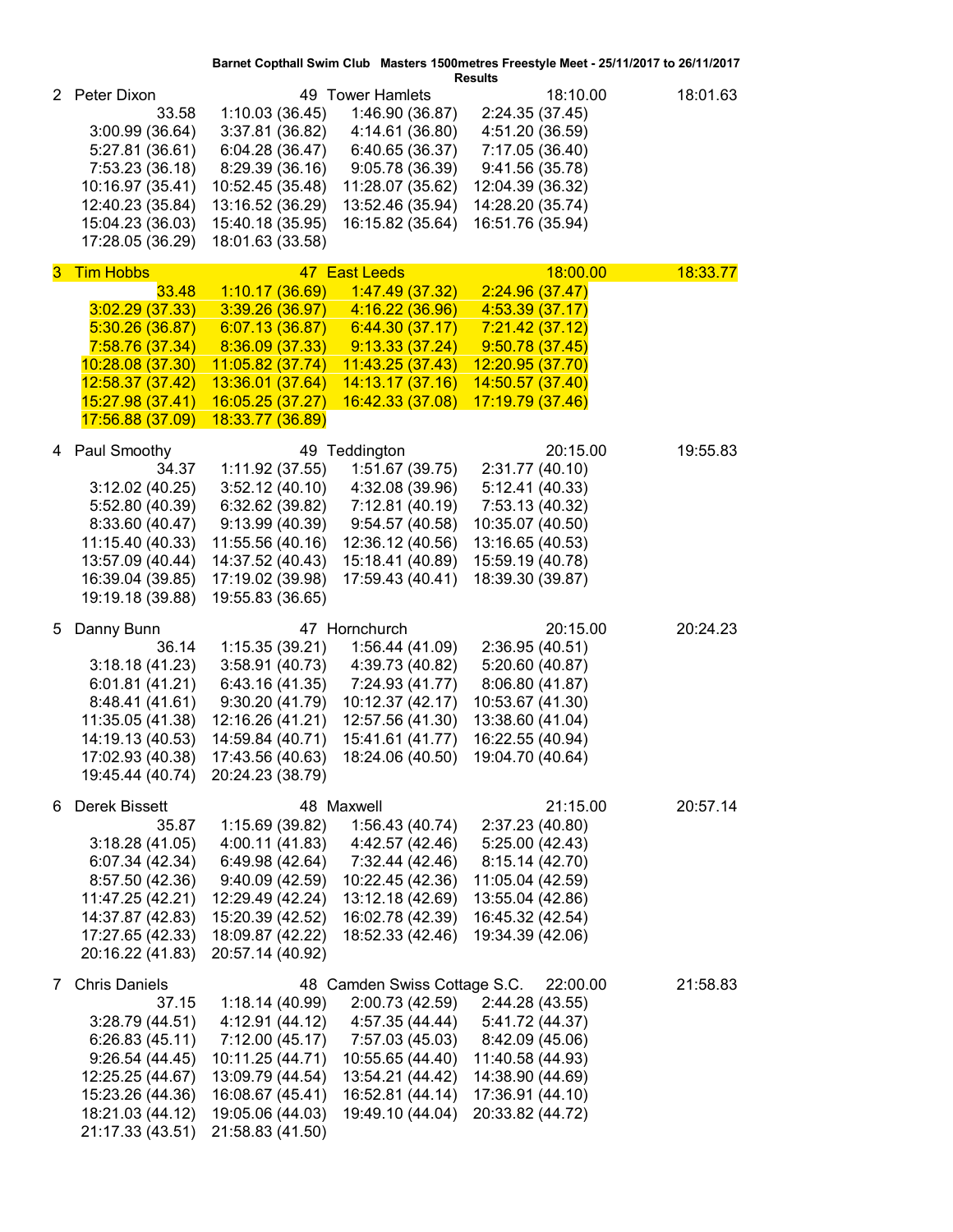| 46 Asa Temporary Cat 2<br>23:00.00<br>23:04.23<br>Steven Westall<br>8<br>2:15.73 (46.48)<br>42.90<br>1:29.25(46.35)<br>3:02.94 (47.21)<br>3:49.86 (46.92)<br>4:36.18 (46.32)<br>5:23.16 (46.98)<br>6:10.23 (47.07)<br>7:43.76 (45.99)<br>8:30.56 (46.80)<br>9:17.11(46.55)<br>6:57.77 (47.54)<br>10:04.89 (47.78)<br>10:51.49 (46.60)<br>11:38.70 (47.21)<br>12:25.60 (46.90)<br>13:11.99 (46.39)<br>13:58.46 (46.47)<br>14:43.87 (45.41)<br>15:30.36 (46.49)<br>16:17.36 (47.00)<br>17:02.69 (45.33)<br>17:48.25 (45.56)<br>18:34.55 (46.30)<br>19:20.60 (46.05)<br>20:06.10 (45.50)<br>20:52.29 (46.19)<br>21:38.26 (45.97)<br>22:23.54 (45.28)<br>23:04.23 (40.69)<br>lan James<br>47 City of Oxford<br>24:17.80<br>9<br>24:09.93<br>1:30.03 (46.50)<br>2:18.02 (47.99)<br>43.53<br>3:06.30(48.28)<br>3:54.42(48.12)<br>4:42.74 (48.32)<br>5:31.95 (49.21)<br>6:20.26(48.31)<br>7:56.89 (48.19)<br>7:08.70 (48.44)<br>8:44.57 (47.68)<br>9:32.54(47.97)<br>10:20.68 (48.14)<br>11:08.49 (47.81)<br>11:56.86 (48.37)<br>12:44.92 (48.06)<br>13:33.25 (48.33)<br>14:22.04 (48.79)<br>15:10.93 (48.89)<br>16:00.18 (49.25)<br>16:49.17 (48.99)<br>17:38.67 (49.50)<br>18:27.59 (48.92)<br>19:16.87 (49.28)<br>20:05.65 (48.78)<br>20:54.67 (49.02)<br>21:43.66 (48.99)<br>22:33.34 (49.68)<br>23:22.21 (48.87)<br>24:09.93 (47.72)<br>Men 50-54 1500 SC Meter Freestyle<br><b>Robert Barker</b><br>54 Kingston Royals<br>18:16.73<br>18:45.00<br>1.<br>1:10.13(36.51)<br>33.62<br>1:47.48 (37.35)<br>2:24.94 (37.46)<br>3:02.31 (37.37)<br>3:39.63 (37.32)<br>4:16.58 (36.95)<br>4:53.58 (37.00)<br>5:30.61 (37.03)<br>6:07.70 (37.09)<br>6:44.62 (36.92)<br>7:21.47 (36.85)<br>7:58.42 (36.95)<br>8:35.34 (36.92)<br>9:12.08(36.74)<br>9:48.67(36.59)<br>10:25.23 (36.56)<br>11:01.78 (36.55)<br>11:38.27 (36.49)<br>12:14.61 (36.34)<br>14:03.50 (36.26)<br>12:50.92 (36.31)<br>13:27.24 (36.32)<br>14:39.86 (36.36)<br>15:16.34 (36.48)<br>15:52.61 (36.27)<br>16:29.01 (36.40)<br>17:05.38 (36.37)<br>17:41.63 (36.25)<br>18:16.73 (35.10)<br>Christopher Freeman<br>50 Teddington<br>19:30.00<br>19:26.36<br>$\mathbf{2}$<br>34.93<br>1:13.08(38.15)<br>1:51.63 (38.55)<br>2:29.79 (38.16)<br>3:08.76 (38.97)<br>3:48.07 (39.31)<br>4:27.73 (39.66)<br>5:06.94 (39.21)<br>5:46.25 (39.31)<br>6:25.46(39.21)<br>7:04.53 (39.07)<br>7:43.74 (39.21)<br>8:23.00 (39.26)<br>9:02.18(39.18)<br>9:41.40(39.22)<br>10:20.50 (39.10)<br>12:57.14 (38.92)<br>11:00.03 (39.53)<br>11:39.07 (39.04)<br>12:18.22 (39.15)<br>13:36.41 (39.27)<br>14:15.33 (38.92)<br>14:54.46 (39.13)<br>15:33.74 (39.28)<br>18:10.91 (39.65)<br>16:12.80 (39.06)<br>16:51.59 (38.79)<br>17:31.26 (39.67)<br>18:49.79 (38.88)<br>19:26.36 (36.57)<br>51 Chelmsford City<br>Nigel Brown<br>19:34.00<br>20:22.89<br>3<br>1:12.81 (38.73)<br>1:52.54 (39.73)<br>34.08<br>2:32.89 (40.35)<br>3:52.98 (39.59)<br>4:32.65 (39.67)<br>5:12.59 (39.94)<br>3:13.39(40.50)<br>6:32.98(40.21)<br>7:53.41 (40.53)<br>5:52.77 (40.18)<br>7:12.88 (39.90)<br>8:34.15 (40.74)<br>9:14.82(40.67)<br>9:56.01(41.19)<br>10:37.64 (41.63)<br>11:18.45 (40.81)<br>11:59.63 (41.18)<br>13:23.97 (42.30)<br>12:41.67 (42.04)<br>14:06.10 (42.13)<br>14:48.49 (42.39)<br>15:31.08 (42.59)<br>16:13.41 (42.33)<br>16:55.79 (42.38)<br>17:37.82 (42.03)<br>18:20.19 (42.37)<br>19:02.19 (42.00)<br>19:43.90 (41.71)<br>20:22.89 (38.99)<br>Glen Isaacs<br>52 Black Lion<br>20:45.00<br>20:44.53<br>4<br>1:18.24 (40.80)<br>1:59.63 (41.39)<br>2:41.30 (41.67)<br>37.44<br>4:04.94 (41.67)<br>5:29.14 (41.93)<br>3:23.27 (41.97)<br>4:47.21 (42.27)<br>6:54.28(42.25)<br>7:36.43 (42.15)<br>8:18.29 (41.86)<br>6:12.03(42.89)<br>9:00.23 (41.94)<br>9:41.59(41.36)<br>10:23.84 (42.25)<br>11:05.06 (41.22)<br>11:47.14 (42.08)<br>12:28.67 (41.53)<br>13:11.10 (42.43)<br>13:52.93 (41.83)<br>15:16.52 (41.49)<br>16:40.02 (41.77)<br>14:35.03 (42.10)<br>15:58.25 (41.73)<br>18:02.91 (41.75)<br>17:21.16 (41.14)<br>18:44.39 (41.48)<br>19:25.92 (41.53)<br>20:06.50 (40.58)<br>20:44.53 (38.03) |  | Barnet Copthall Swim Club Masters 1500metres Freestyle Meet - 25/11/2017 to 26/11/2017<br><b>Results</b> |  |  |  |
|--------------------------------------------------------------------------------------------------------------------------------------------------------------------------------------------------------------------------------------------------------------------------------------------------------------------------------------------------------------------------------------------------------------------------------------------------------------------------------------------------------------------------------------------------------------------------------------------------------------------------------------------------------------------------------------------------------------------------------------------------------------------------------------------------------------------------------------------------------------------------------------------------------------------------------------------------------------------------------------------------------------------------------------------------------------------------------------------------------------------------------------------------------------------------------------------------------------------------------------------------------------------------------------------------------------------------------------------------------------------------------------------------------------------------------------------------------------------------------------------------------------------------------------------------------------------------------------------------------------------------------------------------------------------------------------------------------------------------------------------------------------------------------------------------------------------------------------------------------------------------------------------------------------------------------------------------------------------------------------------------------------------------------------------------------------------------------------------------------------------------------------------------------------------------------------------------------------------------------------------------------------------------------------------------------------------------------------------------------------------------------------------------------------------------------------------------------------------------------------------------------------------------------------------------------------------------------------------------------------------------------------------------------------------------------------------------------------------------------------------------------------------------------------------------------------------------------------------------------------------------------------------------------------------------------------------------------------------------------------------------------------------------------------------------------------------------------------------------------------------------------------------------------------------------------------------------------------------------------------------------------------------------------------------------------------------------------------------------------------------------------------------------------------------------------------------------------------------------------------------------------------------------------------------------------------------------------------------------------------------------------------------------------------------------------------------------------------------------------------------------------------------------------------------------------------------------------------------------------------------------------------------------------------------------------------------------------------------------------------------------------------------------------------------------|--|----------------------------------------------------------------------------------------------------------|--|--|--|
|                                                                                                                                                                                                                                                                                                                                                                                                                                                                                                                                                                                                                                                                                                                                                                                                                                                                                                                                                                                                                                                                                                                                                                                                                                                                                                                                                                                                                                                                                                                                                                                                                                                                                                                                                                                                                                                                                                                                                                                                                                                                                                                                                                                                                                                                                                                                                                                                                                                                                                                                                                                                                                                                                                                                                                                                                                                                                                                                                                                                                                                                                                                                                                                                                                                                                                                                                                                                                                                                                                                                                                                                                                                                                                                                                                                                                                                                                                                                                                                                                                                  |  |                                                                                                          |  |  |  |
|                                                                                                                                                                                                                                                                                                                                                                                                                                                                                                                                                                                                                                                                                                                                                                                                                                                                                                                                                                                                                                                                                                                                                                                                                                                                                                                                                                                                                                                                                                                                                                                                                                                                                                                                                                                                                                                                                                                                                                                                                                                                                                                                                                                                                                                                                                                                                                                                                                                                                                                                                                                                                                                                                                                                                                                                                                                                                                                                                                                                                                                                                                                                                                                                                                                                                                                                                                                                                                                                                                                                                                                                                                                                                                                                                                                                                                                                                                                                                                                                                                                  |  |                                                                                                          |  |  |  |
|                                                                                                                                                                                                                                                                                                                                                                                                                                                                                                                                                                                                                                                                                                                                                                                                                                                                                                                                                                                                                                                                                                                                                                                                                                                                                                                                                                                                                                                                                                                                                                                                                                                                                                                                                                                                                                                                                                                                                                                                                                                                                                                                                                                                                                                                                                                                                                                                                                                                                                                                                                                                                                                                                                                                                                                                                                                                                                                                                                                                                                                                                                                                                                                                                                                                                                                                                                                                                                                                                                                                                                                                                                                                                                                                                                                                                                                                                                                                                                                                                                                  |  |                                                                                                          |  |  |  |
|                                                                                                                                                                                                                                                                                                                                                                                                                                                                                                                                                                                                                                                                                                                                                                                                                                                                                                                                                                                                                                                                                                                                                                                                                                                                                                                                                                                                                                                                                                                                                                                                                                                                                                                                                                                                                                                                                                                                                                                                                                                                                                                                                                                                                                                                                                                                                                                                                                                                                                                                                                                                                                                                                                                                                                                                                                                                                                                                                                                                                                                                                                                                                                                                                                                                                                                                                                                                                                                                                                                                                                                                                                                                                                                                                                                                                                                                                                                                                                                                                                                  |  |                                                                                                          |  |  |  |
|                                                                                                                                                                                                                                                                                                                                                                                                                                                                                                                                                                                                                                                                                                                                                                                                                                                                                                                                                                                                                                                                                                                                                                                                                                                                                                                                                                                                                                                                                                                                                                                                                                                                                                                                                                                                                                                                                                                                                                                                                                                                                                                                                                                                                                                                                                                                                                                                                                                                                                                                                                                                                                                                                                                                                                                                                                                                                                                                                                                                                                                                                                                                                                                                                                                                                                                                                                                                                                                                                                                                                                                                                                                                                                                                                                                                                                                                                                                                                                                                                                                  |  |                                                                                                          |  |  |  |
|                                                                                                                                                                                                                                                                                                                                                                                                                                                                                                                                                                                                                                                                                                                                                                                                                                                                                                                                                                                                                                                                                                                                                                                                                                                                                                                                                                                                                                                                                                                                                                                                                                                                                                                                                                                                                                                                                                                                                                                                                                                                                                                                                                                                                                                                                                                                                                                                                                                                                                                                                                                                                                                                                                                                                                                                                                                                                                                                                                                                                                                                                                                                                                                                                                                                                                                                                                                                                                                                                                                                                                                                                                                                                                                                                                                                                                                                                                                                                                                                                                                  |  |                                                                                                          |  |  |  |
|                                                                                                                                                                                                                                                                                                                                                                                                                                                                                                                                                                                                                                                                                                                                                                                                                                                                                                                                                                                                                                                                                                                                                                                                                                                                                                                                                                                                                                                                                                                                                                                                                                                                                                                                                                                                                                                                                                                                                                                                                                                                                                                                                                                                                                                                                                                                                                                                                                                                                                                                                                                                                                                                                                                                                                                                                                                                                                                                                                                                                                                                                                                                                                                                                                                                                                                                                                                                                                                                                                                                                                                                                                                                                                                                                                                                                                                                                                                                                                                                                                                  |  |                                                                                                          |  |  |  |
|                                                                                                                                                                                                                                                                                                                                                                                                                                                                                                                                                                                                                                                                                                                                                                                                                                                                                                                                                                                                                                                                                                                                                                                                                                                                                                                                                                                                                                                                                                                                                                                                                                                                                                                                                                                                                                                                                                                                                                                                                                                                                                                                                                                                                                                                                                                                                                                                                                                                                                                                                                                                                                                                                                                                                                                                                                                                                                                                                                                                                                                                                                                                                                                                                                                                                                                                                                                                                                                                                                                                                                                                                                                                                                                                                                                                                                                                                                                                                                                                                                                  |  |                                                                                                          |  |  |  |
|                                                                                                                                                                                                                                                                                                                                                                                                                                                                                                                                                                                                                                                                                                                                                                                                                                                                                                                                                                                                                                                                                                                                                                                                                                                                                                                                                                                                                                                                                                                                                                                                                                                                                                                                                                                                                                                                                                                                                                                                                                                                                                                                                                                                                                                                                                                                                                                                                                                                                                                                                                                                                                                                                                                                                                                                                                                                                                                                                                                                                                                                                                                                                                                                                                                                                                                                                                                                                                                                                                                                                                                                                                                                                                                                                                                                                                                                                                                                                                                                                                                  |  |                                                                                                          |  |  |  |
|                                                                                                                                                                                                                                                                                                                                                                                                                                                                                                                                                                                                                                                                                                                                                                                                                                                                                                                                                                                                                                                                                                                                                                                                                                                                                                                                                                                                                                                                                                                                                                                                                                                                                                                                                                                                                                                                                                                                                                                                                                                                                                                                                                                                                                                                                                                                                                                                                                                                                                                                                                                                                                                                                                                                                                                                                                                                                                                                                                                                                                                                                                                                                                                                                                                                                                                                                                                                                                                                                                                                                                                                                                                                                                                                                                                                                                                                                                                                                                                                                                                  |  |                                                                                                          |  |  |  |
|                                                                                                                                                                                                                                                                                                                                                                                                                                                                                                                                                                                                                                                                                                                                                                                                                                                                                                                                                                                                                                                                                                                                                                                                                                                                                                                                                                                                                                                                                                                                                                                                                                                                                                                                                                                                                                                                                                                                                                                                                                                                                                                                                                                                                                                                                                                                                                                                                                                                                                                                                                                                                                                                                                                                                                                                                                                                                                                                                                                                                                                                                                                                                                                                                                                                                                                                                                                                                                                                                                                                                                                                                                                                                                                                                                                                                                                                                                                                                                                                                                                  |  |                                                                                                          |  |  |  |
|                                                                                                                                                                                                                                                                                                                                                                                                                                                                                                                                                                                                                                                                                                                                                                                                                                                                                                                                                                                                                                                                                                                                                                                                                                                                                                                                                                                                                                                                                                                                                                                                                                                                                                                                                                                                                                                                                                                                                                                                                                                                                                                                                                                                                                                                                                                                                                                                                                                                                                                                                                                                                                                                                                                                                                                                                                                                                                                                                                                                                                                                                                                                                                                                                                                                                                                                                                                                                                                                                                                                                                                                                                                                                                                                                                                                                                                                                                                                                                                                                                                  |  |                                                                                                          |  |  |  |
|                                                                                                                                                                                                                                                                                                                                                                                                                                                                                                                                                                                                                                                                                                                                                                                                                                                                                                                                                                                                                                                                                                                                                                                                                                                                                                                                                                                                                                                                                                                                                                                                                                                                                                                                                                                                                                                                                                                                                                                                                                                                                                                                                                                                                                                                                                                                                                                                                                                                                                                                                                                                                                                                                                                                                                                                                                                                                                                                                                                                                                                                                                                                                                                                                                                                                                                                                                                                                                                                                                                                                                                                                                                                                                                                                                                                                                                                                                                                                                                                                                                  |  |                                                                                                          |  |  |  |
|                                                                                                                                                                                                                                                                                                                                                                                                                                                                                                                                                                                                                                                                                                                                                                                                                                                                                                                                                                                                                                                                                                                                                                                                                                                                                                                                                                                                                                                                                                                                                                                                                                                                                                                                                                                                                                                                                                                                                                                                                                                                                                                                                                                                                                                                                                                                                                                                                                                                                                                                                                                                                                                                                                                                                                                                                                                                                                                                                                                                                                                                                                                                                                                                                                                                                                                                                                                                                                                                                                                                                                                                                                                                                                                                                                                                                                                                                                                                                                                                                                                  |  |                                                                                                          |  |  |  |
|                                                                                                                                                                                                                                                                                                                                                                                                                                                                                                                                                                                                                                                                                                                                                                                                                                                                                                                                                                                                                                                                                                                                                                                                                                                                                                                                                                                                                                                                                                                                                                                                                                                                                                                                                                                                                                                                                                                                                                                                                                                                                                                                                                                                                                                                                                                                                                                                                                                                                                                                                                                                                                                                                                                                                                                                                                                                                                                                                                                                                                                                                                                                                                                                                                                                                                                                                                                                                                                                                                                                                                                                                                                                                                                                                                                                                                                                                                                                                                                                                                                  |  |                                                                                                          |  |  |  |
|                                                                                                                                                                                                                                                                                                                                                                                                                                                                                                                                                                                                                                                                                                                                                                                                                                                                                                                                                                                                                                                                                                                                                                                                                                                                                                                                                                                                                                                                                                                                                                                                                                                                                                                                                                                                                                                                                                                                                                                                                                                                                                                                                                                                                                                                                                                                                                                                                                                                                                                                                                                                                                                                                                                                                                                                                                                                                                                                                                                                                                                                                                                                                                                                                                                                                                                                                                                                                                                                                                                                                                                                                                                                                                                                                                                                                                                                                                                                                                                                                                                  |  |                                                                                                          |  |  |  |
|                                                                                                                                                                                                                                                                                                                                                                                                                                                                                                                                                                                                                                                                                                                                                                                                                                                                                                                                                                                                                                                                                                                                                                                                                                                                                                                                                                                                                                                                                                                                                                                                                                                                                                                                                                                                                                                                                                                                                                                                                                                                                                                                                                                                                                                                                                                                                                                                                                                                                                                                                                                                                                                                                                                                                                                                                                                                                                                                                                                                                                                                                                                                                                                                                                                                                                                                                                                                                                                                                                                                                                                                                                                                                                                                                                                                                                                                                                                                                                                                                                                  |  |                                                                                                          |  |  |  |
|                                                                                                                                                                                                                                                                                                                                                                                                                                                                                                                                                                                                                                                                                                                                                                                                                                                                                                                                                                                                                                                                                                                                                                                                                                                                                                                                                                                                                                                                                                                                                                                                                                                                                                                                                                                                                                                                                                                                                                                                                                                                                                                                                                                                                                                                                                                                                                                                                                                                                                                                                                                                                                                                                                                                                                                                                                                                                                                                                                                                                                                                                                                                                                                                                                                                                                                                                                                                                                                                                                                                                                                                                                                                                                                                                                                                                                                                                                                                                                                                                                                  |  |                                                                                                          |  |  |  |
|                                                                                                                                                                                                                                                                                                                                                                                                                                                                                                                                                                                                                                                                                                                                                                                                                                                                                                                                                                                                                                                                                                                                                                                                                                                                                                                                                                                                                                                                                                                                                                                                                                                                                                                                                                                                                                                                                                                                                                                                                                                                                                                                                                                                                                                                                                                                                                                                                                                                                                                                                                                                                                                                                                                                                                                                                                                                                                                                                                                                                                                                                                                                                                                                                                                                                                                                                                                                                                                                                                                                                                                                                                                                                                                                                                                                                                                                                                                                                                                                                                                  |  |                                                                                                          |  |  |  |
|                                                                                                                                                                                                                                                                                                                                                                                                                                                                                                                                                                                                                                                                                                                                                                                                                                                                                                                                                                                                                                                                                                                                                                                                                                                                                                                                                                                                                                                                                                                                                                                                                                                                                                                                                                                                                                                                                                                                                                                                                                                                                                                                                                                                                                                                                                                                                                                                                                                                                                                                                                                                                                                                                                                                                                                                                                                                                                                                                                                                                                                                                                                                                                                                                                                                                                                                                                                                                                                                                                                                                                                                                                                                                                                                                                                                                                                                                                                                                                                                                                                  |  |                                                                                                          |  |  |  |
|                                                                                                                                                                                                                                                                                                                                                                                                                                                                                                                                                                                                                                                                                                                                                                                                                                                                                                                                                                                                                                                                                                                                                                                                                                                                                                                                                                                                                                                                                                                                                                                                                                                                                                                                                                                                                                                                                                                                                                                                                                                                                                                                                                                                                                                                                                                                                                                                                                                                                                                                                                                                                                                                                                                                                                                                                                                                                                                                                                                                                                                                                                                                                                                                                                                                                                                                                                                                                                                                                                                                                                                                                                                                                                                                                                                                                                                                                                                                                                                                                                                  |  |                                                                                                          |  |  |  |
|                                                                                                                                                                                                                                                                                                                                                                                                                                                                                                                                                                                                                                                                                                                                                                                                                                                                                                                                                                                                                                                                                                                                                                                                                                                                                                                                                                                                                                                                                                                                                                                                                                                                                                                                                                                                                                                                                                                                                                                                                                                                                                                                                                                                                                                                                                                                                                                                                                                                                                                                                                                                                                                                                                                                                                                                                                                                                                                                                                                                                                                                                                                                                                                                                                                                                                                                                                                                                                                                                                                                                                                                                                                                                                                                                                                                                                                                                                                                                                                                                                                  |  |                                                                                                          |  |  |  |
|                                                                                                                                                                                                                                                                                                                                                                                                                                                                                                                                                                                                                                                                                                                                                                                                                                                                                                                                                                                                                                                                                                                                                                                                                                                                                                                                                                                                                                                                                                                                                                                                                                                                                                                                                                                                                                                                                                                                                                                                                                                                                                                                                                                                                                                                                                                                                                                                                                                                                                                                                                                                                                                                                                                                                                                                                                                                                                                                                                                                                                                                                                                                                                                                                                                                                                                                                                                                                                                                                                                                                                                                                                                                                                                                                                                                                                                                                                                                                                                                                                                  |  |                                                                                                          |  |  |  |
|                                                                                                                                                                                                                                                                                                                                                                                                                                                                                                                                                                                                                                                                                                                                                                                                                                                                                                                                                                                                                                                                                                                                                                                                                                                                                                                                                                                                                                                                                                                                                                                                                                                                                                                                                                                                                                                                                                                                                                                                                                                                                                                                                                                                                                                                                                                                                                                                                                                                                                                                                                                                                                                                                                                                                                                                                                                                                                                                                                                                                                                                                                                                                                                                                                                                                                                                                                                                                                                                                                                                                                                                                                                                                                                                                                                                                                                                                                                                                                                                                                                  |  |                                                                                                          |  |  |  |
|                                                                                                                                                                                                                                                                                                                                                                                                                                                                                                                                                                                                                                                                                                                                                                                                                                                                                                                                                                                                                                                                                                                                                                                                                                                                                                                                                                                                                                                                                                                                                                                                                                                                                                                                                                                                                                                                                                                                                                                                                                                                                                                                                                                                                                                                                                                                                                                                                                                                                                                                                                                                                                                                                                                                                                                                                                                                                                                                                                                                                                                                                                                                                                                                                                                                                                                                                                                                                                                                                                                                                                                                                                                                                                                                                                                                                                                                                                                                                                                                                                                  |  |                                                                                                          |  |  |  |
|                                                                                                                                                                                                                                                                                                                                                                                                                                                                                                                                                                                                                                                                                                                                                                                                                                                                                                                                                                                                                                                                                                                                                                                                                                                                                                                                                                                                                                                                                                                                                                                                                                                                                                                                                                                                                                                                                                                                                                                                                                                                                                                                                                                                                                                                                                                                                                                                                                                                                                                                                                                                                                                                                                                                                                                                                                                                                                                                                                                                                                                                                                                                                                                                                                                                                                                                                                                                                                                                                                                                                                                                                                                                                                                                                                                                                                                                                                                                                                                                                                                  |  |                                                                                                          |  |  |  |
|                                                                                                                                                                                                                                                                                                                                                                                                                                                                                                                                                                                                                                                                                                                                                                                                                                                                                                                                                                                                                                                                                                                                                                                                                                                                                                                                                                                                                                                                                                                                                                                                                                                                                                                                                                                                                                                                                                                                                                                                                                                                                                                                                                                                                                                                                                                                                                                                                                                                                                                                                                                                                                                                                                                                                                                                                                                                                                                                                                                                                                                                                                                                                                                                                                                                                                                                                                                                                                                                                                                                                                                                                                                                                                                                                                                                                                                                                                                                                                                                                                                  |  |                                                                                                          |  |  |  |
|                                                                                                                                                                                                                                                                                                                                                                                                                                                                                                                                                                                                                                                                                                                                                                                                                                                                                                                                                                                                                                                                                                                                                                                                                                                                                                                                                                                                                                                                                                                                                                                                                                                                                                                                                                                                                                                                                                                                                                                                                                                                                                                                                                                                                                                                                                                                                                                                                                                                                                                                                                                                                                                                                                                                                                                                                                                                                                                                                                                                                                                                                                                                                                                                                                                                                                                                                                                                                                                                                                                                                                                                                                                                                                                                                                                                                                                                                                                                                                                                                                                  |  |                                                                                                          |  |  |  |
|                                                                                                                                                                                                                                                                                                                                                                                                                                                                                                                                                                                                                                                                                                                                                                                                                                                                                                                                                                                                                                                                                                                                                                                                                                                                                                                                                                                                                                                                                                                                                                                                                                                                                                                                                                                                                                                                                                                                                                                                                                                                                                                                                                                                                                                                                                                                                                                                                                                                                                                                                                                                                                                                                                                                                                                                                                                                                                                                                                                                                                                                                                                                                                                                                                                                                                                                                                                                                                                                                                                                                                                                                                                                                                                                                                                                                                                                                                                                                                                                                                                  |  |                                                                                                          |  |  |  |
|                                                                                                                                                                                                                                                                                                                                                                                                                                                                                                                                                                                                                                                                                                                                                                                                                                                                                                                                                                                                                                                                                                                                                                                                                                                                                                                                                                                                                                                                                                                                                                                                                                                                                                                                                                                                                                                                                                                                                                                                                                                                                                                                                                                                                                                                                                                                                                                                                                                                                                                                                                                                                                                                                                                                                                                                                                                                                                                                                                                                                                                                                                                                                                                                                                                                                                                                                                                                                                                                                                                                                                                                                                                                                                                                                                                                                                                                                                                                                                                                                                                  |  |                                                                                                          |  |  |  |
|                                                                                                                                                                                                                                                                                                                                                                                                                                                                                                                                                                                                                                                                                                                                                                                                                                                                                                                                                                                                                                                                                                                                                                                                                                                                                                                                                                                                                                                                                                                                                                                                                                                                                                                                                                                                                                                                                                                                                                                                                                                                                                                                                                                                                                                                                                                                                                                                                                                                                                                                                                                                                                                                                                                                                                                                                                                                                                                                                                                                                                                                                                                                                                                                                                                                                                                                                                                                                                                                                                                                                                                                                                                                                                                                                                                                                                                                                                                                                                                                                                                  |  |                                                                                                          |  |  |  |
|                                                                                                                                                                                                                                                                                                                                                                                                                                                                                                                                                                                                                                                                                                                                                                                                                                                                                                                                                                                                                                                                                                                                                                                                                                                                                                                                                                                                                                                                                                                                                                                                                                                                                                                                                                                                                                                                                                                                                                                                                                                                                                                                                                                                                                                                                                                                                                                                                                                                                                                                                                                                                                                                                                                                                                                                                                                                                                                                                                                                                                                                                                                                                                                                                                                                                                                                                                                                                                                                                                                                                                                                                                                                                                                                                                                                                                                                                                                                                                                                                                                  |  |                                                                                                          |  |  |  |
|                                                                                                                                                                                                                                                                                                                                                                                                                                                                                                                                                                                                                                                                                                                                                                                                                                                                                                                                                                                                                                                                                                                                                                                                                                                                                                                                                                                                                                                                                                                                                                                                                                                                                                                                                                                                                                                                                                                                                                                                                                                                                                                                                                                                                                                                                                                                                                                                                                                                                                                                                                                                                                                                                                                                                                                                                                                                                                                                                                                                                                                                                                                                                                                                                                                                                                                                                                                                                                                                                                                                                                                                                                                                                                                                                                                                                                                                                                                                                                                                                                                  |  |                                                                                                          |  |  |  |
|                                                                                                                                                                                                                                                                                                                                                                                                                                                                                                                                                                                                                                                                                                                                                                                                                                                                                                                                                                                                                                                                                                                                                                                                                                                                                                                                                                                                                                                                                                                                                                                                                                                                                                                                                                                                                                                                                                                                                                                                                                                                                                                                                                                                                                                                                                                                                                                                                                                                                                                                                                                                                                                                                                                                                                                                                                                                                                                                                                                                                                                                                                                                                                                                                                                                                                                                                                                                                                                                                                                                                                                                                                                                                                                                                                                                                                                                                                                                                                                                                                                  |  |                                                                                                          |  |  |  |
|                                                                                                                                                                                                                                                                                                                                                                                                                                                                                                                                                                                                                                                                                                                                                                                                                                                                                                                                                                                                                                                                                                                                                                                                                                                                                                                                                                                                                                                                                                                                                                                                                                                                                                                                                                                                                                                                                                                                                                                                                                                                                                                                                                                                                                                                                                                                                                                                                                                                                                                                                                                                                                                                                                                                                                                                                                                                                                                                                                                                                                                                                                                                                                                                                                                                                                                                                                                                                                                                                                                                                                                                                                                                                                                                                                                                                                                                                                                                                                                                                                                  |  |                                                                                                          |  |  |  |
|                                                                                                                                                                                                                                                                                                                                                                                                                                                                                                                                                                                                                                                                                                                                                                                                                                                                                                                                                                                                                                                                                                                                                                                                                                                                                                                                                                                                                                                                                                                                                                                                                                                                                                                                                                                                                                                                                                                                                                                                                                                                                                                                                                                                                                                                                                                                                                                                                                                                                                                                                                                                                                                                                                                                                                                                                                                                                                                                                                                                                                                                                                                                                                                                                                                                                                                                                                                                                                                                                                                                                                                                                                                                                                                                                                                                                                                                                                                                                                                                                                                  |  |                                                                                                          |  |  |  |
|                                                                                                                                                                                                                                                                                                                                                                                                                                                                                                                                                                                                                                                                                                                                                                                                                                                                                                                                                                                                                                                                                                                                                                                                                                                                                                                                                                                                                                                                                                                                                                                                                                                                                                                                                                                                                                                                                                                                                                                                                                                                                                                                                                                                                                                                                                                                                                                                                                                                                                                                                                                                                                                                                                                                                                                                                                                                                                                                                                                                                                                                                                                                                                                                                                                                                                                                                                                                                                                                                                                                                                                                                                                                                                                                                                                                                                                                                                                                                                                                                                                  |  |                                                                                                          |  |  |  |
|                                                                                                                                                                                                                                                                                                                                                                                                                                                                                                                                                                                                                                                                                                                                                                                                                                                                                                                                                                                                                                                                                                                                                                                                                                                                                                                                                                                                                                                                                                                                                                                                                                                                                                                                                                                                                                                                                                                                                                                                                                                                                                                                                                                                                                                                                                                                                                                                                                                                                                                                                                                                                                                                                                                                                                                                                                                                                                                                                                                                                                                                                                                                                                                                                                                                                                                                                                                                                                                                                                                                                                                                                                                                                                                                                                                                                                                                                                                                                                                                                                                  |  |                                                                                                          |  |  |  |
|                                                                                                                                                                                                                                                                                                                                                                                                                                                                                                                                                                                                                                                                                                                                                                                                                                                                                                                                                                                                                                                                                                                                                                                                                                                                                                                                                                                                                                                                                                                                                                                                                                                                                                                                                                                                                                                                                                                                                                                                                                                                                                                                                                                                                                                                                                                                                                                                                                                                                                                                                                                                                                                                                                                                                                                                                                                                                                                                                                                                                                                                                                                                                                                                                                                                                                                                                                                                                                                                                                                                                                                                                                                                                                                                                                                                                                                                                                                                                                                                                                                  |  |                                                                                                          |  |  |  |
|                                                                                                                                                                                                                                                                                                                                                                                                                                                                                                                                                                                                                                                                                                                                                                                                                                                                                                                                                                                                                                                                                                                                                                                                                                                                                                                                                                                                                                                                                                                                                                                                                                                                                                                                                                                                                                                                                                                                                                                                                                                                                                                                                                                                                                                                                                                                                                                                                                                                                                                                                                                                                                                                                                                                                                                                                                                                                                                                                                                                                                                                                                                                                                                                                                                                                                                                                                                                                                                                                                                                                                                                                                                                                                                                                                                                                                                                                                                                                                                                                                                  |  |                                                                                                          |  |  |  |
|                                                                                                                                                                                                                                                                                                                                                                                                                                                                                                                                                                                                                                                                                                                                                                                                                                                                                                                                                                                                                                                                                                                                                                                                                                                                                                                                                                                                                                                                                                                                                                                                                                                                                                                                                                                                                                                                                                                                                                                                                                                                                                                                                                                                                                                                                                                                                                                                                                                                                                                                                                                                                                                                                                                                                                                                                                                                                                                                                                                                                                                                                                                                                                                                                                                                                                                                                                                                                                                                                                                                                                                                                                                                                                                                                                                                                                                                                                                                                                                                                                                  |  |                                                                                                          |  |  |  |
|                                                                                                                                                                                                                                                                                                                                                                                                                                                                                                                                                                                                                                                                                                                                                                                                                                                                                                                                                                                                                                                                                                                                                                                                                                                                                                                                                                                                                                                                                                                                                                                                                                                                                                                                                                                                                                                                                                                                                                                                                                                                                                                                                                                                                                                                                                                                                                                                                                                                                                                                                                                                                                                                                                                                                                                                                                                                                                                                                                                                                                                                                                                                                                                                                                                                                                                                                                                                                                                                                                                                                                                                                                                                                                                                                                                                                                                                                                                                                                                                                                                  |  |                                                                                                          |  |  |  |
|                                                                                                                                                                                                                                                                                                                                                                                                                                                                                                                                                                                                                                                                                                                                                                                                                                                                                                                                                                                                                                                                                                                                                                                                                                                                                                                                                                                                                                                                                                                                                                                                                                                                                                                                                                                                                                                                                                                                                                                                                                                                                                                                                                                                                                                                                                                                                                                                                                                                                                                                                                                                                                                                                                                                                                                                                                                                                                                                                                                                                                                                                                                                                                                                                                                                                                                                                                                                                                                                                                                                                                                                                                                                                                                                                                                                                                                                                                                                                                                                                                                  |  |                                                                                                          |  |  |  |
|                                                                                                                                                                                                                                                                                                                                                                                                                                                                                                                                                                                                                                                                                                                                                                                                                                                                                                                                                                                                                                                                                                                                                                                                                                                                                                                                                                                                                                                                                                                                                                                                                                                                                                                                                                                                                                                                                                                                                                                                                                                                                                                                                                                                                                                                                                                                                                                                                                                                                                                                                                                                                                                                                                                                                                                                                                                                                                                                                                                                                                                                                                                                                                                                                                                                                                                                                                                                                                                                                                                                                                                                                                                                                                                                                                                                                                                                                                                                                                                                                                                  |  |                                                                                                          |  |  |  |
|                                                                                                                                                                                                                                                                                                                                                                                                                                                                                                                                                                                                                                                                                                                                                                                                                                                                                                                                                                                                                                                                                                                                                                                                                                                                                                                                                                                                                                                                                                                                                                                                                                                                                                                                                                                                                                                                                                                                                                                                                                                                                                                                                                                                                                                                                                                                                                                                                                                                                                                                                                                                                                                                                                                                                                                                                                                                                                                                                                                                                                                                                                                                                                                                                                                                                                                                                                                                                                                                                                                                                                                                                                                                                                                                                                                                                                                                                                                                                                                                                                                  |  |                                                                                                          |  |  |  |
|                                                                                                                                                                                                                                                                                                                                                                                                                                                                                                                                                                                                                                                                                                                                                                                                                                                                                                                                                                                                                                                                                                                                                                                                                                                                                                                                                                                                                                                                                                                                                                                                                                                                                                                                                                                                                                                                                                                                                                                                                                                                                                                                                                                                                                                                                                                                                                                                                                                                                                                                                                                                                                                                                                                                                                                                                                                                                                                                                                                                                                                                                                                                                                                                                                                                                                                                                                                                                                                                                                                                                                                                                                                                                                                                                                                                                                                                                                                                                                                                                                                  |  |                                                                                                          |  |  |  |
|                                                                                                                                                                                                                                                                                                                                                                                                                                                                                                                                                                                                                                                                                                                                                                                                                                                                                                                                                                                                                                                                                                                                                                                                                                                                                                                                                                                                                                                                                                                                                                                                                                                                                                                                                                                                                                                                                                                                                                                                                                                                                                                                                                                                                                                                                                                                                                                                                                                                                                                                                                                                                                                                                                                                                                                                                                                                                                                                                                                                                                                                                                                                                                                                                                                                                                                                                                                                                                                                                                                                                                                                                                                                                                                                                                                                                                                                                                                                                                                                                                                  |  |                                                                                                          |  |  |  |
|                                                                                                                                                                                                                                                                                                                                                                                                                                                                                                                                                                                                                                                                                                                                                                                                                                                                                                                                                                                                                                                                                                                                                                                                                                                                                                                                                                                                                                                                                                                                                                                                                                                                                                                                                                                                                                                                                                                                                                                                                                                                                                                                                                                                                                                                                                                                                                                                                                                                                                                                                                                                                                                                                                                                                                                                                                                                                                                                                                                                                                                                                                                                                                                                                                                                                                                                                                                                                                                                                                                                                                                                                                                                                                                                                                                                                                                                                                                                                                                                                                                  |  |                                                                                                          |  |  |  |
|                                                                                                                                                                                                                                                                                                                                                                                                                                                                                                                                                                                                                                                                                                                                                                                                                                                                                                                                                                                                                                                                                                                                                                                                                                                                                                                                                                                                                                                                                                                                                                                                                                                                                                                                                                                                                                                                                                                                                                                                                                                                                                                                                                                                                                                                                                                                                                                                                                                                                                                                                                                                                                                                                                                                                                                                                                                                                                                                                                                                                                                                                                                                                                                                                                                                                                                                                                                                                                                                                                                                                                                                                                                                                                                                                                                                                                                                                                                                                                                                                                                  |  |                                                                                                          |  |  |  |
|                                                                                                                                                                                                                                                                                                                                                                                                                                                                                                                                                                                                                                                                                                                                                                                                                                                                                                                                                                                                                                                                                                                                                                                                                                                                                                                                                                                                                                                                                                                                                                                                                                                                                                                                                                                                                                                                                                                                                                                                                                                                                                                                                                                                                                                                                                                                                                                                                                                                                                                                                                                                                                                                                                                                                                                                                                                                                                                                                                                                                                                                                                                                                                                                                                                                                                                                                                                                                                                                                                                                                                                                                                                                                                                                                                                                                                                                                                                                                                                                                                                  |  |                                                                                                          |  |  |  |
|                                                                                                                                                                                                                                                                                                                                                                                                                                                                                                                                                                                                                                                                                                                                                                                                                                                                                                                                                                                                                                                                                                                                                                                                                                                                                                                                                                                                                                                                                                                                                                                                                                                                                                                                                                                                                                                                                                                                                                                                                                                                                                                                                                                                                                                                                                                                                                                                                                                                                                                                                                                                                                                                                                                                                                                                                                                                                                                                                                                                                                                                                                                                                                                                                                                                                                                                                                                                                                                                                                                                                                                                                                                                                                                                                                                                                                                                                                                                                                                                                                                  |  |                                                                                                          |  |  |  |
|                                                                                                                                                                                                                                                                                                                                                                                                                                                                                                                                                                                                                                                                                                                                                                                                                                                                                                                                                                                                                                                                                                                                                                                                                                                                                                                                                                                                                                                                                                                                                                                                                                                                                                                                                                                                                                                                                                                                                                                                                                                                                                                                                                                                                                                                                                                                                                                                                                                                                                                                                                                                                                                                                                                                                                                                                                                                                                                                                                                                                                                                                                                                                                                                                                                                                                                                                                                                                                                                                                                                                                                                                                                                                                                                                                                                                                                                                                                                                                                                                                                  |  |                                                                                                          |  |  |  |
|                                                                                                                                                                                                                                                                                                                                                                                                                                                                                                                                                                                                                                                                                                                                                                                                                                                                                                                                                                                                                                                                                                                                                                                                                                                                                                                                                                                                                                                                                                                                                                                                                                                                                                                                                                                                                                                                                                                                                                                                                                                                                                                                                                                                                                                                                                                                                                                                                                                                                                                                                                                                                                                                                                                                                                                                                                                                                                                                                                                                                                                                                                                                                                                                                                                                                                                                                                                                                                                                                                                                                                                                                                                                                                                                                                                                                                                                                                                                                                                                                                                  |  |                                                                                                          |  |  |  |
|                                                                                                                                                                                                                                                                                                                                                                                                                                                                                                                                                                                                                                                                                                                                                                                                                                                                                                                                                                                                                                                                                                                                                                                                                                                                                                                                                                                                                                                                                                                                                                                                                                                                                                                                                                                                                                                                                                                                                                                                                                                                                                                                                                                                                                                                                                                                                                                                                                                                                                                                                                                                                                                                                                                                                                                                                                                                                                                                                                                                                                                                                                                                                                                                                                                                                                                                                                                                                                                                                                                                                                                                                                                                                                                                                                                                                                                                                                                                                                                                                                                  |  |                                                                                                          |  |  |  |
|                                                                                                                                                                                                                                                                                                                                                                                                                                                                                                                                                                                                                                                                                                                                                                                                                                                                                                                                                                                                                                                                                                                                                                                                                                                                                                                                                                                                                                                                                                                                                                                                                                                                                                                                                                                                                                                                                                                                                                                                                                                                                                                                                                                                                                                                                                                                                                                                                                                                                                                                                                                                                                                                                                                                                                                                                                                                                                                                                                                                                                                                                                                                                                                                                                                                                                                                                                                                                                                                                                                                                                                                                                                                                                                                                                                                                                                                                                                                                                                                                                                  |  |                                                                                                          |  |  |  |
|                                                                                                                                                                                                                                                                                                                                                                                                                                                                                                                                                                                                                                                                                                                                                                                                                                                                                                                                                                                                                                                                                                                                                                                                                                                                                                                                                                                                                                                                                                                                                                                                                                                                                                                                                                                                                                                                                                                                                                                                                                                                                                                                                                                                                                                                                                                                                                                                                                                                                                                                                                                                                                                                                                                                                                                                                                                                                                                                                                                                                                                                                                                                                                                                                                                                                                                                                                                                                                                                                                                                                                                                                                                                                                                                                                                                                                                                                                                                                                                                                                                  |  |                                                                                                          |  |  |  |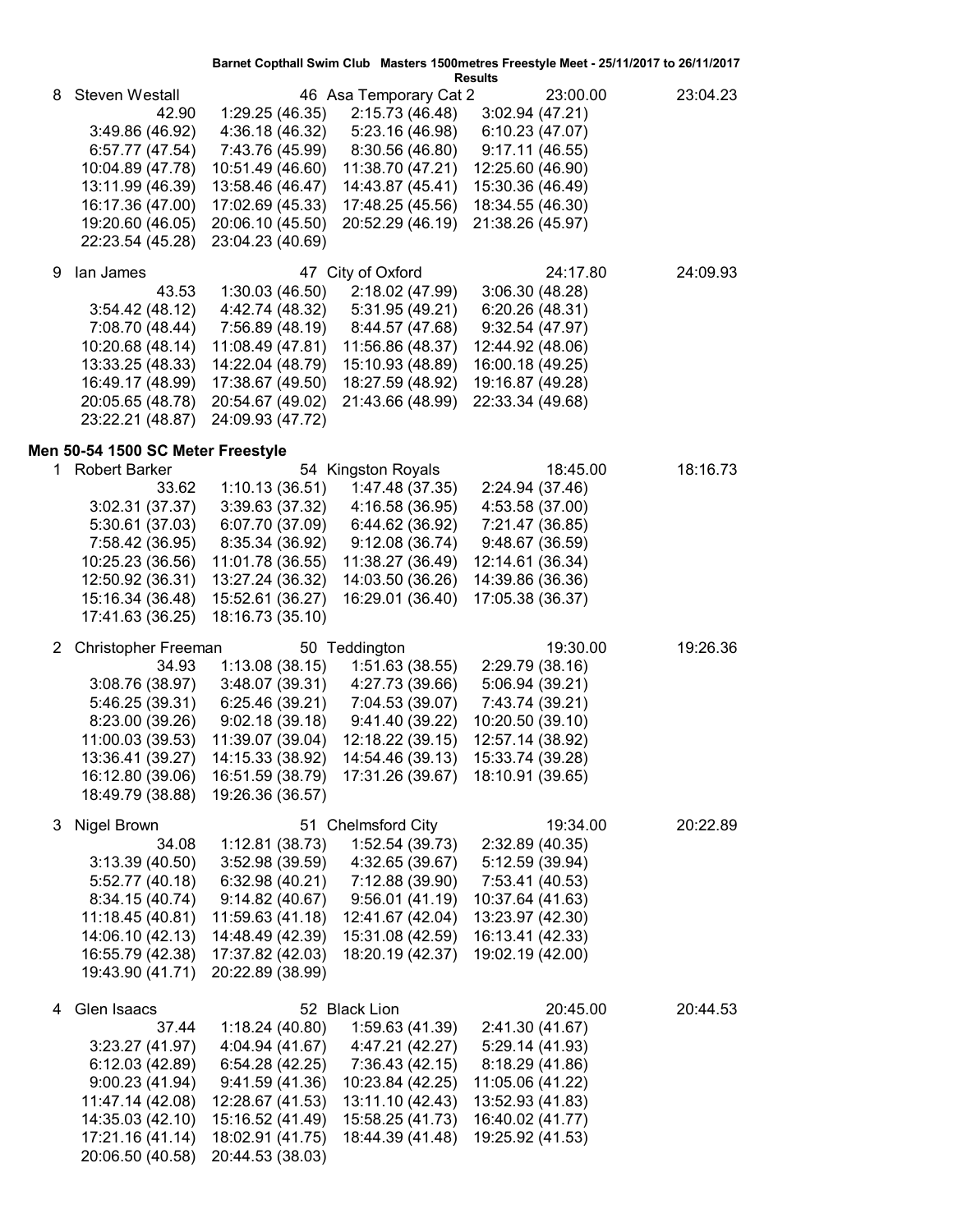|    |                                   |                  |                                                    | Barnet Copthall Swim Club Masters 1500metres Freestyle Meet - 25/11/2017 to 26/11/2017 |          |
|----|-----------------------------------|------------------|----------------------------------------------------|----------------------------------------------------------------------------------------|----------|
| 5  | Haydn Jones                       |                  | 52 Farnham                                         | <b>Results</b><br>22:15.00                                                             | 22:08.83 |
|    | 40.34                             | 1:23.73 (43.39)  | 2:08.54 (44.81)                                    | 2:52.94 (44.40)                                                                        |          |
|    | 3:37.70(44.76)                    | 4:22.23 (44.53)  | 5:07.15 (44.92)                                    | 5:51.69 (44.54)                                                                        |          |
|    | 6:36.21 (44.52)                   | 7:20.95 (44.74)  | 8:05.09 (44.14)                                    | 8:49.87 (44.78)                                                                        |          |
|    | 9:34.17(44.30)                    | 10:18.86 (44.69) | 11:03.26 (44.40)                                   | 11:47.84 (44.58)                                                                       |          |
|    | 12:32.40 (44.56)                  | 13:16.95 (44.55) | 14:01.53 (44.58)                                   | 14:45.98 (44.45)                                                                       |          |
|    | 15:30.45 (44.47)                  | 16:15.03 (44.58) | 16:59.78 (44.75)                                   | 17:44.36 (44.58)                                                                       |          |
|    | 18:29.01 (44.65)                  | 19:13.63 (44.62) | 19:58.17 (44.54)                                   | 20:42.24 (44.07)                                                                       |          |
|    | 21:26.30 (44.06)                  | 22:08.83 (42.53) |                                                    |                                                                                        |          |
| 6. | Mark Johansen                     |                  | 52 Ruislip & Northwood                             | 22:00.00                                                                               | 22:17.32 |
|    | 39.69                             | 1:21.86 (42.17)  | 2:05.04 (43.18)                                    | 2:49.28 (44.24)                                                                        |          |
|    | 3:33.60(44.32)                    | 4:17.18 (43.58)  | 5:01.28(44.10)                                     | 5:45.49 (44.21)                                                                        |          |
|    | 6:30.35(44.86)                    | 7:15.11 (44.76)  | 8:00.28 (45.17)                                    | 8:45.71 (45.43)                                                                        |          |
|    | 9:30.27(44.56)                    | 10:15.07 (44.80) | 10:59.88 (44.81)                                   | 11:44.27 (44.39)                                                                       |          |
|    | 12:29.00 (44.73)                  | 13:13.33 (44.33) | 13:58.42 (45.09)                                   | 14:43.41 (44.99)                                                                       |          |
|    | 15:28.17 (44.76)                  | 16:12.94 (44.77) | 16:57.88 (44.94)                                   | 17:43.36 (45.48)                                                                       |          |
|    | 18:29.20 (45.84)                  | 19:14.74 (45.54) | 20:01.47 (46.73)                                   | 20:47.99 (46.52)                                                                       |          |
|    | 21:33.91 (45.92)                  | 22:17.32 (43.41) |                                                    |                                                                                        |          |
| 7  | Peter Robinson                    |                  | 52 City of Cambridge                               | 22:07.80                                                                               | 22:34.97 |
|    | 40.20                             | 1:23.49 (43.29)  | 2:07.66 (44.17)                                    | 2:52.23 (44.57)                                                                        |          |
|    | 3:37.82(45.59)                    | 4:23.36 (45.54)  | 5:08.74 (45.38)                                    | 5:54.61 (45.87)                                                                        |          |
|    | 6:40.01(45.40)                    |                  | 7:25.58 (45.57) 8:11.41 (45.83)                    | 8:57.51 (46.10)                                                                        |          |
|    | 9:43.38(45.87)                    | 10:29.25 (45.87) | 11:15.20 (45.95)                                   | 12:00.73 (45.53)                                                                       |          |
|    | 12:45.89 (45.16)                  | 13:31.54 (45.65) | 14:16.88 (45.34)                                   | 15:02.30 (45.42)                                                                       |          |
|    | 15:47.96 (45.66)                  | 16:33.72 (45.76) | 17:19.42 (45.70)                                   | 18:05.20 (45.78)                                                                       |          |
|    | 18:50.26 (45.06)                  | 19:36.15 (45.89) | 20:21.44 (45.29)                                   | 21:06.92 (45.48)                                                                       |          |
|    | 21:51.61 (44.69)                  | 22:34.97 (43.36) |                                                    |                                                                                        |          |
| 8  | Wayne Mar                         |                  | 53 Kings Cormorants                                | 29:50.00                                                                               | 27:31.70 |
|    | 51.42                             | 1:45.39 (53.97)  | 2:39.09 (53.70)                                    | 3:33.77 (54.68)                                                                        |          |
|    | 4:28.54 (54.77)                   | 5:24.36 (55.82)  | 6:19.34 (54.98)                                    | 7:15.38 (56.04)                                                                        |          |
|    | 8:11.89 (56.51)                   | 9:07.66 (55.77)  | 10:03.53 (55.87)                                   | 10:58.76 (55.23)                                                                       |          |
|    | 11:54.29 (55.53)                  | 12:51.18 (56.89) | 13:45.94 (54.76)                                   | 14:41.68 (55.74)                                                                       |          |
|    | 15:36.77 (55.09)                  | 16:32.27 (55.50) | 17:27.61 (55.34)                                   | 18:22.61 (55.00)                                                                       |          |
|    | 19:18.13 (55.52)                  | 20:13.99 (55.86) | 21:09.59 (55.60)                                   | 22:05.61 (56.02)                                                                       |          |
|    | 23:01.47 (55.86)                  |                  | 23:54.81 (53.34) 24:50.01 (55.20) 25:47.52 (57.51) |                                                                                        |          |
|    | 26:40.85 (53.33)                  | 27:31.70 (50.85) |                                                    |                                                                                        |          |
| 9  | Martin Woodhams                   |                  | 54 Camden Swiss Cottage S.C.                       | 23:00.00                                                                               | 23:04.78 |
|    | 39.15                             | 1:21.21 (42.06)  | 2:04.72 (43.51)                                    | 2:49.70 (44.98)                                                                        |          |
|    | 3:34.81(45.11)                    | 4:20.16 (45.35)  | 5:06.34(46.18)                                     | 5:53.14 (46.80)                                                                        |          |
|    | 6:40.14(47.00)                    | 7:26.97 (46.83)  | 8:13.76 (46.79)                                    | 9:00.48(46.72)                                                                         |          |
|    | 9:47.99(47.51)                    | 10:34.89 (46.90) | 11:21.64 (46.75)                                   | 12:08.60 (46.96)                                                                       |          |
|    | 12:55.33 (46.73)                  | 13:42.09 (46.76) | 14:28.36 (46.27)                                   | 15:15.14 (46.78)                                                                       |          |
|    | 16:01.60 (46.46)                  | 16:48.77 (47.17) | 17:35.61 (46.84)                                   | 18:23.26 (47.65)                                                                       |          |
|    | 19:10.12 (46.86)                  | 19:57.63 (47.51) | 20:44.70 (47.07)                                   | 21:31.82 (47.12)                                                                       |          |
|    | 22:19.54 (47.72)                  | 23:04.78 (45.24) |                                                    |                                                                                        |          |
|    | Men 55-59 1500 SC Meter Freestyle |                  |                                                    |                                                                                        |          |
|    | 1 Colin Stephenson                |                  | 59 Gloucester Masters                              | 20:00.00                                                                               | 19:35.35 |
|    | 35.95                             | 1:15.06(39.11)   | 1:54.37(39.31)                                     | 2:33.76 (39.39)                                                                        |          |
|    | 3:13.28(39.52)                    | 3:52.79(39.51)   | 4:32.37 (39.58)                                    | 5:11.77 (39.40)                                                                        |          |
|    | 5:50.91 (39.14)                   | 6:30.68(39.77)   | 7:10.10 (39.42)                                    | 7:49.35 (39.25)                                                                        |          |
|    | 8:28.61(39.26)                    | 9:07.94 (39.33)  | 9:47.25(39.31)                                     | 10:26.44 (39.19)                                                                       |          |
|    | 11:05.66 (39.22)                  | 11:45.08 (39.42) | 12:24.12 (39.04)                                   | 13:03.79 (39.67)                                                                       |          |
|    | 13:43.35 (39.56)                  | 14:23.03 (39.68) | 15:02.26 (39.23)                                   | 15:41.14 (38.88)                                                                       |          |
|    | 16:20.08 (38.94)                  | 16:59.76 (39.68) | 17:39.87 (40.11)                                   | 18:19.57 (39.70)                                                                       |          |

18:58.63 (39.06) 19:35.35 (36.72)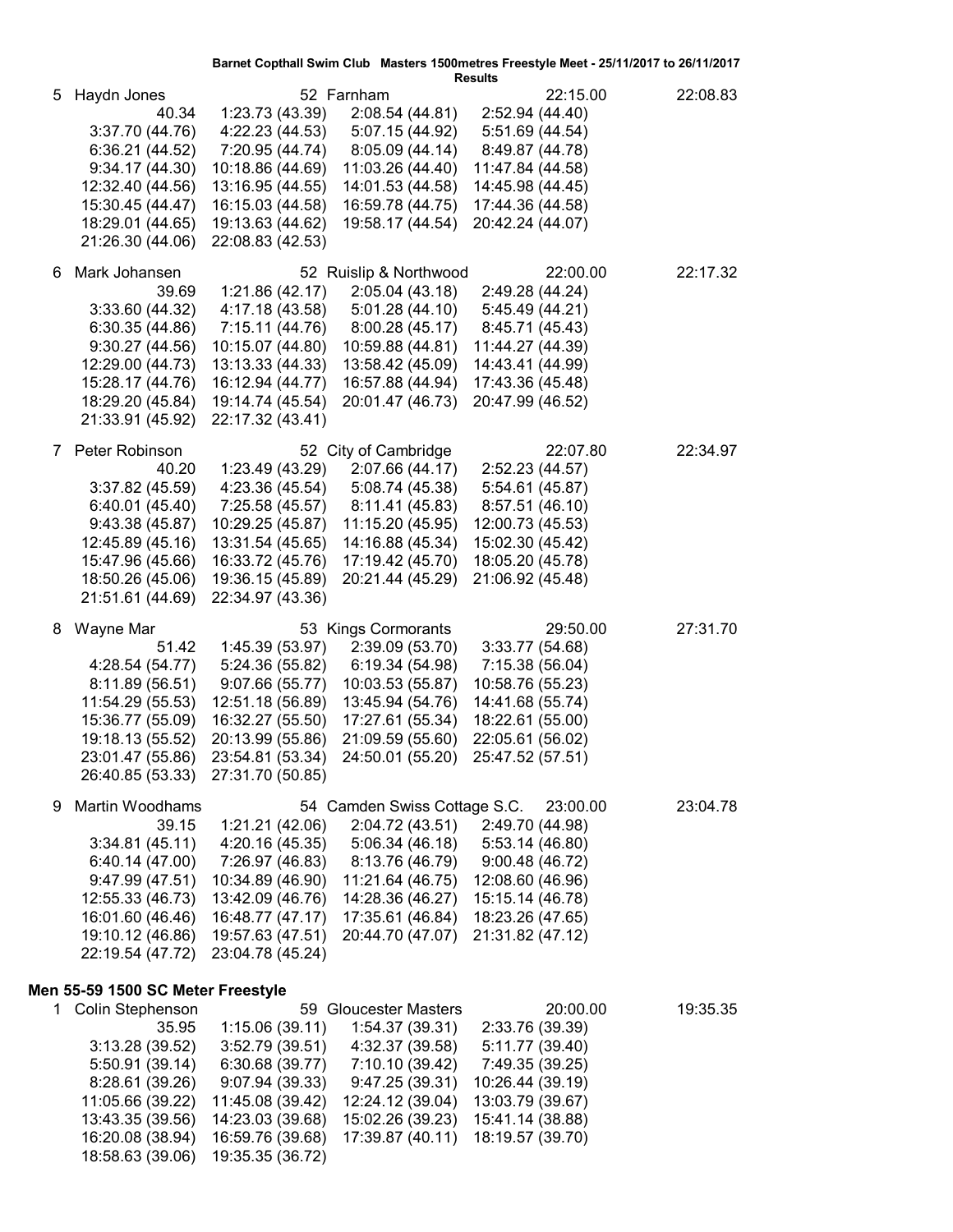|                                                              |                                                        |                                                                       | Barnet Copthall Swim Club Masters 1500metres Freestyle Meet - 25/11/2017 to 26/11/2017<br><b>Results</b> |          |
|--------------------------------------------------------------|--------------------------------------------------------|-----------------------------------------------------------------------|----------------------------------------------------------------------------------------------------------|----------|
| 2David Wright<br>36.18<br>3:16.92 (40.07)<br>5:57.53 (39.85) | 1:15.53 (39.35)<br>3:57.23(40.31)<br>6:37.84(40.31)    | 56 Team Luton<br>1:56.54(41.01)<br>4:37.43 (40.20)<br>7:18.13 (40.29) | 20:04.17<br>2:36.85 (40.31)<br>5:17.68 (40.25)<br>7:58.13 (40.00)                                        | 20:14.66 |
| 8:38.69 (40.56)<br>11:20.89 (40.42)<br>14:05.12 (41.03)      | 9:19.37(40.68)<br>12:01.18 (40.29)<br>14:46.19 (41.07) | 9:59.95(40.58)<br>12:42.63 (41.45)<br>15:27.52 (41.33)                | 10:40.47 (40.52)<br>13:24.09 (41.46)<br>16:08.86 (41.34)                                                 |          |
| 16:49.93 (41.07)<br>19:34.28 (41.42)                         | 17:30.89 (40.96)<br>20:14.66 (40.38)                   | 18:11.85 (40.96)                                                      | 18:52.86 (41.01)                                                                                         |          |
| <b>Neil Procter</b><br>3                                     |                                                        | 57 Barnet Copthall                                                    | 22:15.00                                                                                                 | 21:34.90 |
| 38.04<br>3:27.67 (43.14)                                     | 1:19.52 (41.48)<br>4:10.88 (43.21)                     | 2:01.91 (42.39)<br>4:53.99 (43.11)                                    | 2:44.53 (42.62)<br>5:37.55 (43.56)                                                                       |          |
| 6:21.26 (43.71)                                              |                                                        | 7:05.05 (43.79) 7:48.90 (43.85)                                       | 8:32.90 (44.00)                                                                                          |          |
| 9:16.40(43.50)<br>12:11.56 (43.51)                           | 10:00.37 (43.97)<br>12:55.01 (43.45)                   | 10:44.41 (44.04)<br>13:38.47 (43.46)                                  | 11:28.05 (43.64)<br>14:22.02 (43.55)                                                                     |          |
| 15:05.53 (43.51)                                             | 15:48.95 (43.42)                                       | 16:32.12 (43.17)                                                      | 17:15.86 (43.74)                                                                                         |          |
| 17:59.51 (43.65)                                             | 18:43.35 (43.84)                                       | 19:27.29 (43.94)                                                      | 20:10.55 (43.26)                                                                                         |          |
| 20:53.87 (43.32)                                             | 21:34.90 (41.03)                                       |                                                                       |                                                                                                          |          |
| <b>Brian Armstrong</b><br>4                                  |                                                        | 55 Gloucester Masters                                                 | 22:00.00                                                                                                 | 21:55.96 |
| 38.95                                                        | 1:21.80 (42.85)                                        | 2:05.14(43.34)                                                        | 2:48.39 (43.25)                                                                                          |          |
| 3:32.27(43.88)<br>6:28.81(44.07)                             | 4:16.76 (44.49)<br>7:12.72 (43.91)                     | 5:00.89(44.13)<br>7:56.77 (44.05)                                     | 5:44.74 (43.85)<br>8:41.23 (44.46)                                                                       |          |
| 9:25.90(44.67)                                               | 10:10.75 (44.85)                                       | 10:55.24 (44.49)                                                      | 11:39.54 (44.30)                                                                                         |          |
| 12:23.62 (44.08)                                             | 13:08.44 (44.82)                                       | 13:53.11 (44.67)                                                      | 14:37.42 (44.31)                                                                                         |          |
| 15:22.11 (44.69)                                             | 16:06.63 (44.52)                                       | 16:51.11 (44.48)                                                      | 17:35.76 (44.65)                                                                                         |          |
| 18:20.11 (44.35)<br>21:16.42 (43.66)                         | 19:04.48 (44.37)<br>21:55.96 (39.54)                   | 19:48.84 (44.36)                                                      | 20:32.76 (43.92)                                                                                         |          |
|                                                              |                                                        |                                                                       |                                                                                                          |          |
| 5<br>David Lawson<br>41.06                                   | 1:24.44 (43.38)                                        | 56 Sevenoaks Tri Club<br>2:09.41 (44.97)                              | 22:40.00<br>2:54.60 (45.19)                                                                              | 22:27.69 |
| 3:39.29(44.69)                                               | 4:23.85 (44.56)                                        | 5:08.52 (44.67)                                                       | 5:53.23(44.71)                                                                                           |          |
| 6:38.25(45.02)                                               | 7:23.24 (44.99)                                        | 8:07.75 (44.51)                                                       | 8:52.32 (44.57)                                                                                          |          |
| 9:37.59(45.27)                                               | 10:22.45 (44.86)                                       | 11:07.28 (44.83)                                                      | 11:52.47 (45.19)                                                                                         |          |
| 12:37.25 (44.78)<br>15:37.85 (44.91)                         | 13:22.19 (44.94)<br>16:23.42 (45.57)                   | 14:07.39 (45.20)<br>17:08.93 (45.51)                                  | 14:52.94 (45.55)<br>17:54.77 (45.84)                                                                     |          |
| 18:40.00 (45.23)                                             | 19:25.34 (45.34)                                       | 20:11.77 (46.43) 20:58.07 (46.30)                                     |                                                                                                          |          |
| 21:43.99 (45.92)                                             | 22:27.69 (43.70)                                       |                                                                       |                                                                                                          |          |
| <b>Thomas Enright</b><br>6                                   |                                                        | 58 Romford Town                                                       | 26:00.00                                                                                                 | 23:49.90 |
| 40.19                                                        | 1:23.53(43.34)                                         | 2:08.55 (45.02)                                                       | 2:54.81 (46.26)                                                                                          |          |
| 3:42.17 (47.36)<br>6:55.22(48.07)                            | 4:30.44 (48.27)<br>7:43.54 (48.32)                     | 5:18.99 (48.55)<br>8:32.12 (48.58)                                    | 6:07.15(48.16)<br>9:20.94(48.82)                                                                         |          |
| 10:09.84 (48.90)                                             | 10:59.16 (49.32)                                       | 11:48.01 (48.85)                                                      | 12:36.46 (48.45)                                                                                         |          |
| 13:24.58 (48.12)                                             | 14:13.61 (49.03)                                       | 15:02.61 (49.00)                                                      | 15:51.37 (48.76)                                                                                         |          |
| 16:40.12 (48.75)                                             | 17:28.74 (48.62)                                       | 18:17.85 (49.11)                                                      | 19:05.95 (48.10)                                                                                         |          |
| 19:54.95 (49.00)<br>23:05.84 (46.02)                         | 20:43.55 (48.60)<br>23:49.90 (44.06)                   | 21:31.73 (48.18)                                                      | 22:19.82 (48.09)                                                                                         |          |
|                                                              |                                                        |                                                                       |                                                                                                          |          |
| Men 60-64 1500 SC Meter Freestyle                            |                                                        |                                                                       |                                                                                                          |          |
| 1 Andrew Huckle<br>38.67                                     | 1:19.68(41.01)                                         | 61 Havant & Waterlooville<br>2:01.29 (41.61)                          | 22:10.00                                                                                                 | 20:46.78 |
| 3:24.38(41.66)                                               | 4:06.11 (41.73)                                        | 4:47.51 (41.40)                                                       | 2:42.72 (41.43)<br>5:29.34 (41.83)                                                                       |          |
| 6:10.61 (41.27)                                              | 6:52.26 (41.65)                                        | 7:33.95 (41.69)                                                       | 8:15.81 (41.86)                                                                                          |          |
| 8:57.43 (41.62)                                              | 9:39.60(42.17)                                         | 10:21.51 (41.91)                                                      | 11:03.38 (41.87)                                                                                         |          |
| 11:44.97 (41.59)<br>14:31.56 (41.88)                         | 12:26.63 (41.66)<br>15:13.23 (41.67)                   | 13:08.11 (41.48)<br>15:55.23 (42.00)                                  | 13:49.68 (41.57)<br>16:37.07 (41.84)                                                                     |          |
| 17:18.72 (41.65)                                             | 18:00.62 (41.90)                                       | 18:42.35 (41.73)                                                      | 19:24.56 (42.21)                                                                                         |          |
| 20:06.35 (41.79)                                             | 20:46.78 (40.43)                                       |                                                                       |                                                                                                          |          |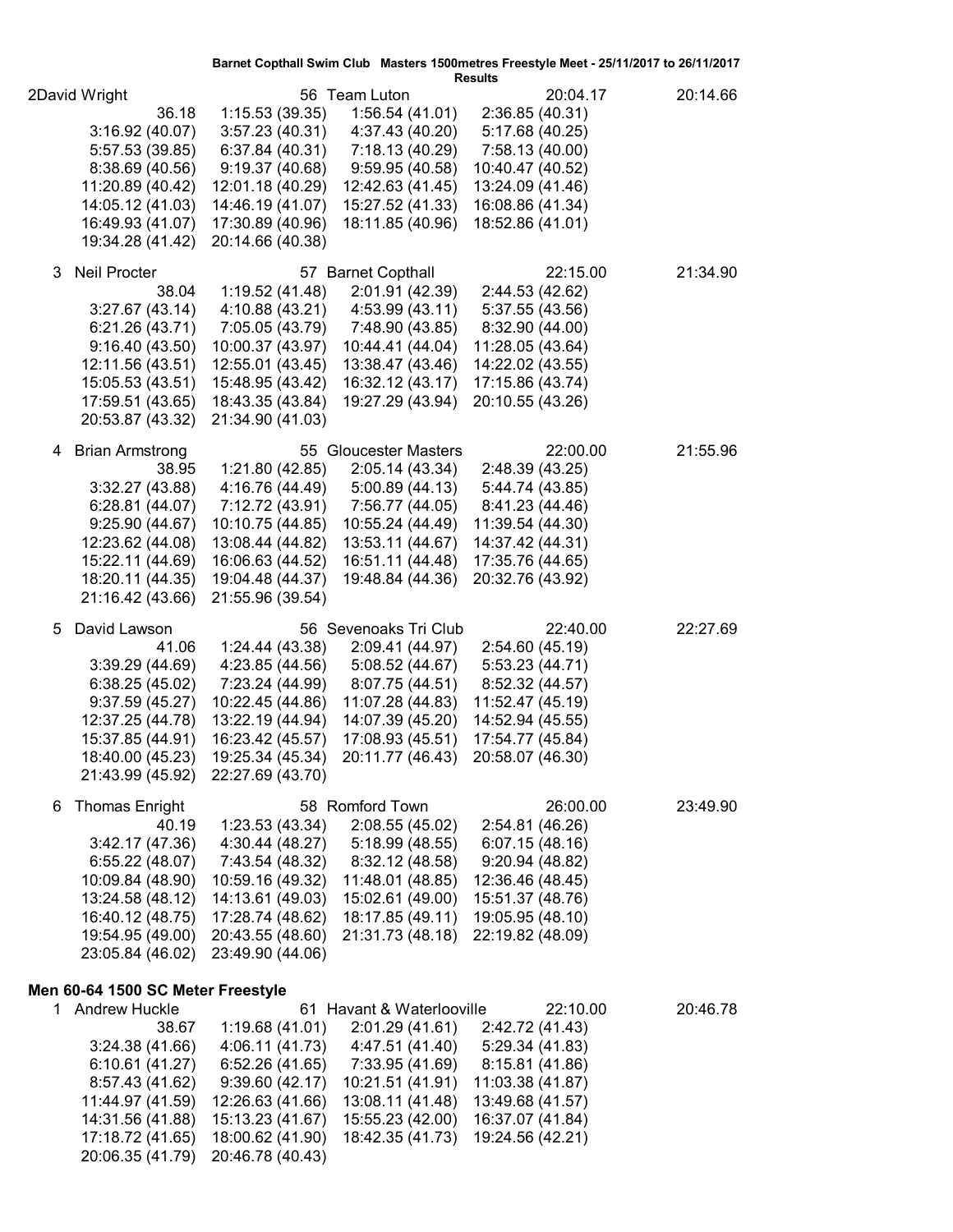|                       |                                                                                                                                                                                                                                                                                                                                                                                                                |                                                                                                                                                           |                                                                                                                                                                       | <b>Results</b>                                                                                                                                         | Barnet Copthall Swim Club Masters 1500metres Freestyle Meet - 25/11/2017 to 26/11/2017 |          |
|-----------------------|----------------------------------------------------------------------------------------------------------------------------------------------------------------------------------------------------------------------------------------------------------------------------------------------------------------------------------------------------------------------------------------------------------------|-----------------------------------------------------------------------------------------------------------------------------------------------------------|-----------------------------------------------------------------------------------------------------------------------------------------------------------------------|--------------------------------------------------------------------------------------------------------------------------------------------------------|----------------------------------------------------------------------------------------|----------|
| $\mathbf{2}^{\prime}$ | <b>Nick Hunt</b><br>42.21<br>3:55.98 (47.90)<br>7:08.52 (48.22)<br>10:19.49 (47.59)<br>13:28.83 (46.28)<br>16:40.37 (48.91)<br>19:51.45 (47.32)<br>23:00.90 (45.55)                                                                                                                                                                                                                                            | 1:29.71 (47.50)<br>4:43.09 (47.11)<br>7:56.13 (47.61)<br>11:07.42 (47.93)<br>14:17.61 (48.78)<br>17:27.36 (46.99)<br>20:38.69 (47.24)<br>23:42.11 (41.21) | 61 Chelmsford City<br>2:19.61 (49.90)<br>5:32.22(49.13)<br>8:44.08 (47.95)<br>11:55.03 (47.61)<br>15:05.21 (47.60)<br>18:15.86 (48.50)<br>21:27.62 (48.93)            | 3:08.08(48.47)<br>6:20.30 (48.08)<br>9:31.90 (47.82)<br>12:42.55 (47.52)<br>15:51.46 (46.25)<br>19:04.13 (48.27)<br>22:15.35 (47.73)                   | 24:20.00                                                                               | 23:42.11 |
|                       | 3 Peter lles<br>41.34<br>3:51.92 (47.65)<br>7:02.09 (47.40)<br>10:12.82 (47.68)<br>13:24.00 (47.99)<br>16:37.43 (48.71)<br>19:48.63 (47.97)<br>22:59.61 (47.06)                                                                                                                                                                                                                                                | 1:27.72 (46.38)<br>4:38.98 (47.06)<br>7:49.72 (47.63)<br>11:00.36 (47.54)<br>14:12.05 (48.05)<br>17:25.71 (48.28)<br>20:36.18 (47.55)<br>23:44.33 (44.72) | 64 South Beds Masters<br>2:15.88(48.16)<br>5:26.69 (47.71)<br>8:37.25 (47.53)<br>11:48.10 (47.74)<br>15:00.35 (48.30)<br>18:13.14 (47.43)<br>21:23.96 (47.78)         | 3:04.27 (48.39)<br>6:14.69(48.00)<br>9:25.14(47.89)<br>12:36.01 (47.91)<br>15:48.72 (48.37)<br>19:00.66 (47.52)<br>22:12.55 (48.59)                    | 23:45.00                                                                               | 23:44.33 |
| 4                     | <b>Richard Whatling</b><br>43.93<br>4:04.41 (51.09)<br>7:31.72 (51.82)<br>10:57.88 (51.72)<br>14:24.53 (51.87)<br>17:50.66 (51.85)<br>21:18.30 (52.25)<br>24:46.62 (51.92)                                                                                                                                                                                                                                     | 1:32.46(48.53)<br>4:55.98 (51.57)<br>8:23.33 (51.61)<br>11:49.99 (52.11)<br>15:15.62 (51.09)<br>18:42.68 (52.02)<br>22:10.25 (51.95)<br>25:36.93 (50.31)  | 63 Cally Masters Islington<br>2:22.39 (49.93)<br>5:47.77 (51.79)<br>9:15.04(51.71)<br>12:41.39 (51.40)<br>16:07.04 (51.42)<br>19:33.92 (51.24)<br>23:02.48 (52.23)    | 3:13.32(50.93)<br>6:39.90 (52.13)<br>10:06.16 (51.12)<br>13:32.66 (51.27)<br>16:58.81 (51.77)<br>20:26.05 (52.13)<br>23:54.70 (52.22)                  | 24:24.65                                                                               | 25:36.93 |
| 5.                    | Eugene Belin<br>47.96<br>4:18.56 (52.63)<br>7:50.63 (53.17)<br>11:25.25 (53.86)<br>15:00.37 (53.59)<br>18:35.75 (54.10)<br>22:12.38 (54.44)<br>25:49.25 (53.99)                                                                                                                                                                                                                                                | 1:39.85(51.89)<br>5:11.89 (53.33)<br>8:43.99 (53.36)<br>12:20.29 (55.04)<br>15:53.69 (53.32)<br>19:29.80 (54.05)<br>23:06.86 (54.48)<br>26:39.61 (50.36)  | 60 Camden Swiss Cottage S.C.<br>2:32.59 (52.74)<br>6:04.62(52.73)<br>9:37.35(53.36)<br>13:13.26 (52.97)<br>16:47.54 (53.85)<br>20:23.56 (53.76)                       | 3:25.93(53.34)<br>6:57.46 (52.84)<br>10:31.39 (54.04)<br>14:06.78 (53.52)<br>17:41.65 (54.11)<br>21:17.94 (54.38)<br>24:01.29 (54.43) 24:55.26 (53.97) | 28:00.00                                                                               | 26:39.61 |
|                       | 6 Adrian Morton<br>49.42<br>4:39.40 (58.51)<br>8:32.08 (58.41)<br>12:28.24 (59.47)<br>16:22.57 (58.61)<br>20:18.39 (58.37)<br>24:13.33 (59.86)<br>28:06.58 (58.65)                                                                                                                                                                                                                                             | 1:46.03(56.61)<br>5:36.72 (57.32)<br>9:30.96(58.88)<br>13:26.73 (58.49)<br>17:22.35 (59.78)<br>21:16.28 (57.89)<br>25:11.74 (58.41)<br>29:04.96 (58.38)   | 60 Camden Swiss Cottage S.C.<br>2:43.26 (57.23)<br>6:35.11(58.39)<br>10:28.95 (57.99)<br>14:25.84 (59.11)<br>18:20.46 (58.11)<br>22:15.75 (59.47)<br>26:09.90 (58.16) | 3:40.89(57.63)<br>7:33.67 (58.56)<br>11:28.77 (59.82)<br>15:23.96 (58.12)<br>19:20.02 (59.56)<br>23:13.47 (57.72)<br>27:07.93 (58.03)                  | 28:00.00                                                                               | 29:04.96 |
| $7\phantom{0}$        | <b>Colin Price</b><br>49.69<br>4:51.98 (1:01.20) 5:54.10 (1:02.12) 6:56.56 (1:02.46) 7:59.72 (1:03.16)<br>9:03.83 (1:04.11) 10:10.20 (1:06.37) 11:15.39 (1:05.19) 12:20.26 (1:04.87)<br>17:49.03 (1:06.26) 18:53.24 (1:04.21) 19:58.94 (1:05.70) 21:03.70 (1:04.76)<br>22:11.30 (1:07.60) 23:16.87 (1:05.57) 24:21.49 (1:04.62) 25:26.28 (1:04.79)<br>26:33.53 (1:07.25) 27:40.08 (1:06.55) 28:45.72 (1:05.64) | 1:47.59 (57.90) 2:49.05 (1:01.46) 3:50.78 (1:01.73)<br>14:31.33 (<br>31:54.63 (                                                                           | 62 Hornchurch                                                                                                                                                         | ) 15:37.32 (1:05.99) 16:42.77 (1:05.45)                                                                                                                | 32:00.00                                                                               | 31:54.63 |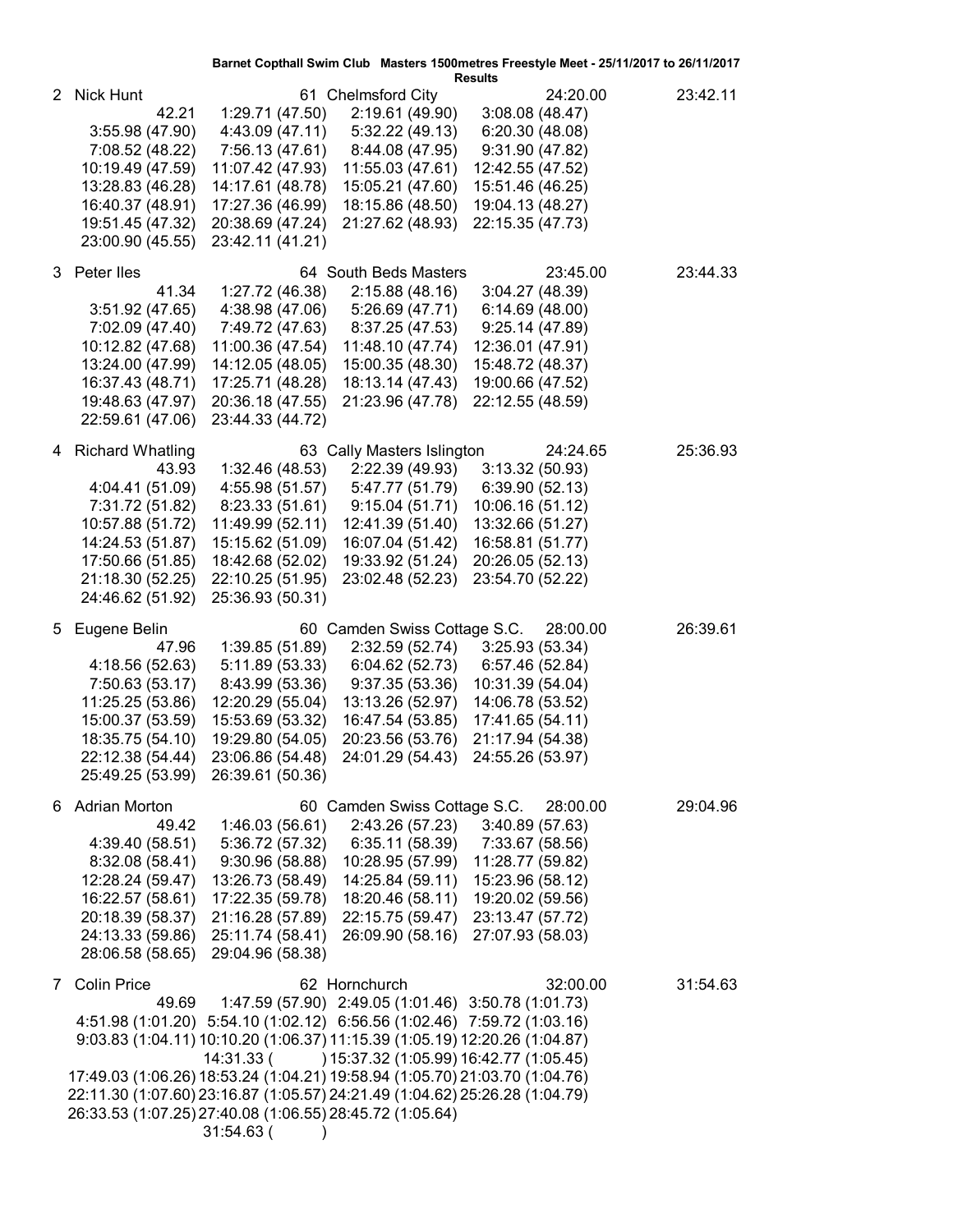|                                   | Results                           |                                                                           |                        |                       |          |
|-----------------------------------|-----------------------------------|---------------------------------------------------------------------------|------------------------|-----------------------|----------|
| Men 65-69 1500 SC Meter Freestyle |                                   |                                                                           |                        |                       |          |
| 1.                                | <b>Peter Gruitt</b>               |                                                                           | 65 Sevenoaks S C       | 23:28.60              | 24:36.03 |
|                                   | 43.65                             | 1:29.44 (45.79)                                                           | 2:16.80 (47.36)        | 3:04.38(47.58)        |          |
|                                   | 3:52.33(47.95)                    | 4:41.47 (49.14)                                                           | 5:30.52(49.05)         | 6:21.38 (50.86)       |          |
|                                   | 7:13.14 (51.76)                   | 8:03.92 (50.78)                                                           | 8:55.28(51.36)         | 9:45.95(50.67)        |          |
|                                   | 10:37.19 (51.24)                  | 11:28.30 (51.11)                                                          | 12:18.75 (50.45)       | 13:08.99 (50.24)      |          |
|                                   | 13:58.72 (49.73)                  | 14:48.41 (49.69)                                                          | 15:38.51 (50.10)       | 16:27.42 (48.91)      |          |
|                                   | 17:17.26 (49.84)                  | 18:06.85 (49.59)                                                          | 18:57.36 (50.51)       | 19:46.53 (49.17)      |          |
|                                   | 20:35.42 (48.89)                  | 21:24.62 (49.20)                                                          | 22:14.69 (50.07)       | 23:03.11 (48.42)      |          |
|                                   | 23:51.12 (48.01)                  | 24:36.03 (44.91)                                                          |                        |                       |          |
|                                   | 2 Paul Millington                 |                                                                           | 65 Camphill Edwardians | 30:00.00              | 27:54.09 |
|                                   | 52.49                             | 1:45.84 (53.35)                                                           | 2:41.89 (56.05)        | 3:38.15(56.26)        |          |
|                                   | 4:34.20 (56.05)                   | 5:31.91 (57.71)                                                           | 6:28.72 (56.81)        | 7:26.17 (57.45)       |          |
|                                   | 8:24.20 (58.03)                   | 9:20.44(56.24)                                                            | 10:18.65 (58.21)       | 11:16.06 (57.41)      |          |
|                                   | 12:14.37 (58.31)                  | 13:12.53 (58.16)                                                          | 14:10.23 (57.70)       | 15:07.19 (56.96)      |          |
|                                   | 16:04.48 (57.29)                  | 17:00.61 (56.13)                                                          | 17:57.43 (56.82)       | 18:53.92 (56.49)      |          |
|                                   | 19:49.83 (55.91)                  | 20:44.98 (55.15)                                                          | 21:40.05 (55.07)       | 22:34.84 (54.79)      |          |
|                                   | 23:30.28 (55.44)                  | 24:24.44 (54.16)                                                          | 25:19.56 (55.12)       | 26:14.37 (54.81)      |          |
|                                   | 27:07.39 (53.02)                  | 27:54.09 (46.70)                                                          |                        |                       |          |
|                                   |                                   |                                                                           | 69 Wincanton           | 32:20.02              |          |
|                                   | 3 Paul Partington                 |                                                                           |                        |                       | 31:45.33 |
|                                   |                                   | 49.43 1:50.05 (1:00.62) 2:55.17 (1:05.12) 4:01.43 (1:06.26)               |                        |                       |          |
|                                   |                                   | 5:06.90 (1:05.47) 6:13.51 (1:06.61) 7:15.15 (1:01.64) 8:23.42 (1:08.27)   |                        |                       |          |
|                                   |                                   | 9:21.26 (57.84) 10:29.15 (1:07.89) 11:31.86 (1:02.71) 12:37.18 (1:05.32)  |                        |                       |          |
|                                   |                                   | 13:50.62 (1:13.44) 14:45.16 (54.54) 15:57.76 (1:12.60) 16:54.78 (57.02)   |                        |                       |          |
|                                   |                                   | 18:07.26 (1:12.48) 19:10.00 (1:02.74) 20:08.22 (58.22) 21:22.46 (1:14.24) |                        |                       |          |
|                                   |                                   | 22:19.49 (57.03) 23:34.24 (1:14.75) 24:28.15 (53.91) 25:41.06 (1:12.91)   |                        |                       |          |
|                                   |                                   | 26:42.97 (1:01.91) 27:36.08 (53.11) 28:50.95 (1:14.87) 29:46.69 (55.74)   |                        |                       |          |
|                                   |                                   | 30:59.29 (1:12.60) 31:45.33 (46.04)                                       |                        |                       |          |
|                                   | Men 70-74 1500 SC Meter Freestyle |                                                                           |                        |                       |          |
|                                   | 1 Derek Parr                      |                                                                           | 73 Broomfield Park     | 25:15.00              | 24:18.24 |
|                                   | 43.07                             | 1:30.85 (47.78)                                                           | 2:19.91 (49.06)        | 3:09.13(49.22)        |          |
|                                   | 3:58.05(48.92)                    | 4:46.57 (48.52)                                                           | 5:35.94 (49.37)        | 6:25.19(49.25)        |          |
|                                   | 7:14.92 (49.73)                   | 8:04.22 (49.30)                                                           | 8:53.45 (49.23)        | 9:42.79 (49.34)       |          |
|                                   | 10:32.12 (49.33)                  | 11:20.84 (48.72)                                                          | 12:10.01 (49.17)       | 12:59.09 (49.08)      |          |
|                                   | 13:47.98 (48.89)                  | 14:36.92 (48.94)                                                          | 15:26.04 (49.12)       | 16:15.05 (49.01)      |          |
|                                   | 17:04.07 (49.02)                  | 17:53.56 (49.49)                                                          | 18:42.62 (49.06)       | 19:31.88 (49.26)      |          |
|                                   | 20:20.60 (48.72)                  | 21:09.51 (48.91)                                                          | 21:58.26 (48.75)       | 22:46.42 (48.16)      |          |
|                                   | 23:34.01 (47.59)                  | 24:18.24 (44.23)                                                          |                        |                       |          |
|                                   | 2 Peter Stephens                  |                                                                           | 70 Truro City          | 25:57.00              | 25:44.75 |
|                                   | 43.16                             | 1:30.17 (47.01)                                                           | 2:20.26 (50.09)        | 3:11.19(50.93)        |          |
|                                   | 4:02.48 (51.29)                   | 4:54.50 (52.02)                                                           | 5:45.71 (51.21)        | 6:37.28(51.57)        |          |
|                                   | $7.28$ 10 (50.82)                 | 9.20 12 (52 03)                                                           | $0.12$ $17$ $(52.31)$  | $10.04$ 87 (52 $10$ ) |          |

| 7:28.10 (50.82)                                                     | 8:20.13 (52.03)  | 9:12.47 (52.34) 10:04.87 (52.40)  |                  |
|---------------------------------------------------------------------|------------------|-----------------------------------|------------------|
| 10:57.59 (52.72)                                                    | 11:50.83 (53.24) | 12:44.07 (53.24)                  | 13:38.27 (54.20) |
| 14:30.82 (52.55) 15:23.18 (52.36)                                   |                  | 16:15.15 (51.97) 17:08.10 (52.95) |                  |
| 17:59.56 (51.46) 18:53.51 (53.95)                                   |                  | 19:46.72 (53.21) 20:39.37 (52.65) |                  |
| 21:30.99 (51.62) 22:22.83 (51.84) 23:14.01 (51.18) 24:05.60 (51.59) |                  |                                   |                  |
| 24:56.82 (51.22) 25:44.75 (47.93)                                   |                  |                                   |                  |